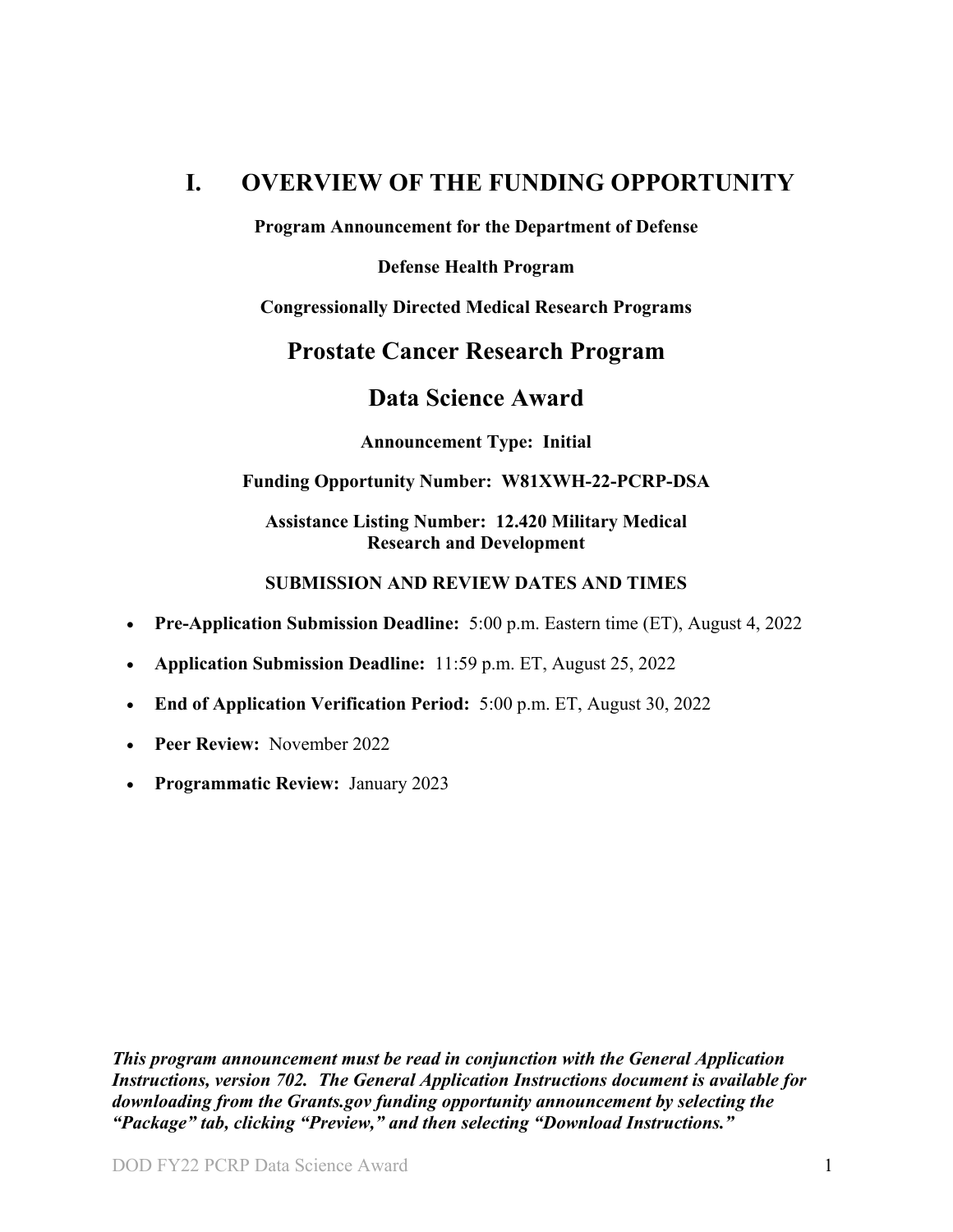## **TABLE OF CONTENTS**

| I.  |                                                                                  |  |
|-----|----------------------------------------------------------------------------------|--|
| II. | <b>DETAILED INFORMATION ABOUT THE FUNDING OPPORTUNITY  3</b>                     |  |
|     |                                                                                  |  |
|     |                                                                                  |  |
|     |                                                                                  |  |
|     |                                                                                  |  |
|     |                                                                                  |  |
|     |                                                                                  |  |
|     |                                                                                  |  |
|     |                                                                                  |  |
|     |                                                                                  |  |
|     |                                                                                  |  |
|     | II.D.3. Unique Entity Identifier (UEI) and System for Award Management (SAM)  26 |  |
|     |                                                                                  |  |
|     |                                                                                  |  |
|     |                                                                                  |  |
|     |                                                                                  |  |
|     |                                                                                  |  |
|     |                                                                                  |  |
|     |                                                                                  |  |
|     |                                                                                  |  |
|     |                                                                                  |  |
|     |                                                                                  |  |
|     |                                                                                  |  |
|     |                                                                                  |  |
|     |                                                                                  |  |
|     |                                                                                  |  |
|     |                                                                                  |  |
|     |                                                                                  |  |
|     | II.H.1. Program Announcement and General Application Instructions Versions 35    |  |
|     |                                                                                  |  |
|     |                                                                                  |  |
|     |                                                                                  |  |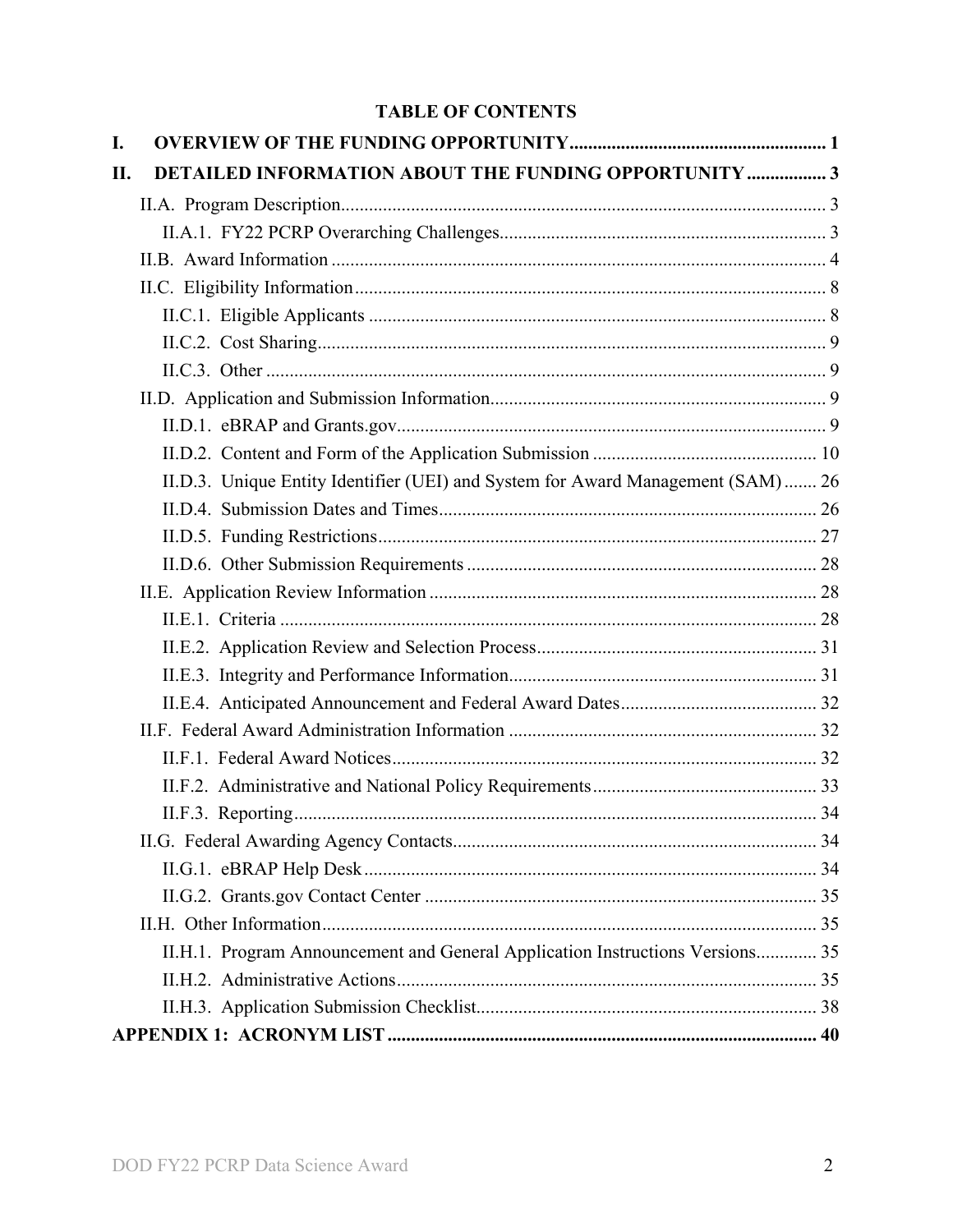# <span id="page-2-0"></span>**II. DETAILED INFORMATION ABOUT THE FUNDING OPPORTUNITY**

## <span id="page-2-1"></span>**II.A. Program Description**

Applications to the Fiscal Year 2022 (FY22) Prostate Cancer Research Program (PCRP) are being solicited by the U.S. Army Medical Research Acquisition Activity (USAMRAA) using delegated authority provided by United States Code, Title 10, Section 2358 (10 USC 2358). The execution management agent for this program announcement is the Congressionally Directed Medical Research Programs (CDMRP) at the U.S. Army Medical Research and Development Command (USAMRDC). The PCRP was initiated in 1997 to promote innovative research focused on eradicating prostate cancer. Appropriations for the PCRP from FY97 through FY21 totaled \$2.04 billion. The FY22 appropriation is \$110 million (M).

The PCRP seeks to promote highly innovative, groundbreaking research; high-impact research with near-term clinical relevance; the next generation of prostate cancer investigators through mentored research; and resources that will facilitate translational research.

## <span id="page-2-2"></span>**II.A.1. FY22 PCRP Overarching Challenges**

The Mission of the FY22 PCRP is to fund research that will lead to the elimination of death from prostate cancer and enhance the well-being of Service Members, Veterans, and all the men and their families who are experiencing the impact of the disease. Within this context, the PCRP is interested in supporting research that addresses specific gaps in prostate cancer research and clinical care; therefore, applications are *required to address one or more* of the following FY22 PCRP Overarching Challenges:

• **Improve quality of life to enhance outcomes and overall health and wellness for those impacted by prostate cancer**

Applications should aim to understand the impact of prostate cancer on quality of life for the cancer survivor, their family, caregivers, and their community with the goal of improving and enhancing quality of life and overall health and wellness. Studies should consider both shortand long-term quality of life outcomes. Areas of particular interest include:

- o The mental and emotional health of patients and their families/caregivers
- o Impact of quality of life considerations on decision-making after diagnosis and/or treatment
- o Identification of vulnerable groups of men and their families at great risk of quality of life detriments
- o Translation of factors or interventions that improve quality of life outcomes and overall health and wellness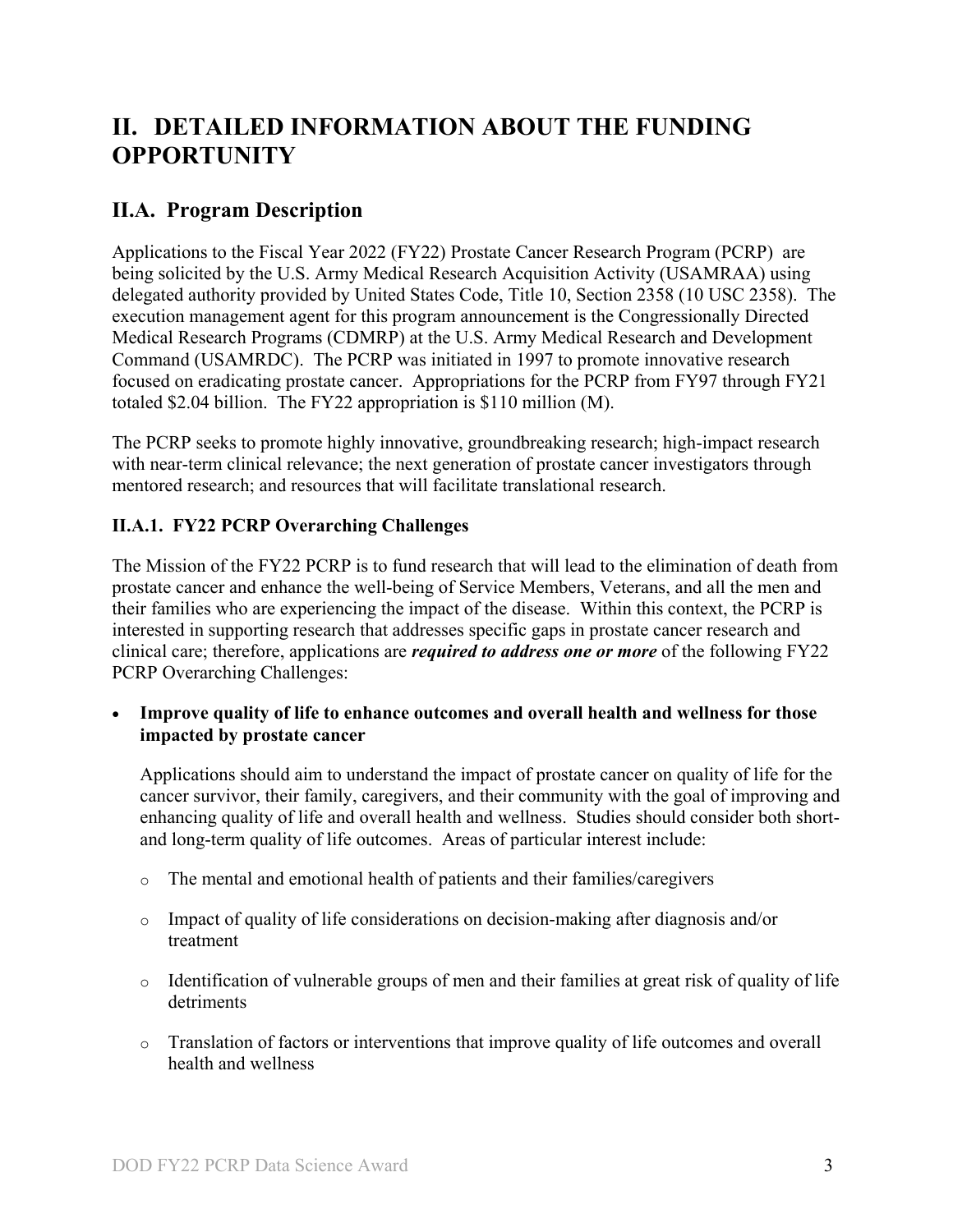#### • **Develop treatments that improve outcomes for men with lethal prostate cancer**

Applications must be directly related to prostate cancer with a high risk of death, including high-risk, very high-risk, and metastatic prostate cancer. Applications should not focus on active surveillance, low-risk and intermediate-risk prostate cancer and/or biochemical recurrence. Refer to the National Comprehensive Cancer Network guidelines for risk assessment definitions. [\(https://www.nccn.org/patients/guidelines/content/PDF/prostate](file://amedmrmcdf001/USAMRMC/CDMRP/Public/Leidos/Leidos%20Business%20(R)/8%20Program%20Teams/PCRP/16-Program%20Announcements/FY21/Template/(https:/www.ncc%20n.org/patients/guidelines/content/PDF/prostate-advanced-patient.pdf)[advanced-patient.pdf\)](file://amedmrmcdf001/USAMRMC/CDMRP/Public/Leidos/Leidos%20Business%20(R)/8%20Program%20Teams/PCRP/16-Program%20Announcements/FY21/Template/(https:/www.ncc%20n.org/patients/guidelines/content/PDF/prostate-advanced-patient.pdf).

#### • **Advance health equity and reduce disparities in prostate cancer**

Applications must be directly relevant to the better understanding and/or reduction of inequities and disparities that impact a person, their family, or their caregiver's ability to prevent, detect, manage, and survive prostate cancer.

Inequities may arise from socioeconomic status, race or ethnicity, geography, environment, lifestyle, sexual and/or gender identification, access to care (in rural or urban settings), or other factors.

Health inequities may include physical, mental, or emotional health differences, as well as social and financial differences experienced primarily in high-risk or underserved prostate cancer patients.

High-risk populations include, but are not limited to, people of African descent (including Caribbean), genetically predisposed populations, Service Members, and Veterans.

Underserved populations include, but are not limited to, men with limited access to clinical care and resources (in rural or urban settings), and sexual and/or gender minorities.

#### • **Define the biology of prostate cancer progression to lethal prostate cancer to reduce death**

Applications must be directly related to high-risk, very high-risk, and metastatic prostate cancer. Refer to the National Comprehensive Cancer Network guidelines for risk assessment definitions [\(https://www.nccn.org/patients/guidelines/content/PDF/prostate-advanced](https://www.nccn.org/patients/guidelines/content/PDF/prostate-advanced-patient.pdf)[patient.pdf\)](https://www.nccn.org/patients/guidelines/content/PDF/prostate-advanced-patient.pdf).

## <span id="page-3-0"></span>**II.B. Award Information**

The FY22 PCRP Data Science Award mechanism supports research where quantitative and analytical approaches, processes, and/or systems are developed and/or used to obtain knowledge and insight from large and/or complex sets of prostate cancer data. If successful, the studies will enable progress towards addressing one or more of the [FY22 PCRP Overarching Challenges.](#page-2-2) It is expected that any tools or data sets generated by this award will be made available for public use. This mechanism is intended to fund research built upon the logic, concepts, and methods of one or more of the following research areas as they pertain to prostate cancer: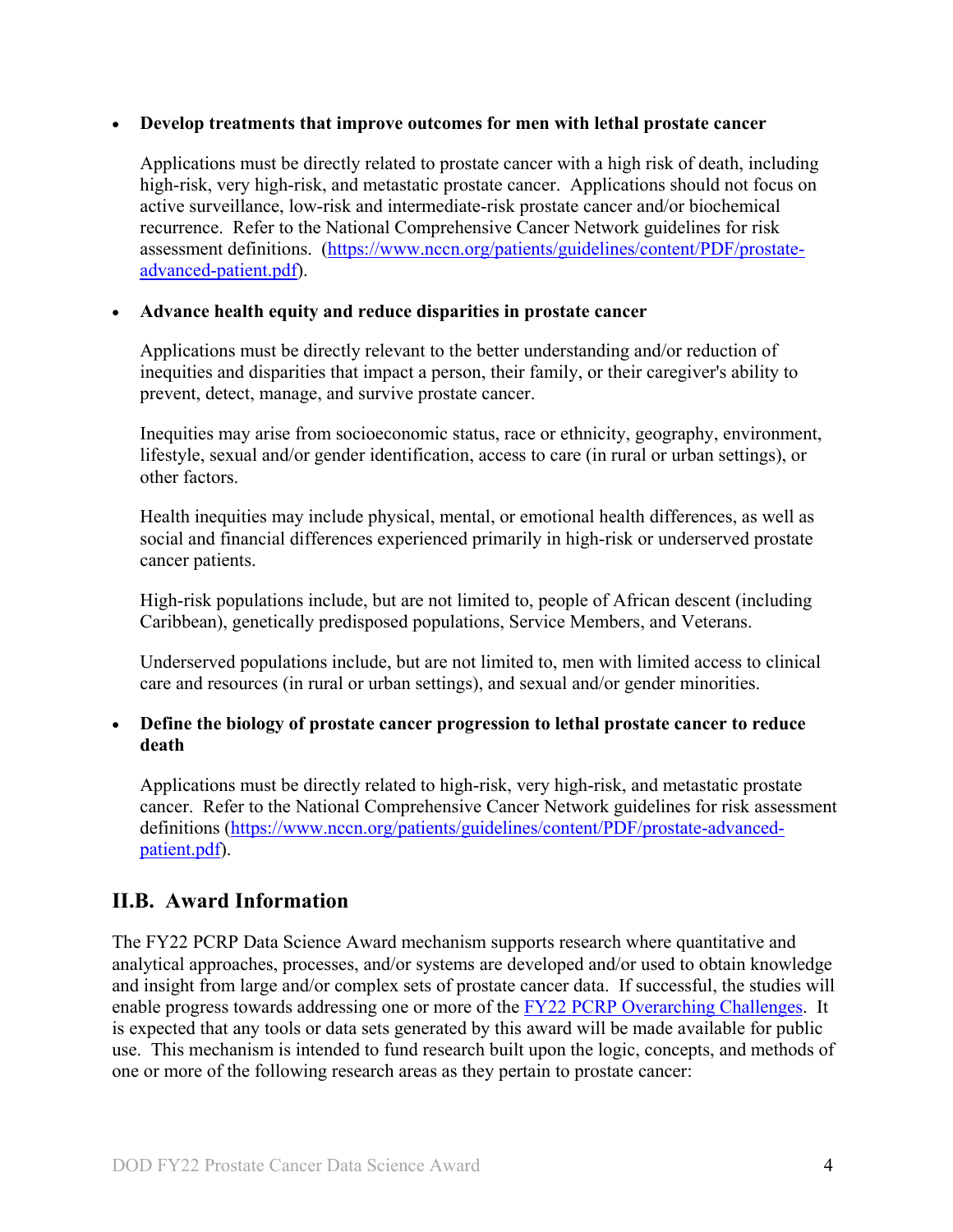- Computational biology
- **Bioinformatics**
- Artificial intelligence and machine learning
- Epidemiology
- Analysis of –omics data
- Medical Imaging
- Digital Pathology
- Analysis of other clinically annotated datasets

Applications may combine diverse data types for integrative analysis to increase knowledge about prostate cancer with respect to the [FY22 PCRP Overarching Challenges.](#page-2-2) Applications that propose to develop resources or tools that allow research, clinical care, and patient community access to standardized and harmonized datasets for real-time clinical care applications are of particular interest, however this award must not be used to support the development of new datasets. Studies utilizing data derived from large patient studies that include long-term health records or repositories with well-annotated and high-quality biospecimens are encouraged.

#### **Key Features:**

- **Research Approach:** Applications may propose development of a new data-science-driven tool or apply an existing tool or method to gather and analyze information from large data sets with the intent of advancing prostate cancer research and patient care relative to the FY22 PCRP Overarching Challenges. Applicants are encouraged to consider including plans for rigorous validation, benchmarking, comparisons, and/or evaluations to assess the quality or utility of the tools and/or approaches that will be used or developed under this award. Any data sets used in the study design must be from established, retrospective databases and be sufficient in size to provide appropriate analytical and statistical power. *Prospective recruitment of human subjects and/or clinical trials is not allowed under this funding opportunity.* Applicants are expected to provide documentation demonstrating access to the appropriate datasets and/or patient samples in numbers sufficient to achieve robust results.
- **Impact:** Applications are required to clearly communicate how the proposed quantitative and/or analytical approaches, processes, and/or systems will address and provide a solution to one or more of the [FY22 PCRP Overarching Challenges.](#page-2-2) The potential impact of the research, both short- and long-term, should be clearly described, including how the anticipated outcomes or products are distinct from existing research efforts in this area and/or how they will significantly outperform current approaches in this area. High-impact research will, if successful, significantly advance prostate cancer research and/or patient care.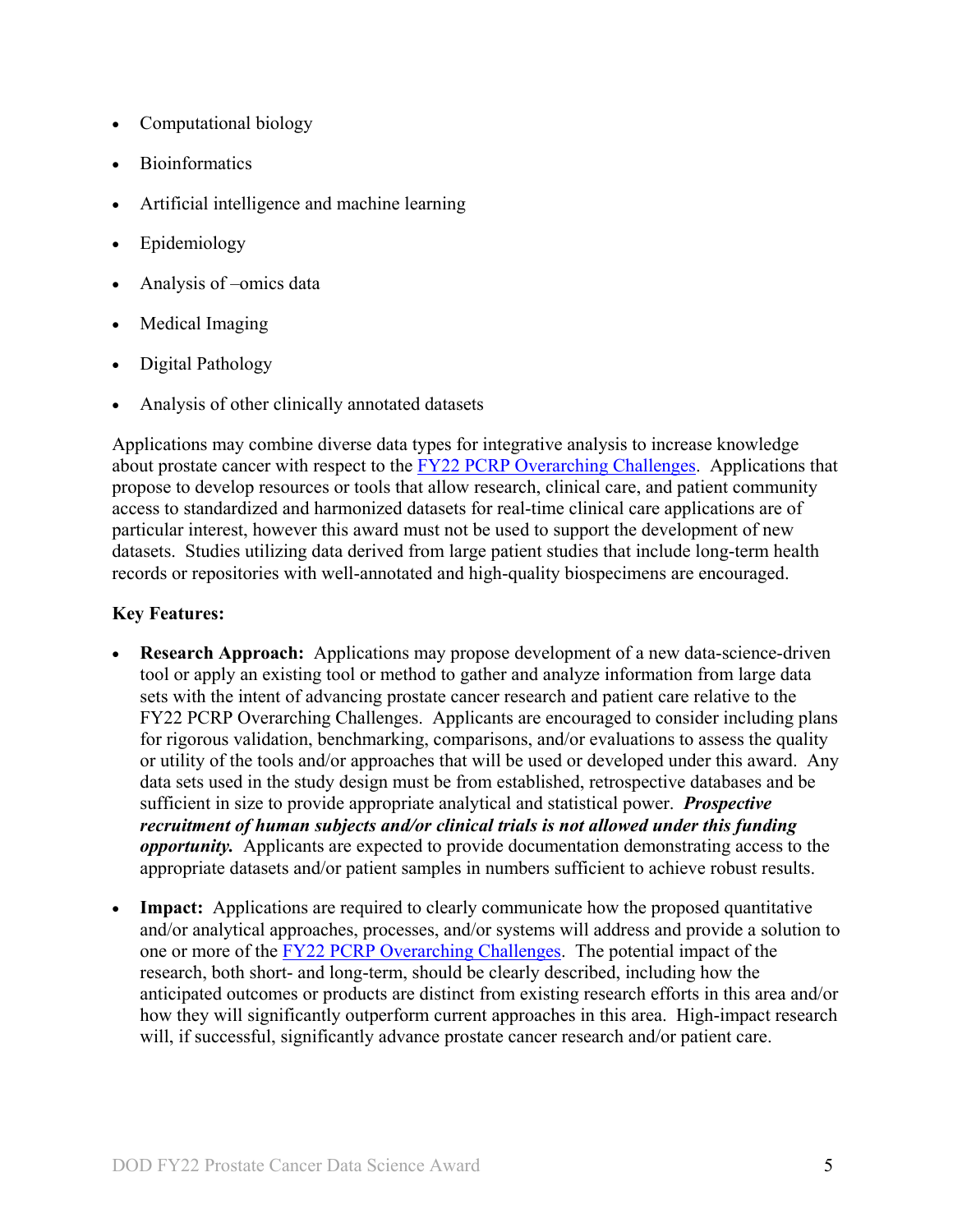• **Data and Resource Sharing Plan:** It is expected that any resources, tools, and computational processes that are developed under this award will be openly shared with the prostate cancer research and patient community. Plans must be provided for how additional data generated by future studies will be incorporated to further inform and refine the data science tools, processes, and/or methods generated and/or used in this study. For additional guidance, refer to the General Application Instructions, Appendix 2, Section K.

**Partnering Principal Investigator (PI) Option:** The FY22 PCRP Data Science Award encourages applications that include meaningful and productive collaborations between investigators. The PIs may have expertise in similar or disparate scientific disciplines, but each PI is expected to bring distinct contributions to the application; **collaborations between data scientists and clinicians are highly encouraged.** The Partnering PI Option is structured to accommodate two PIs. One PI will be identified as the Initiating PI and will be responsible for the majority of the administrative tasks associated with application submission. The other PI will be identified as a Partnering PI. Both PIs should contribute significantly to the development of the proposed research project, including the Project Narrative, Statement of Work (SOW) and other required components. If recommended for funding, each PI will be named to an individual award within the recipient organization. For individual submission requirements for the Initiating and Partnering PI, refer to Section [II.D.2, Content and Form of the Application](#page-9-0)  [Submission.](#page-9-0)

The types of awards made under the program announcement will be assistance agreements. An assistance agreement is appropriate when the federal government transfers a "thing of value" to a "state, local government," or "other recipient" to carry out a public purpose of support or stimulation authorized by a law of the United States instead of acquiring property or service for the direct benefit and use of the U.S. government. An assistance agreement can take the form of a grant or cooperative agreement. The level of involvement on the part of the Department of Defense (DOD) during project performance is the key factor in determining whether to award a grant or cooperative agreement. If "no substantial involvement" on the part of the funding agency is anticipated, a grant award will be made (31 USC 6304). Conversely, if substantial involvement on the part of the funding agency is anticipated, a cooperative agreement will be made (31 USC 6305), and the award will identify the specific substantial involvement. Substantial involvement may include, but is not limited to, collaboration, participation, or intervention in the research to be performed under the award. The award type, along with the start date, will be determined during the negotiation process.

A congressionally mandated Metastatic Cancer Task Force was formed with the purpose of identifying ways to help accelerate clinical and translational research aimed at extending the lives of advanced state and recurrent patients. As a member of the Metastatic Cancer Task Force, the CDMRP encourages applicants to review the recommendations [\(https://health.mil/Reference-Center/Congressional-Testimonies/2018/05/03/Metastatic-Cancer-](https://health.mil/Reference-Center/Congressional-Testimonies/2018/05/03/Metastatic-Cancer-Research)[Research\)](https://health.mil/Reference-Center/Congressional-Testimonies/2018/05/03/Metastatic-Cancer-Research) and submit research ideas to address these recommendations, provided they are within the limitations of this funding opportunity and fit within the FY22 PCRP priorities.

*The proposed research must be relevant to active-duty Service Members, Veterans, military beneficiaries, and/or the American public.* Collaborations between researchers at military or Veteran institutions and non-military institutions are strongly encouraged. These relationships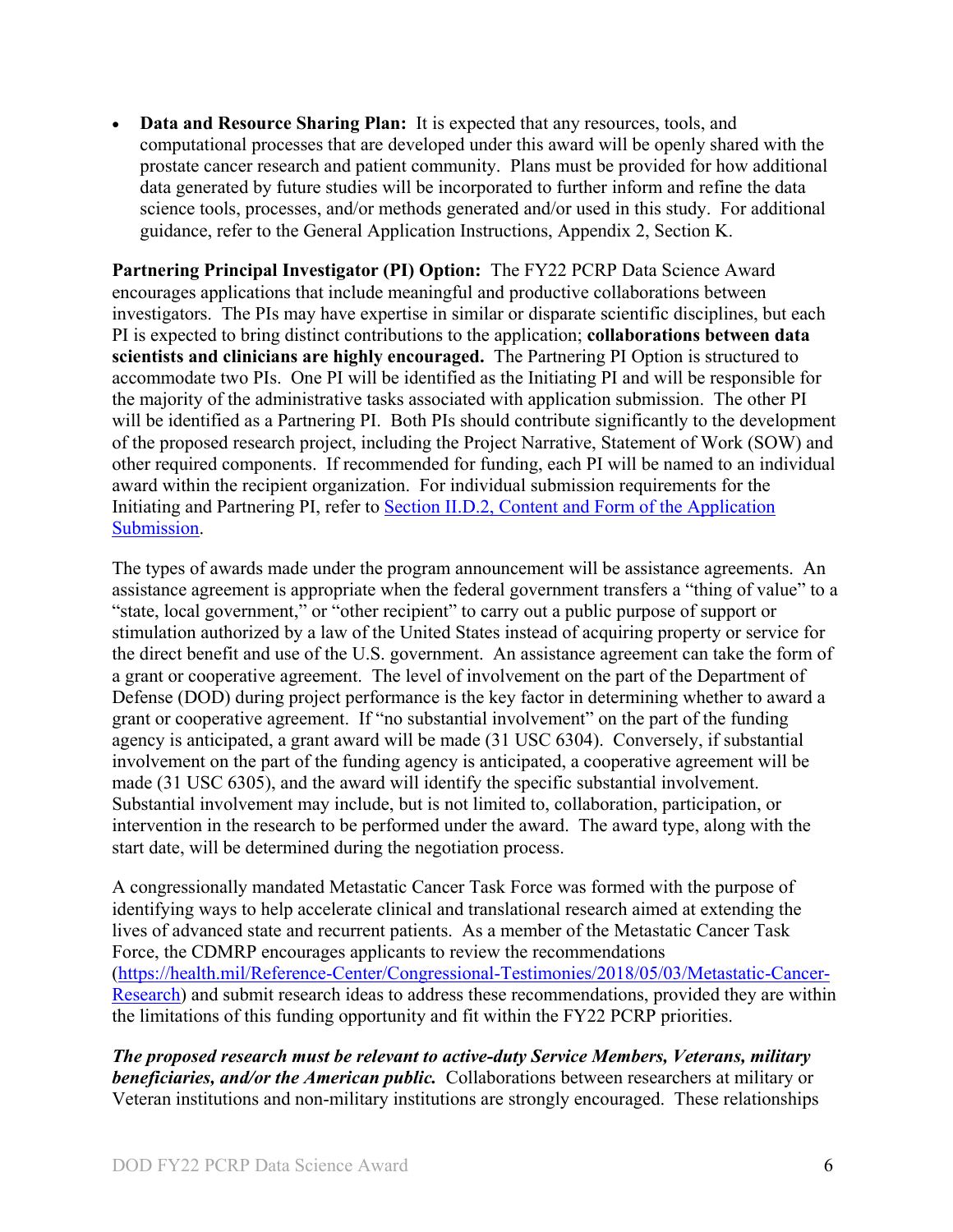can leverage knowledge, infrastructure, and access to unique clinical populations that the partners bring to the research effort, ultimately advancing cancer research that is of significance to the Warfighter, military families, and the American public

The anticipated direct costs budgeted for the entire period of performance for an FY22 PCRP Data Science Award will not exceed **\$1M**. Refer to Section [II.D.5, Funding Restrictions,](#page-26-0) for detailed funding information.

Awards will be made no later than September 30, 2023. For additional information refer to [Section II.F.1, Federal Award Notices.](#page-31-2)

*The CDMRP expects to allot approximately \$6.04M to fund approximately four FY22 PCRP Data Science Award applications. Funding of applications received is contingent upon the availability of federal funds for this program as well as the number of applications received, the quality and merit of the applications as evaluated by scientific and programmatic review, and the requirements of the government. Funds to be obligated on any award resulting from this funding opportunity will be available for use for a limited time period based on the fiscal year of the funds. It is anticipated that awards made from this FY22 funding opportunity will be funded with FY22 funds, which will expire for use on September 30, 2028.*

#### **Research Involving Human Anatomical Substances, Human Subjects, or Human**

**Cadavers:** All DOD-funded research involving new and ongoing research with human anatomical substances, human subjects, or human cadavers must be reviewed and approved by the USAMRDC Office of Research Protections, Human Research Protection Office (HRPO), prior to research implementation. This administrative review requirement is in addition to the local Institutional Review Board (IRB) or Ethics Committee (EC) review. Local IRB/EC approval at the time of submission is *not* required. Allow up to 3 months to complete the HRPO regulatory review and approval process following submission of *all required and complete* documents to the HRPO. Refer to the General Application Instructions, Appendix 1, and the HRPO Resources and Overview document available on the electronic Biomedical Research Application Portal (eBRAP) "Funding Opportunities & Forms" web page [\(https://ebrap.org/eBRAP/public/Program.htm\)](https://ebrap.org/eBRAP/public/Program.htm) for additional information.

If the proposed research involves more than one institution, a written plan for single IRB review arrangements must be provided at the time of application submission or award negotiation. The lead institution responsible for developing the master protocol and master consent form should be identified and should be the single point of contact for regulatory submissions and requirements.

<span id="page-6-0"></span>*Clinical research is defined* as: (1) Patient-oriented research. Research conducted with human subjects (or on material of human origin such as tissues, specimens, and cognitive phenomena) for which an investigator (or colleague) directly interacts with human subjects. Excluded from this definition are in vitro studies that utilize human tissues that cannot be linked to a living individual. Patient-oriented research includes: (a) mechanisms of human disease, (b) therapeutic interventions, (c) clinical trials, and (d) development of new technologies. (2) Epidemiologic and behavioral studies. (3) Outcomes research and health services research. *Note:* Studies that meet the requirements for IRB Exemption 4 are not considered CDMRP-defined clinical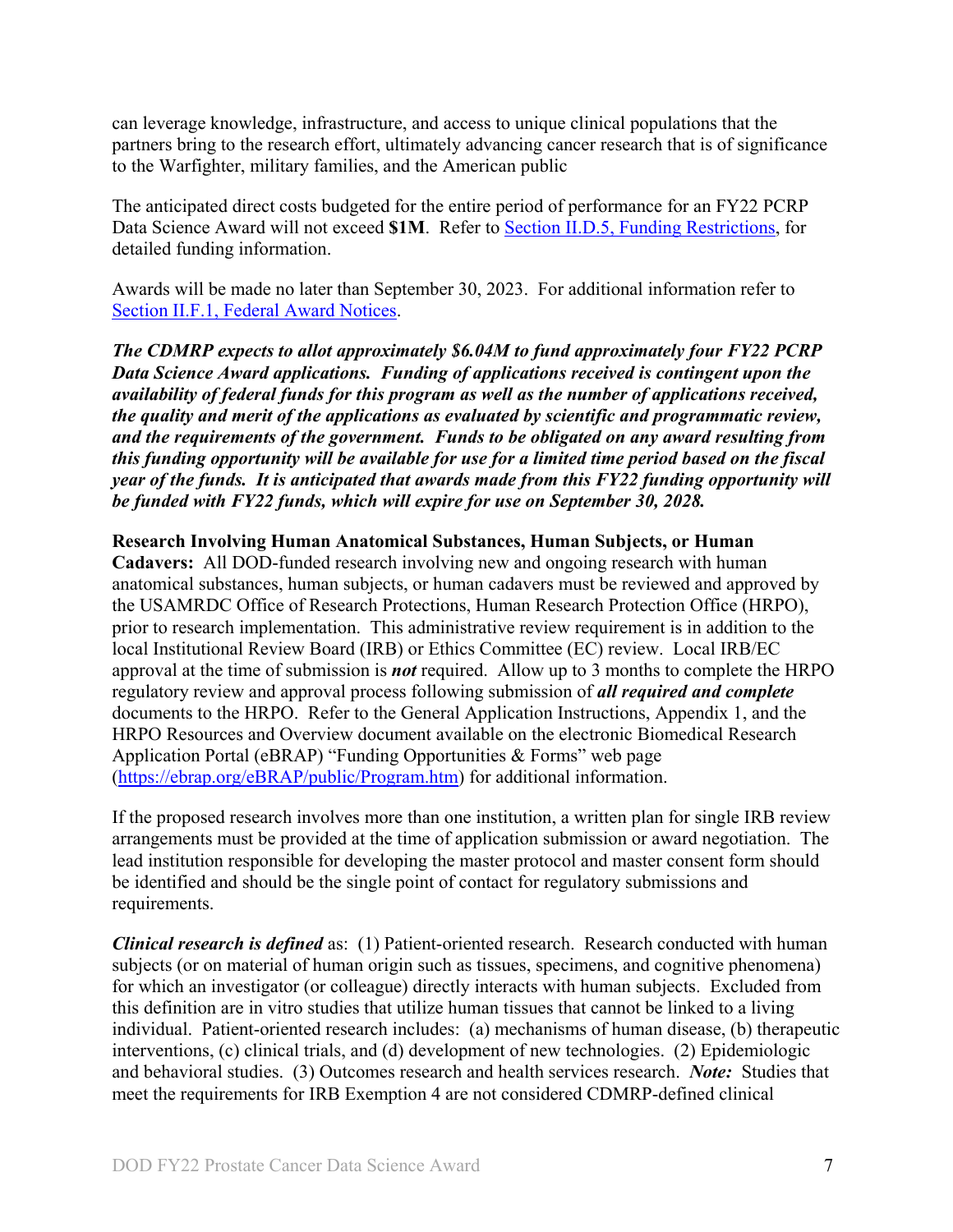research. IRB Exemption 4 refers to research involving the collection or study of existing deidentified specimens or data, if these sources are publicly available.

*Clinical trials are not allowed.* A clinical trial is defined as a research study in which one or more human subjects are prospectively assigned to one or more interventions (which may include a placebo or another control) to evaluate the effects of the interventions on biomedical or behavioral health-related outcomes.

**Use of DOD or Department of Veterans Affairs (VA) Resources:** If the proposed research involves access to active-duty military patient populations and/or DOD or VA resources or databases, the application must describe the access at the time of submission and include a plan for maintaining access as needed throughout the proposed research. Refer to Section [II.D.2.b.ii,](#page-14-0)  [Full Application Submission Components,](#page-14-0) for detailed information. Refer to the General Application Instructions, Appendix 1, for additional information.

## <span id="page-7-0"></span>**II.C. Eligibility Information**

### <span id="page-7-1"></span>**II.C.1. Eligible Applicants**

<span id="page-7-2"></span>**II.C.1.a. Organization: All organizations, including foreign organizations, foreign public entities, and international organizations, are eligible to apply.** 

**Government Agencies Within the United States:** Local, state, and federal government agencies are eligible to the extent that applications do not overlap with their fully funded internal programs. Such agencies are required to explain how their applications do not overlap with their internal programs.

As applications for this program announcement may be submitted by extramural and intramural organizations, these terms are defined below.

**Extramural Organization:** An eligible non-DOD organization. Examples of extramural organizations include academic institutions, biotechnology companies, foundations, federal government organizations other than the DOD, and research institutes.

**Intramural DOD Organization:** A DOD laboratory, DOD military treatment facility, and/or DOD activity embedded within a civilian medical center. *Intramural Submission:* **An**  *application submitted by a DOD organization for an intramural investigator working within a DOD laboratory or military treatment facility or in a DOD activity embedded within a civilian medical center.*

**The USAMRAA makes awards to eligible organizations, not to individuals.**

#### **II.C.1.b. Principal Investigator**

Each investigator may be named on only one FY22 PCRP Data Science Award application as a PI, Initiating PI, or Partnering PI.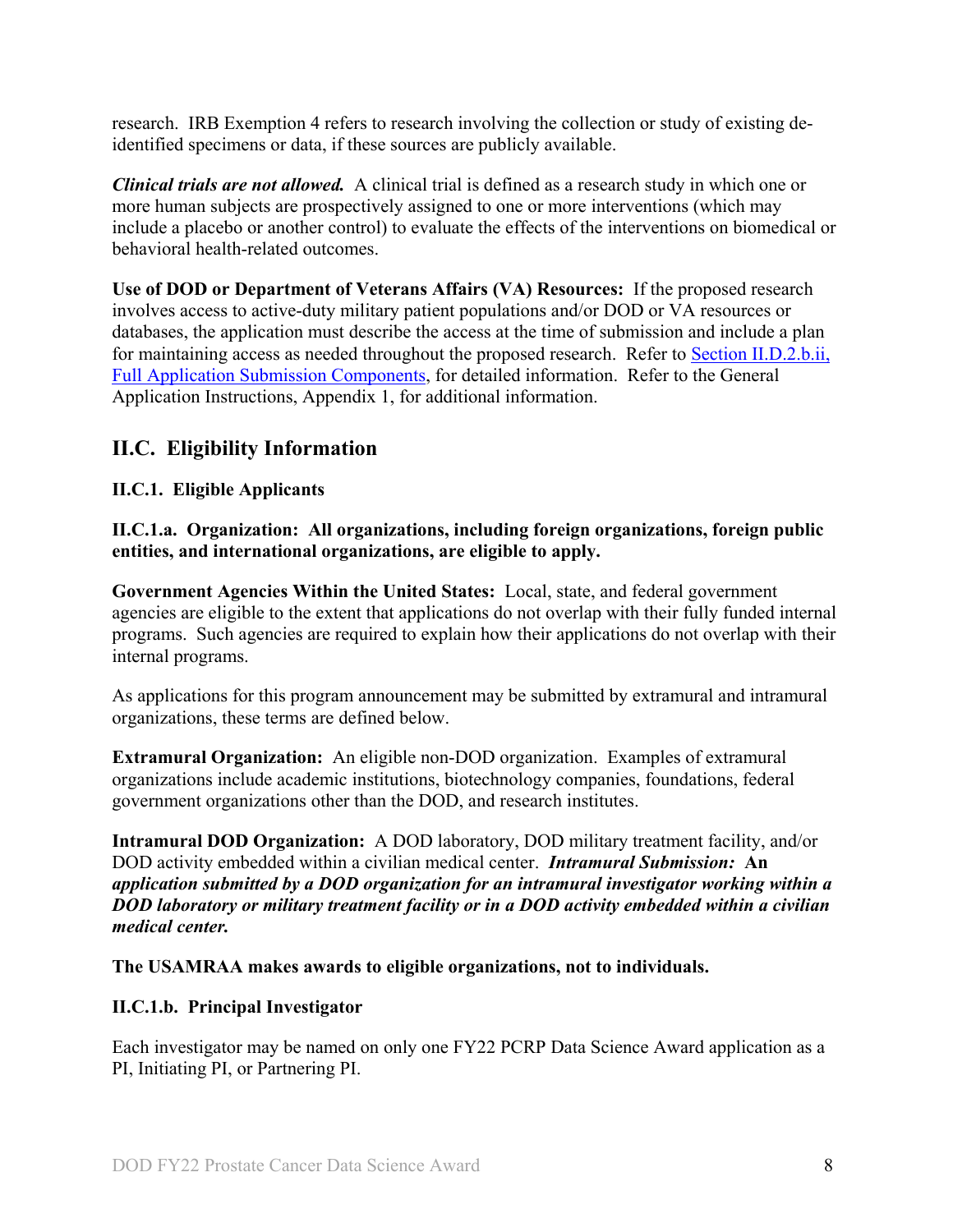Independent investigators at all levels are eligible to be named as a PI, Initiating PI, or Partnering PI on an application for the FY22 PCRP Data Science Award.

An eligible PI, regardless of ethnicity, nationality, or citizenship status, must be employed by or affiliated with an eligible organization.

The CDMRP strongly encourages all PIs to participate in a digital identifier initiative through Open Researcher and Contributor ID, Inc. (ORCID). Registration for a unique ORCID identifier can be done online at [https://orcid.org/.](https://orcid.org/)

### <span id="page-8-0"></span>**II.C.2. Cost Sharing**

Cost sharing/matching is not an eligibility requirement.

#### <span id="page-8-1"></span>**II.C.3. Other**

Organizations must be able to access **.gov** and **.mil** websites in order to fulfill the financial and technical deliverable requirements of the award and submit invoices for payment.

For general information on required qualifications for award recipients, refer to the General Application Instructions, Appendix 3.

Refer to [Section II.H.2, Administrative Actions,](#page-34-3) for a list of administrative actions that may be taken if a pre-application or application does not meet the administrative, eligibility, or ethical requirements defined in this program announcement.

## <span id="page-8-2"></span>**II.D. Application and Submission Information**

*Submission of applications that are essentially identical or propose essentially the same research project to different funding opportunities within the same program and fiscal year is prohibited and will result in administrative withdrawal of the duplicative application(s).*

## <span id="page-8-3"></span>**II.D.1. eBRAP and Grants.gov**

**eBRAP** [\(https://ebrap.org\)](https://ebrap.org/) is a secure web-based system that allows PIs to submit their preapplications, view and verify extramural full applications submitted to Grants.gov [\(https://grants.gov\)](https://grants.gov/), receive communications from the CDMRP, and submit documentation during award negotiations and throughout the period of performance. eBRAP also allows intramural organizations to submit full applications following pre-application submission.

Grants.gov is a federal system required to be utilized by agencies to receive and process extramural grant applications. Full applications may only be submitted to Grants.gov after submission of a pre-application through eBRAP.

Contact information for the eBRAP Help Desk and the Grants.gov Contact Center can be found in [Section II.G, Federal Awarding Agency Contacts.](#page-33-1)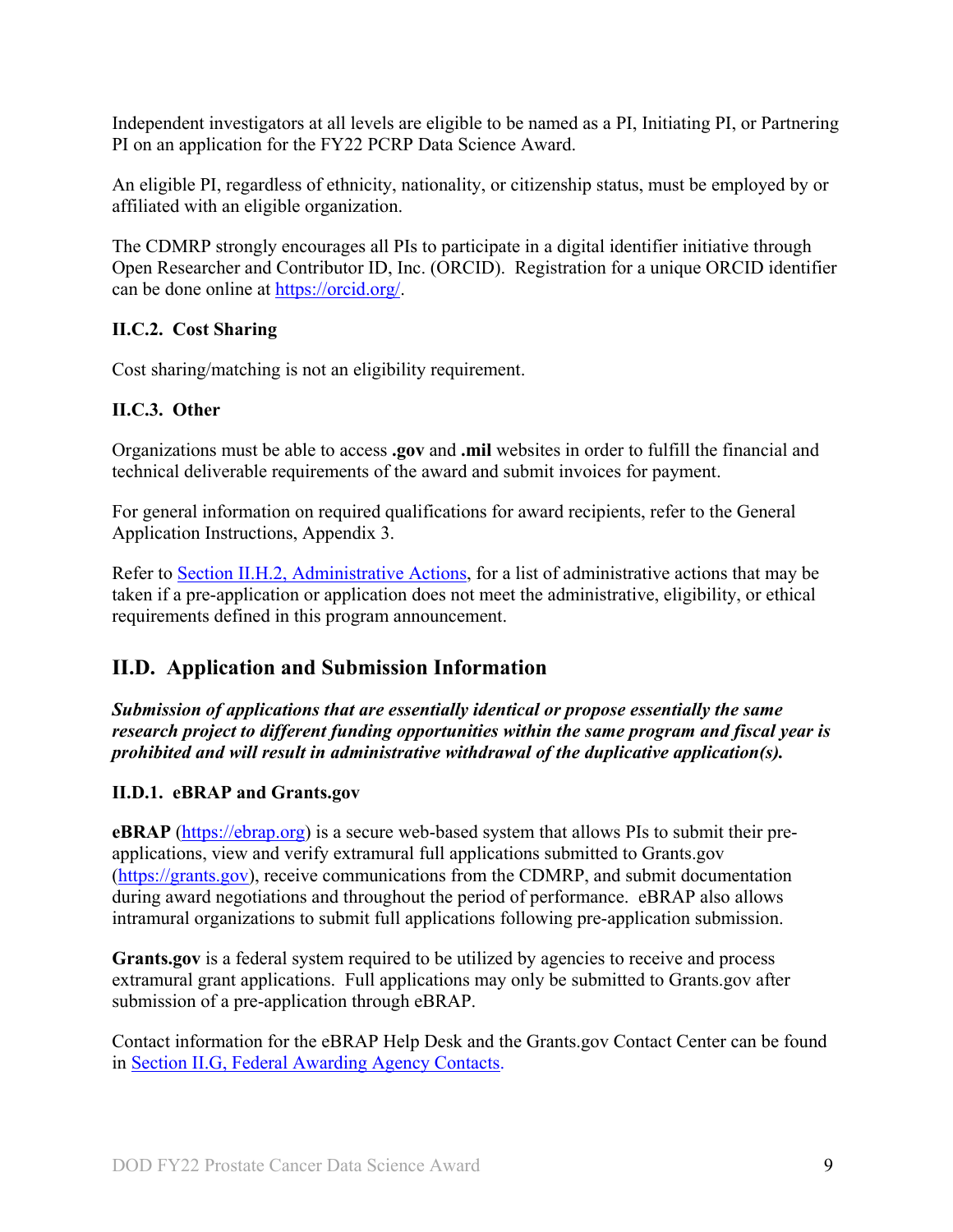#### *Extramural Submission:*

- Pre-application content and forms must be accessed and submitted at eBRAP.org.
- Full application packages must be accessed and submitted at Grants.gov.

### *Intramural DOD Submission:*

- Pre-application content and forms must be accessed and submitted at eBRAP.org.
- Full application packages must be accessed and submitted at eBRAP.org.

### *Note: Applications from an intramural DOD organization or from an extramural federal government organization may be submitted to Grants.gov through a research foundation.*

### <span id="page-9-0"></span>**II.D.2. Content and Form of the Application Submission**

Submission is a two-step process requiring both *pre-application* (eBRAP.org) and *full application* (eBRAP.org or Grants.gov) as indicated below. The submission process should be started early to avoid missing deadlines. There are no grace periods. Full application submission guidelines differ for extramural (Grants.gov) and intramural (eBRAP.org) organizations (refer to [Table 1, Full Application Guidelines\)](#page-12-0).

*The application title, eBRAP log number, and all information for the PI(s), Business Official(s), performing organization, and contracting organization must be consistent throughout the entire pre-application and full application submission process.* Inconsistencies may delay application processing and limit or negate the ability to view, modify, and verify the application in eBRAP. If any changes need to be made, the applicant should contact the eBRAP Help Desk at  $\frac{he}{p}$   $\frac{me}{p}$  BRAP.org or 301-682-5507 prior to the application submission deadline.

**Partnering PI Option:** The Initiating PI must complete the pre-application submission process and submit the contact information for the Partnering PI. The Partnering PI will then be notified of the pre-application submission separately by email. *The Partnering PI must follow the link in the notification email in order to associate their full application package with that of the Initiating PI. After following the link, the Partnering PI must verify their contact information, organization, and designation as an extramural or intramural submission within eBRAP***.** If not previously registered, the Partnering PI must register in eBRAP. A new preapplication based on this research project should not be initiated by the Partnering PI. Applicants are urged to complete these steps as soon as possible. If they are not completed, the Partnering PI will not be able to view and modify their application during the verification period in eBRAP. If these steps are not completed, an intramural partner will not be able to submit the Partnering PI's required full application package components to eBRAP.

## **II.D.2.a. Step 1: Pre-Application Submission Content**

*During the pre-application process, eBRAP assigns each submission a unique log number. This unique eBRAP log number is required during the full application submission process***.**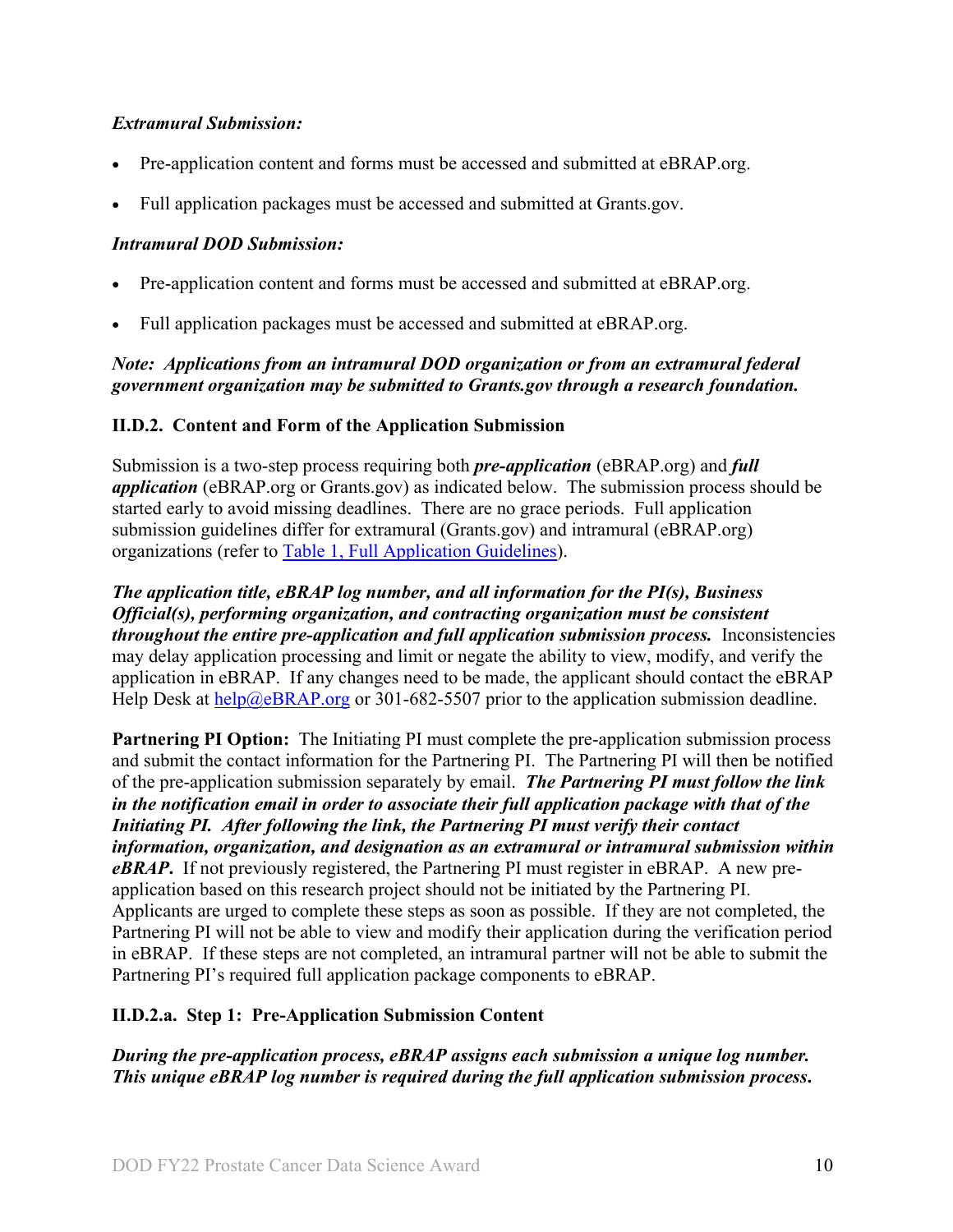To begin the pre-application process, first select whether the submitting organization is extramural or intramural, then confirm your selection or cancel. **Incorrect selection of extramural or intramural submission type will delay processing.**

If an error has been made in the selection of extramural versus intramural and the pre-application submission deadline has passed, the PI or Business Official must contact the eBRAP Help Desk at [help@eBRAP.org](mailto:help@eBRAP.org) or 301-682-5507 to request a change in designation.

All pre-application components must be submitted by the PI through eBRAP [\(https://eBRAP.org/\)](https://ebrap.org/).

The applicant organization and associated PI(s) identified in the pre-application should be the same as those intended for the subsequent application submission. If any changes are necessary after submission of the pre-application, the applicant must contact the eBRAP Help Desk at [help@eBRAP.org](mailto:help@eBRAP.org) or 301-682-5507.

PIs with an ORCID identifier should enter that information in the appropriate field in the "My Profile" tab in the "Account Information" section of eBRAP.

The pre-application consists of the following components, which are organized in eBRAP by separate tabs (refer to the General Application Instructions, Section II.B, for additional information on pre-application submission):

#### • **Tab 1 – Application Information**

Submission of application information includes assignment of primary and secondary research classification codes, which may be found at [https://ebrap.org/eBRAP/public/](https://ebrap.org/eBRAP/public/Program.htm) [Program.htm.](https://ebrap.org/eBRAP/public/Program.htm) Applicants are strongly encouraged to review and confirm the codes prior to making their selection.

#### • **Tab 2 – Application Contacts**

Enter contact information for the PI. Enter the organization's Business Official responsible for sponsored program administration (the "person to be contacted on matters involving this application" in Block 5 of the Grants.gov SF424 Research & Related Form). The Business Official must be either selected from the eBRAP list or invited in order for the preapplication to be submitted.

Select the performing organization (site at which the PI will perform the proposed work) and the contracting organization (organization submitting on behalf of the PI, which corresponds to Block 5 on the Grants.gov SF424 Research & Related Form), and click on "Add Organizations to this Pre-application." The organization(s) must be either selected from the eBRAP drop-down list or invited in order for the pre-application to be submitted.

It is recommended that applicants identify an Alternate Submitter in the event that assistance with pre-application submission is needed.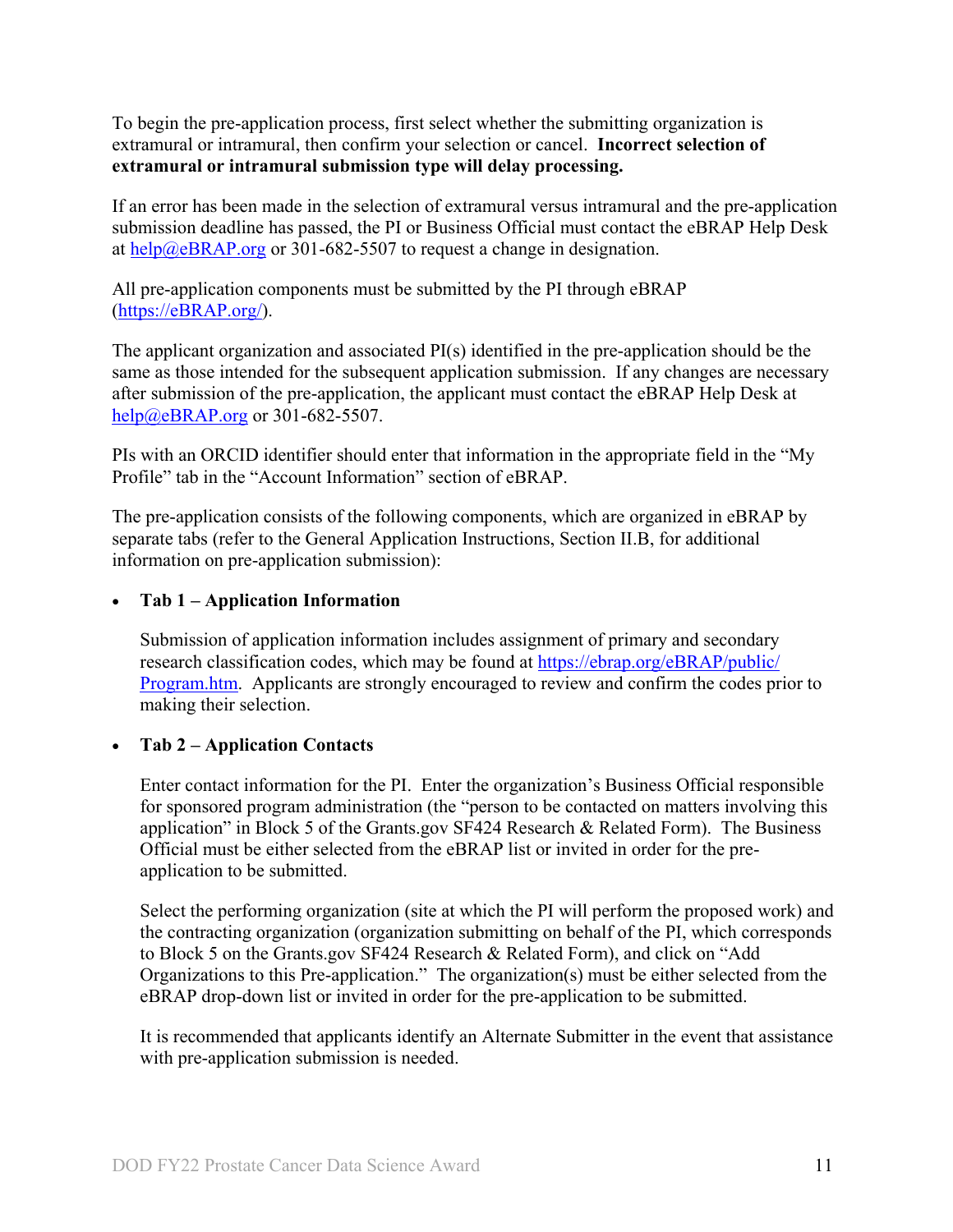#### • **Tab 3 – Collaborators and Key Personnel**

Enter the name, organization, and role of all collaborators and key personnel associated with the application.

[FY22 PCRP Programmatic Panel members](https://cdmrp.army.mil/pcrp/panels/panel22) should not be involved in any pre-application or application. For questions related to panel members and pre-applications or applications, refer to [Section II.H.2.c, Withdrawal,](#page-35-0) or contact the eBRAP Help Desk at [help@eBRAP.org](mailto:help@eBRAP.org) or 301-682-5507.

#### • **Tab 4 – Conflicts of Interest**

List all individuals other than collaborators and key personnel who may have a conflict of interest in the review of the application (including those with whom the PI(s) has/have a personal or professional relationship).

#### • **Tab 5 – Pre-Application Files**

**Letter of Intent (LOI) (one-page limit):** Provide a brief description of the research to be conducted. LOIs are used for program planning purposes only (e.g., reviewer recruitment) and will not be reviewed during either the peer or programmatic review sessions. An invitation to submit is *not* required.

#### • **Tab 6 – Submit Pre-Application**

This tab must be completed for the pre-application to be accepted and processed.

#### **II.D.2.b. Step 2: Full Application Submission Content**

#### *The CDMRP cannot make allowances/exceptions to its policies for submission problems encountered by the applicant organization using system-to-system interfaces with Grants.gov.*

Each application submission must include the completed full application package for this program announcement. The full application package is submitted by the Authorized Organizational Representative through Grants.gov [\(https://grants.gov/\)](https://www.grants.gov/) for extramural organizations or through eBRAP [\(https://ebrap.org/\)](https://ebrap.org/) for intramural organizations. See Table 1 below for more specific guidelines.

#### **II.D.2.b.i. Full Application Guidelines**

Extramural organizations must submit full applications through Grants.gov. Applicants must create a Grants.gov Workspace for submission, which allows the application components to be completed online and routed through the applicant organization for review prior to submission. Applicants may choose to download and save individual PDF forms rather than filling out webforms in Workspace. A compatible version of Adobe Reader **must** be used to view, complete, and submit an application package consisting of PDF forms. If more than one person is entering text into an application package, the *same version* of Adobe Reader software should be used by each person. Check the version number of the Adobe software on each user's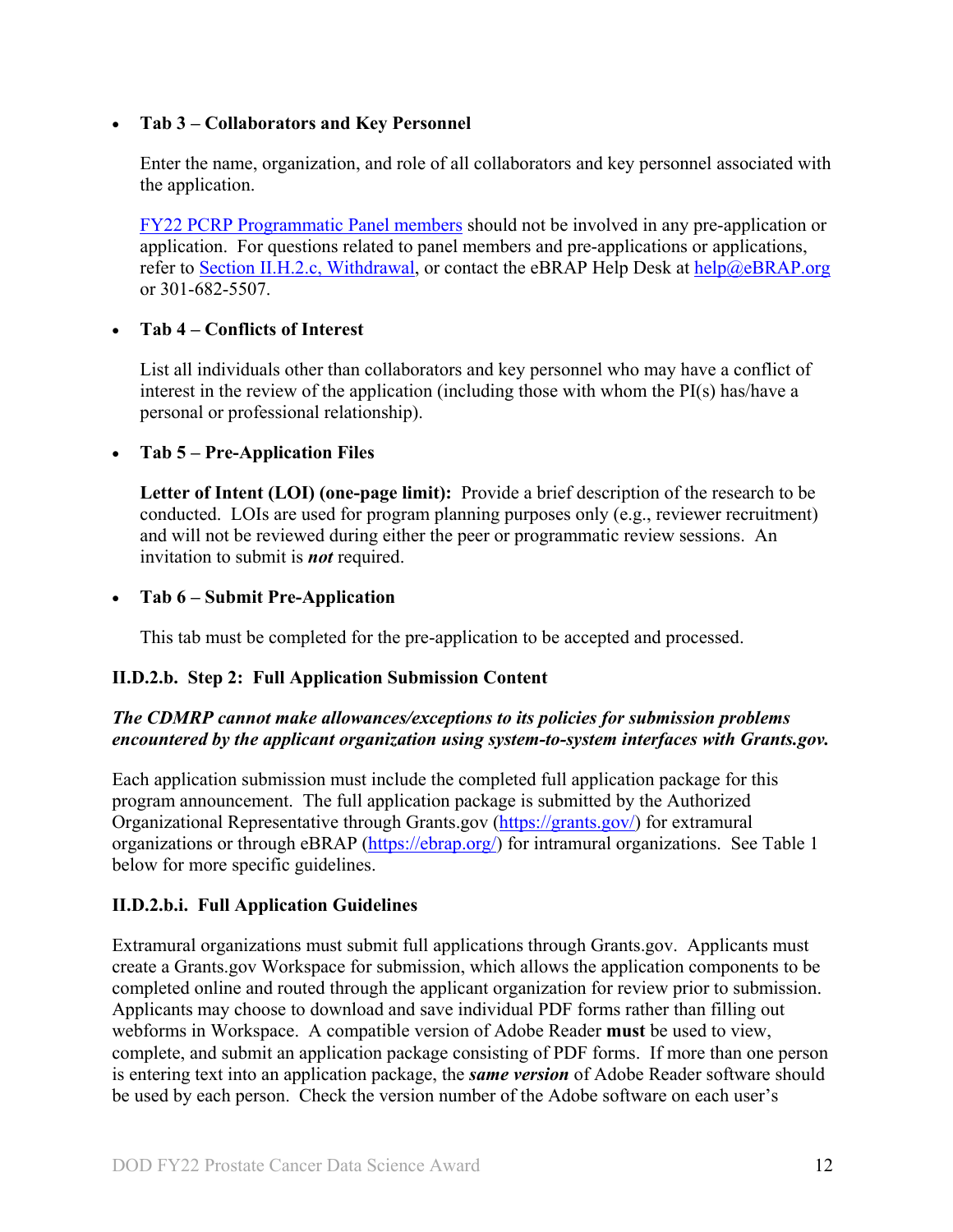computer to make sure the versions match. Using different versions of Adobe Reader may cause submission and/or save errors – even if each version is individually compatible with Grants.gov. Refer to the General Application Instructions, Section III, and the "Apply For Grants" page of Grants.gov [\(https://www.grants.gov/web/grants/applicants/apply-for-grants.html\)](https://www.grants.gov/web/grants/applicants/apply-for-grants.html) for further information about the Grants.gov Workspace submission process. Submissions of extramural applications through eBRAP may be withdrawn.

#### *Do not password protect any files of the application package, including the Project Narrative.*

<span id="page-12-0"></span>

| <b>Extramural Submissions</b>                                                                                                                                                                                                                                                                                                                                                                 | <b>Intramural DOD Submissions</b>                                                                                                                                                                                                                                                                                                                                                                                                                                  |  |
|-----------------------------------------------------------------------------------------------------------------------------------------------------------------------------------------------------------------------------------------------------------------------------------------------------------------------------------------------------------------------------------------------|--------------------------------------------------------------------------------------------------------------------------------------------------------------------------------------------------------------------------------------------------------------------------------------------------------------------------------------------------------------------------------------------------------------------------------------------------------------------|--|
| <b>Application Package Location</b>                                                                                                                                                                                                                                                                                                                                                           |                                                                                                                                                                                                                                                                                                                                                                                                                                                                    |  |
| Download application package components for<br>W81XWH-22-PCRP-DSA from Grants.gov<br>(https://grants.gov) and create a Grants.gov<br>Workspace. Workspace allows online<br>completion of the application components and<br>routing of the application package through the<br>applicant organization for review prior to<br>submission.                                                        | Download application package components for<br>W81XWH-22-PCRP-DSA from eBRAP<br>(https://ebrap.org).                                                                                                                                                                                                                                                                                                                                                               |  |
| <b>Full Application Package Components</b>                                                                                                                                                                                                                                                                                                                                                    |                                                                                                                                                                                                                                                                                                                                                                                                                                                                    |  |
| <b>SF424 Research &amp; Related Application for</b><br>Federal Assistance Form: Refer to the General<br>Application Instructions, Section III.A.1, for<br>detailed information.                                                                                                                                                                                                               | Tab 1 – Summary: Provide a summary of the<br>application information.<br><b>Tab 2 – Application Contacts:</b> This tab will<br>be pre-populated by eBRAP; add Authorized<br>Organizational Representative.                                                                                                                                                                                                                                                         |  |
| Descriptions of each required file can be found<br>under Full Application Submission Components:<br><b>Attachments</b><br>Research & Related Personal Data<br>Research & Related Senior/Key Person<br>$\bullet$<br>Profile (Expanded)<br><b>Research &amp; Related Budget</b><br>Project/Performance Site Location(s) Form<br>Research & Related Subaward Budget<br><b>Attachment(s) Form</b> | Tab 3 – Full Application Files: Upload files<br>under each Application Component in eBRAP.<br>Descriptions of each required file can be found<br>under Full Application Submission<br>Components:<br><b>Attachments</b><br><b>Key Personnel</b><br><b>Budget</b><br><b>Performance Sites</b><br>Tab 4 – Application and Budget Data:<br>Review and edit proposed project start date,<br>proposed end date, and budget data pre-<br>populated from the Budget Form. |  |

#### **Table 1. Full Application Submission Guidelines**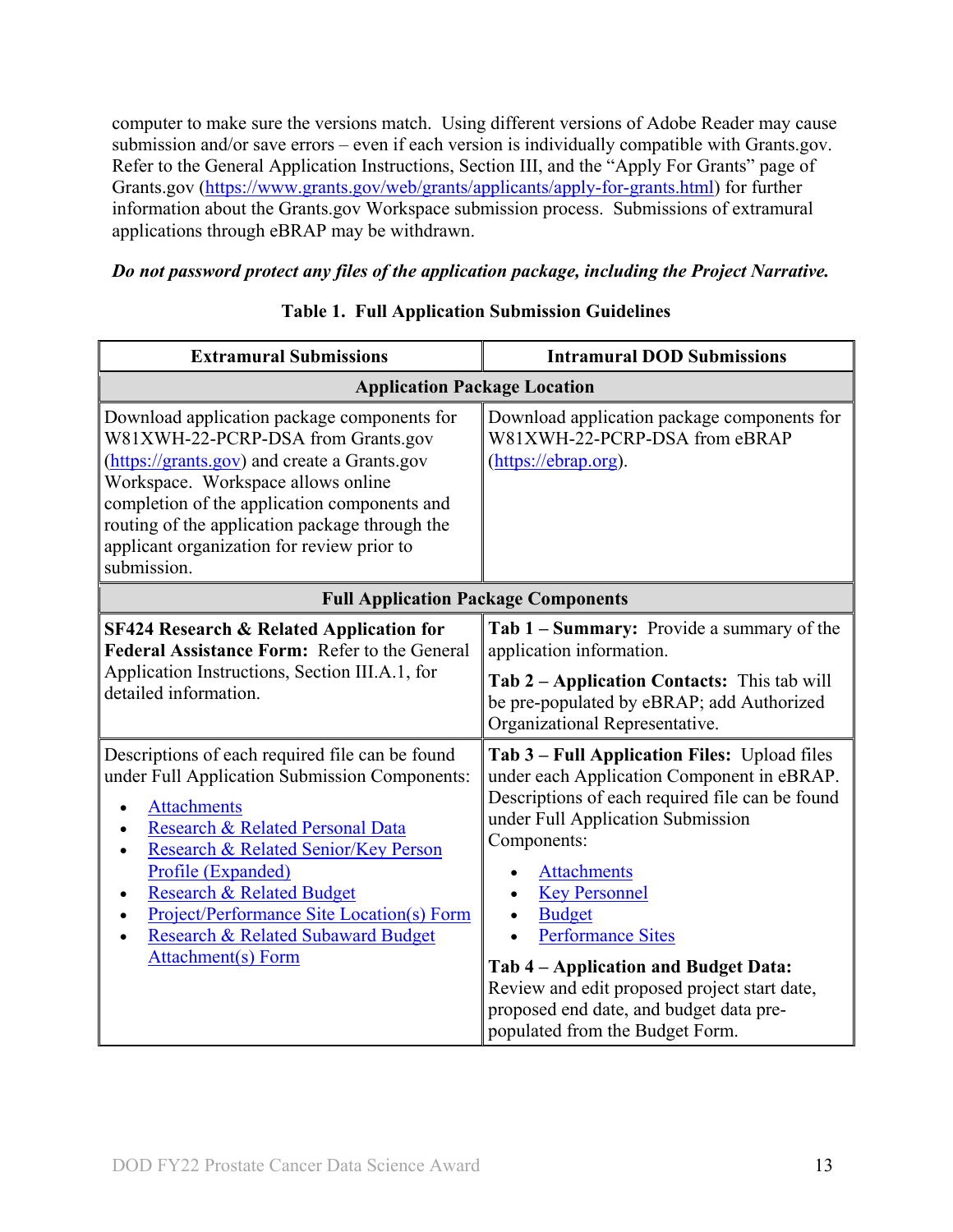| <b>Extramural Submissions</b>                                                                                                                                                                                                                                                                                                                                                                                                                                                                                                                                                                                                                                                                                                                                                                                                                                                                                                                                                                                                                                                         | <b>Intramural DOD Submissions</b>                                                                                                                                                                                                                                                                                                                                                                                                                                                                                                                                                               |  |
|---------------------------------------------------------------------------------------------------------------------------------------------------------------------------------------------------------------------------------------------------------------------------------------------------------------------------------------------------------------------------------------------------------------------------------------------------------------------------------------------------------------------------------------------------------------------------------------------------------------------------------------------------------------------------------------------------------------------------------------------------------------------------------------------------------------------------------------------------------------------------------------------------------------------------------------------------------------------------------------------------------------------------------------------------------------------------------------|-------------------------------------------------------------------------------------------------------------------------------------------------------------------------------------------------------------------------------------------------------------------------------------------------------------------------------------------------------------------------------------------------------------------------------------------------------------------------------------------------------------------------------------------------------------------------------------------------|--|
| <b>Application Package Submission</b>                                                                                                                                                                                                                                                                                                                                                                                                                                                                                                                                                                                                                                                                                                                                                                                                                                                                                                                                                                                                                                                 |                                                                                                                                                                                                                                                                                                                                                                                                                                                                                                                                                                                                 |  |
| <b>Create a Grants.gov Workspace.</b><br>Add participants (investigators and Business<br>Officials) to Workspace, complete all required<br>forms, and check for errors before submission.<br><b>Submit a Grants.gov Workspace Package.</b><br>An application may be submitted through<br>Workspace by clicking the "Sign and Submit"<br>button on the "Manage Workspace" page, under<br>the "Forms" tab. Grants.gov recommends<br>submission of the application package at least<br>24-48 hours prior to the close date to allow<br>time to correct any potential technical issues that<br>may disrupt the application submission.<br><b>Note:</b> If either the Project Narrative or the<br>budget fails eBRAP validation or needs to be<br>modified, an updated Grants.gov application<br>package must be submitted via Grants.gov as a<br>"Changed/Corrected Application" with the<br>previous Grants.gov Tracking ID <i>prior to</i> the<br>application submission deadline. Do not<br>password protect any files of the application<br>package, including the Project Narrative. | <b>Submit package components to eBRAP</b><br>(https://ebrap.org).<br>Tab 5 – Submit/Request Approval Full<br>Application: After all components are<br>uploaded and prior to the full application<br>submission deadline, enter your password in<br>the space provided next to "Enter Your<br>Password Here" and press the "Submit Full<br>Application" button. eBRAP will notify your<br>Resource Manager/Comptroller/Task Area<br>Manager or equivalent Business Official(s) by<br>email. Do not password protect any files of<br>the application package, including the Project<br>Narrative. |  |
| <b>Application Verification Period</b>                                                                                                                                                                                                                                                                                                                                                                                                                                                                                                                                                                                                                                                                                                                                                                                                                                                                                                                                                                                                                                                |                                                                                                                                                                                                                                                                                                                                                                                                                                                                                                                                                                                                 |  |
| The full application package submitted to<br>Grants.gov may be viewed and modified in<br>eBRAP until the end of the application<br>verification period. During the application<br>verification period, the full application package<br>may be modified with the exception of the                                                                                                                                                                                                                                                                                                                                                                                                                                                                                                                                                                                                                                                                                                                                                                                                      | After eBRAP has processed the full<br>application, the organizational Resource<br>Manager/Comptroller/Task Area Manager or<br>equivalent Business Official(s) and PI(s) will<br>receive email notification of this status and will<br>be able to view and modify application                                                                                                                                                                                                                                                                                                                    |  |

may be modified *with the exception of the Project Narrative and Research & Related Budget Form*.

be able to view and modify application components in eBRAP. During the application verification period, the full application package may be modified *with the exception of the Project Narrative and Research & Related Budget Form*. Your Resource Manager/ Comptroller/Task Area Manager or equivalent Business Official(s) should log into eBRAP to review and to approve prior to the application verification deadline.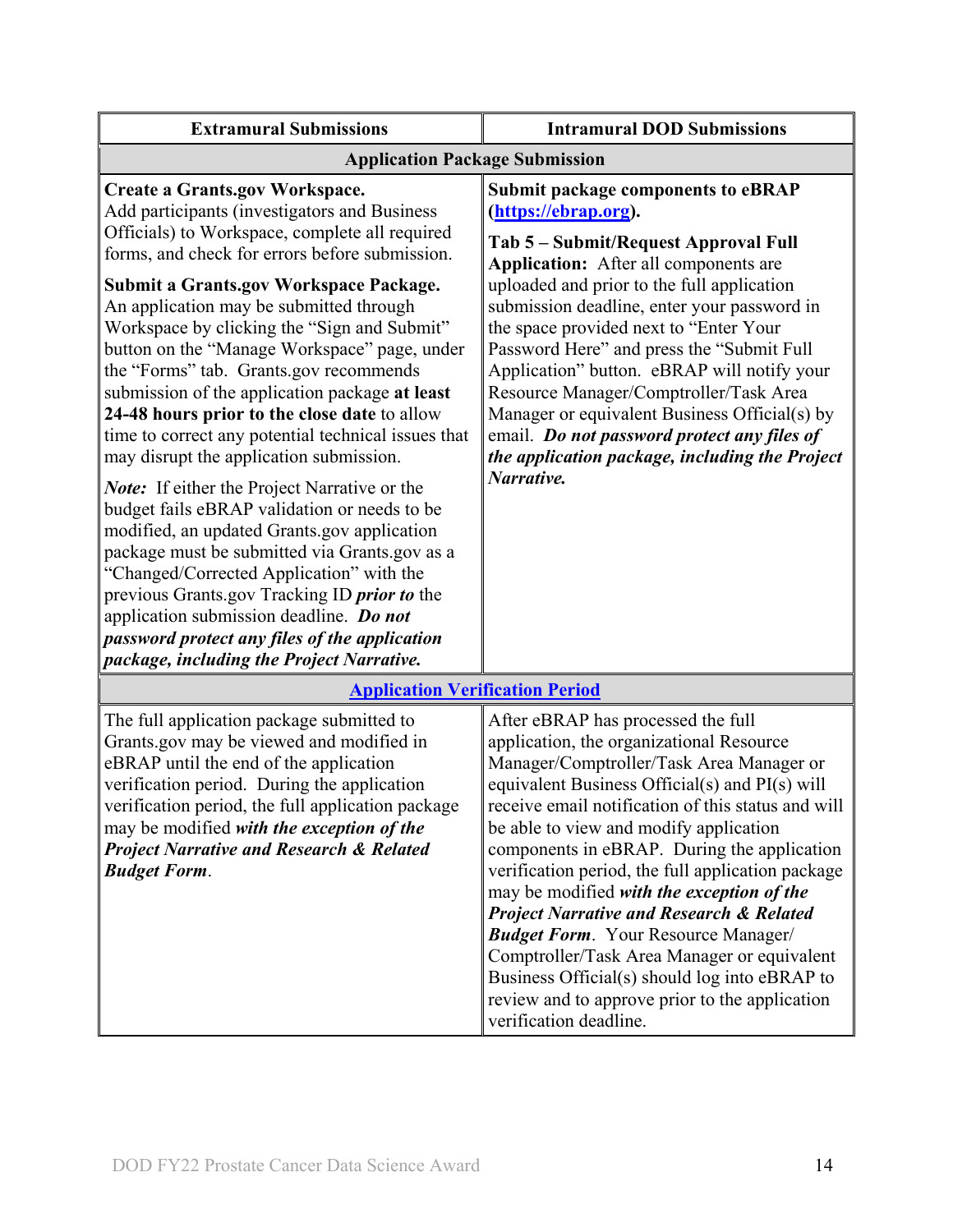| <b>Extramural Submissions</b>                                                                                                                                                                                                                                                     | <b>Intramural DOD Submissions</b>                                                                                      |
|-----------------------------------------------------------------------------------------------------------------------------------------------------------------------------------------------------------------------------------------------------------------------------------|------------------------------------------------------------------------------------------------------------------------|
| <b>Further Information</b>                                                                                                                                                                                                                                                        |                                                                                                                        |
| <b>Tracking a Grants.gov Workspace Package.</b><br>After successfully submitting a Workspace<br>package, a Grants.gov Tracking Number is<br>automatically assigned to the package. The<br>number will be listed on the "Confirmation"<br>page that is generated after submission. | Refer to the General Application Instructions,<br>Section IV, for further information regarding<br>eBRAP requirements. |
| Refer to the General Application Instructions,<br>Section III, for further information regarding<br>Grants.gov requirements.                                                                                                                                                      |                                                                                                                        |

**Partnering PI Option:** The CDMRP requires separate full application package submissions for the Initiating PI and each Partnering PI, even if the PIs are located within the same organization. Initiating and Partnering PIs will each be assigned a unique eBRAP log number. Each full application package must be submitted using the unique eBRAP log number. *Note: All associated applications (Initiating PI's and Partnering PI's) must be submitted by the full application submission deadline.*

The full application package must be submitted using the unique eBRAP log number to avoid delays in application processing.

#### <span id="page-14-0"></span>**II.D.2.b.ii. Full Application Submission Components**

#### **Extramural Applications Only**

**SF424 Research & Related Application for Federal Assistance Form:** Refer to the General Application Instructions, Section III.A.1, for detailed information.

#### • **Extramural and Intramural Applications**

#### <span id="page-14-1"></span>**Attachments:**

#### *Each attachment to the full application components must be uploaded as an individual file in the format specified and in accordance with the formatting guidelines listed in the General Application Instructions, Appendix 4.*

For all attachments, ensure that the file names are consistent with the guidance. Attachments will be rejected if the file names are longer than 50 characters or have incorrect file names that contain characters other than the following: A-Z, a-z, 0-9, underscore, hyphen, space, and period. In addition, there are file size limits that may apply in some circumstances. Individual attachments may not exceed 20 megabytes (MB), and the file size for the entire full application package may not exceed 200 MB.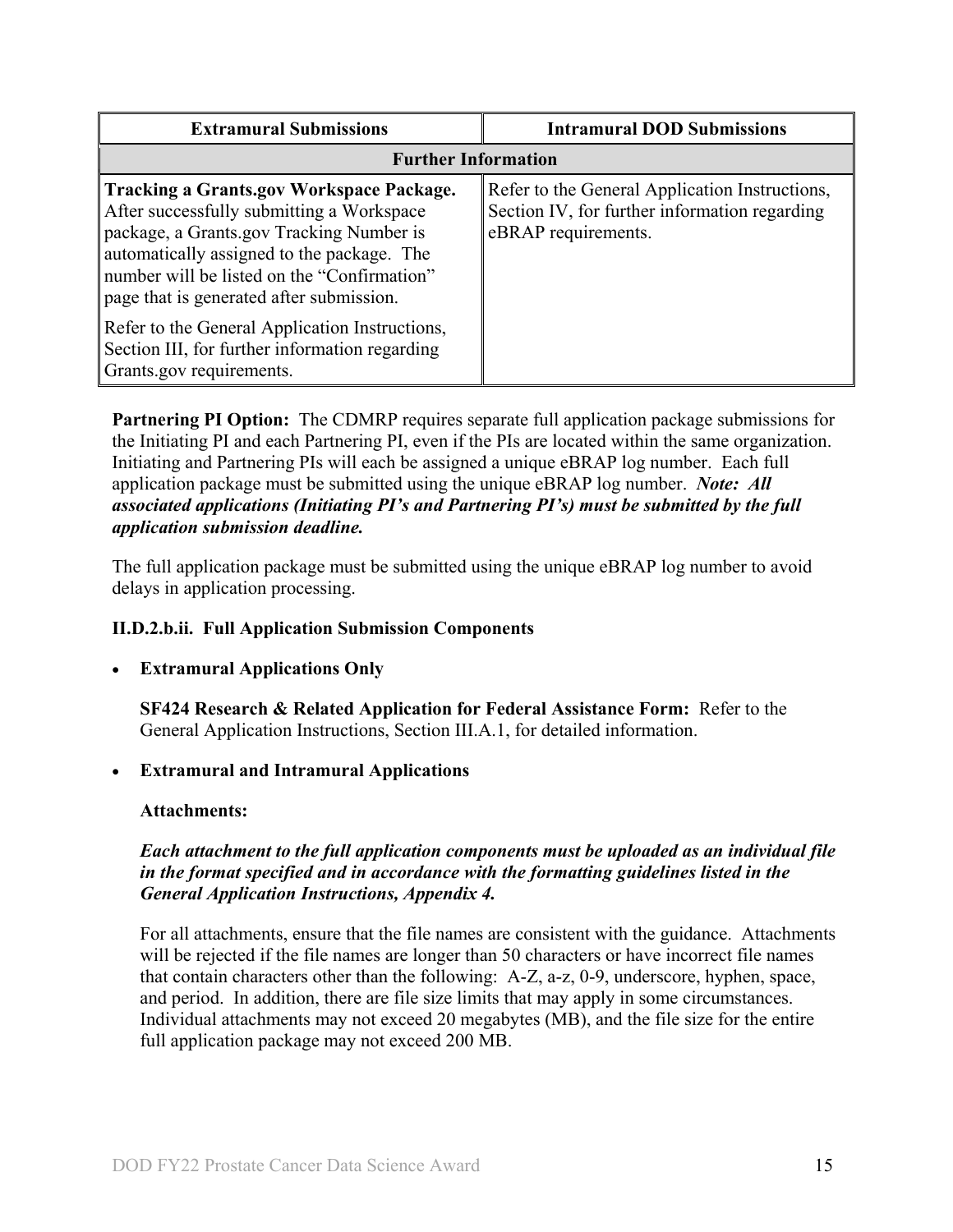#### ○ **Attachment 1: Project Narrative (15-page limit): Upload as**

**"ProjectNarrative.pdf".** The page limit of the Project Narrative applies to text and nontext elements (e.g., figures, tables, graphs, photographs, diagrams, chemical structures, drawings) used to describe the project. Inclusion of URLs (uniform resource locators) that provide additional information to expand the Project Narrative and could confer an unfair competitive advantage is prohibited and may result in administrative withdrawal of the application.

Describe the proposed project in detail using the outline below. *Inclusion of preliminary data to support the scientific rationale and feasibility of research approaches is strongly encouraged, but not required.* Any preliminary data provided should be from the laboratory of the PI(s) or member(s) of the collaborating team.

- **Background:** Present the ideas and reasoning behind the proposed research and the [FY22 PCRP Overarching Challenge](#page-2-2) that will be addressed. The application must demonstrate logical reasoning and provide a sound scientific rationale for the proposed project as established through a critical review and analysis of published literature; include relevant literature citations and preliminary and/or preclinical data (if applicable) that led to the development of the proposed study. Describe previous experience of the research team most pertinent to this application, including examples of previous successful collaborations (if applicable).
- **Hypothesis or Objective:** State the hypothesis to be tested or the objective to be reached.
- **Specific Aims:** Concisely explain the project's specific aims to be funded by this application. If this application is part of a larger study, present only tasks that this award would fund. The specific aims should be aligned with the specific aims/tasks outlined in the SOW.

#### – **Research Strategy and Feasibility:**

- Describe the experimental design, methods, and analyses, including appropriate controls, in sufficient detail for analysis. If applicable, describe plans for rigorous validation, benchmarking, comparison, and/or evaluation to assess the quality or utility of the proposed tool(s) and/or approach(es).
- Include a description of resources needed to support the project (databases, biospecimens, cohorts, etc.). Indicate whether the resources are readily available and/or provide a plan for acquiring any resources that are not readily available; explain how these resources will be sufficient to achieve robust statistical significance. For clinical research, see [Attachment 9](#page-20-0) for the required strategy for the inclusion of women and minorities appropriate to the objectives of the study. *This award cannot be used to conduct clinical trials.*
- Address potential problem areas and present alternative methods and approaches.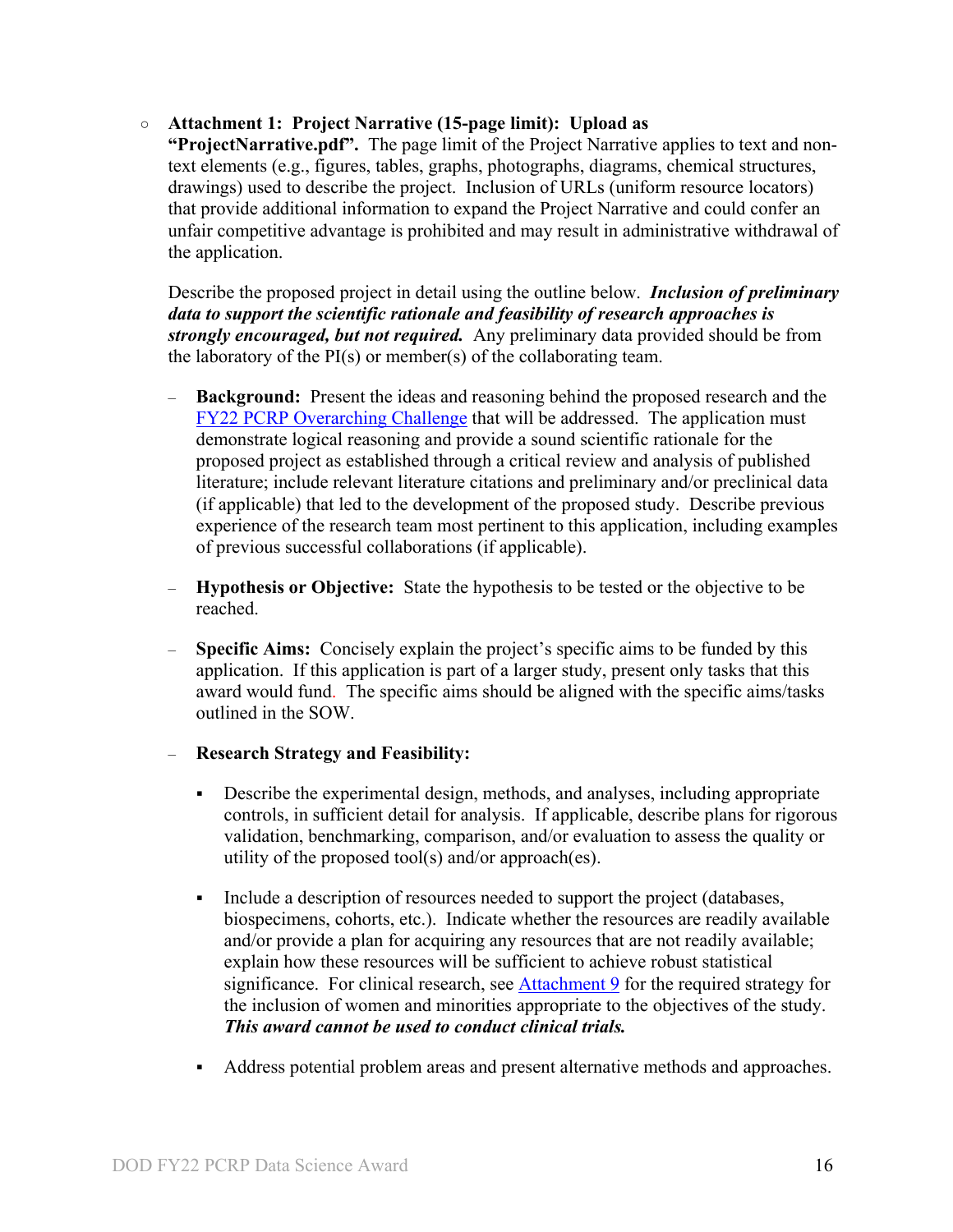- Clearly describe the statistical plan and the rationale for the statistical methodology. Include sample size projections and an appropriate power analysis, if applicable. Describe the biostatistical expertise that will be available to support the analysis(es).
- If applicable, describe how data will be reported and how it will be assured that the documentation will support a regulatory filing with the Food and Drug Administration (FDA).
- **Attachment 2: Supporting Documentation: Combine and upload as a single file named "Support.pdf".** Start each document on a new page. If documents are scanned to PDF, the lowest resolution (100 to 150 dpi) should be used. The Supporting Documentation attachment should not include additional information such as figures, tables, graphs, photographs, diagrams, chemical structures, or drawings. These items should be included in the Project Narrative.

*There are no page limits for any of these components unless otherwise noted. Include only those components described below; inclusion of items not requested or viewed as an extension of the Project Narrative will result in the removal of those items or may result in administrative withdrawal of the application.*

- **References Cited:** List the references cited (including URLs, if available) in the Project Narrative using a standard reference format that includes the full citation (i.e., author[s], year published, title of reference, source of reference, volume, chapter, page numbers, and publisher, as appropriate).
- **List of Abbreviations, Acronyms, and Symbols:** Provide a list of abbreviations, acronyms, and symbols.
- **Facilities, Existing Equipment, and Other Resources:** Describe the facilities and equipment available for performance of the proposed project and any additional facilities or equipment proposed for acquisition at no cost to the award. Indicate whether government-furnished facilities or equipment are proposed for use. If so, reference should be made to the original or present government award under which the facilities or equipment items are now accountable. There is no form for this information.
- **Publications and/or Patents:** Include a list of relevant publication URLs and/or patent abstracts. If articles are not publicly available, then copies of up to five published manuscripts may be included in Attachment 2. Extra items will not be reviewed.
- **Letters of Organizational Support:** Provide a letter (or letters, if applicable) signed by the Department Chair or appropriate organization official, confirming the laboratory space, equipment, and other resources available for the project. Letters of support not requested in the program announcement, such as those from members of Congress, do not impact application review or funding decisions.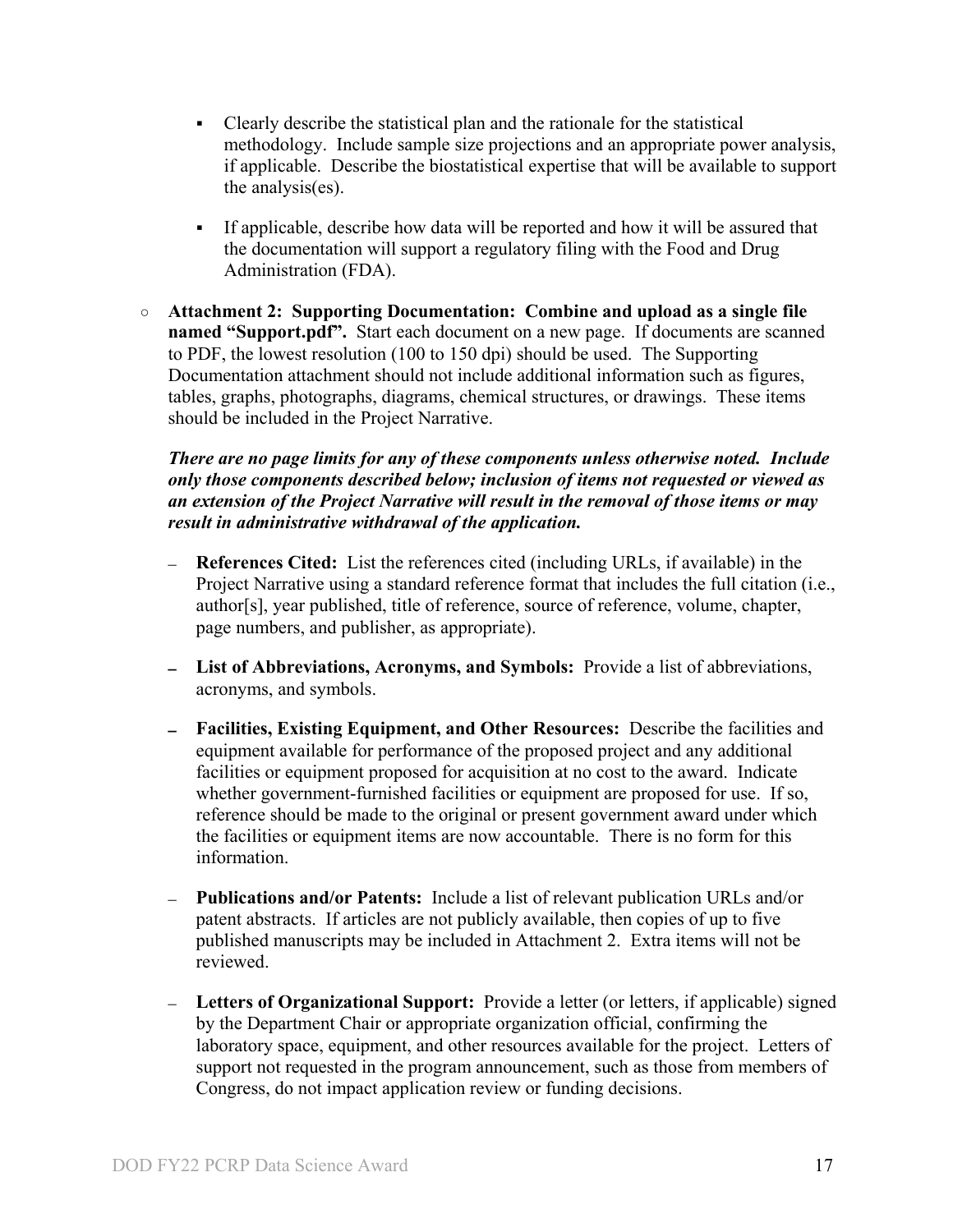- **Letters of Collaboration (if applicable):** Provide a signed letter from each collaborating individual or organization that demonstrates that the PI has the support or resources necessary for the proposed work. If an investigator at an intramural organization is named as a collaborator on an application submitted through an extramural organization, the application must include a letter from the collaborator's Commander or Commanding Officer at the intramural organization that authorizes the collaborator's involvement.
- **Letters of Support (if applicable):** Provide a signed letter from any organizations providing resources (e.g., long-term health records, repositories with well-annotated and high-quality biospecimens, datasets) for the proposed study that will demonstrate that the PI(s) have the support and access to resources necessary for the proposed work.
- **Intellectual Property:** Information can be found in the Code of Federal Regulations, Title 2, Part 200.315 (2 CFR 200.315), "Intangible Property."
	- **Intellectual and Material Property Plan (if applicable):** Provide a plan for resolving intellectual and material property issues among participating organizations.
	- **Commercialization Strategy (if applicable):** Describe the commercialization plan. The plan should include intellectual property, market size, financial analysis, strengths and weaknesses, barriers to the market, competitors, and management team. Discuss the significance of this development effort, when it can be anticipated, and the potential commercial use for the technology being developed.
- **Use of DOD Resources (if applicable):** Provide a letter of support signed by the lowest-ranking person with approval authority confirming access to active-duty military populations and/or DOD resources or databases.
- **Use of VA Resources (if applicable):** Provide a letter of support from the VA Facility Director(s) or individual designated by the VA Facility Director(s), such as the Associate Chief of Staff for Research and Development (ACOS/R&D) or Clinical Service Chief, confirming access to VA patients, resources, and/or VA research space. For VA PIs, if the VA non-profit corporation is not identified as the applicant institution for administering the funds, include a letter from the VA ACOS/R&D confirming this arrangement and identifying the institution that will administer the funds associated with the proposed research.
- **Attachment 3: Technical Abstract (one-page limit): Upload as "TechAbs.pdf".** The technical abstract is used by all reviewers. Abstracts of all funded research projects will be posted publicly. *Do not include proprietary or confidential information.* Use only characters available on a standard QWERTY keyboard. Spell out all Greek letters, other non-English letters, and symbols. Graphics are not allowed.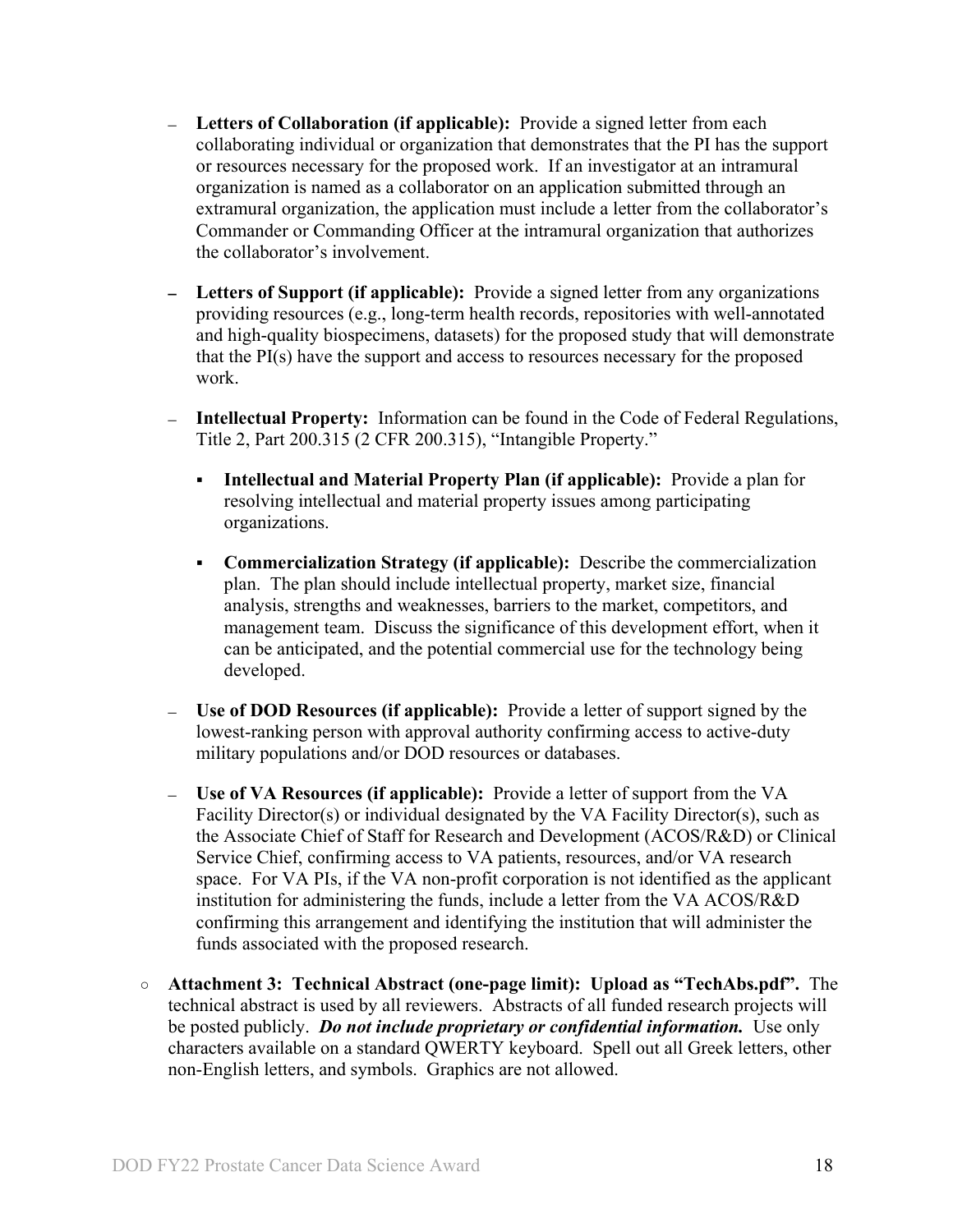Programmatic reviewers typically do not have access to the full application and rely on the technical abstract for appropriate description of the project's key aspects. Therefore, clarity and completeness within the space limits of the technical abstract are highly important.

Describe the proposed research project including the following elements:

- **–** Background: Present the ideas and reasoning behind the proposed project.
- **–** Hypothesis/Objective: State the hypothesis to be tested or the objective to be reached. Provide evidence or rationale that supports the objective/hypothesis.
- **–** Specific Aims: State the specific aims of the study.
- **–** Study Design: Briefly describe the study design, including appropriate controls.
- **–** Impact: Summarize the potential short- and long-term impact of the proposed research. Include how the anticipated outcomes will provide a foundation for future research projects that will enable progress towards a solution to one or more of the [FY22 PCRP Overarching Challenges](#page-2-2) and ultimately will provide progress toward the elimination of death from prostate cancer and enhance the well-being of Service Members, Veterans, and all the men and their families who are experiencing the impact of the disease.
- **Attachment 4: Lay Abstract (one-page limit): Upload as "LayAbs.pdf".** The lay abstract is used by all reviewers. Abstracts of all funded research projects will be posted publicly. *Do not include proprietary or confidential information*. *Do not duplicate the technical abstract.* Use only characters available on a standard QWERTY keyboard. Spell out all Greek letters, other non-English letters, and symbols. Graphics are not allowed.

The lay abstract should be written using the outline below. *Do not duplicate the technical abstract.* Minimize use of acronyms and abbreviations, where appropriate. The lay abstract is an important component of the application review process because it addresses issues of particular interest to the consumer advocate community.

Clearly describe, in a manner readily *understood by readers without a background in science or medicine*, the rationale, objective, and aims of the application.

- **–** Describe the ultimate applicability of the research.
	- What are the likely contributions of this study to the  $\frac{FY}{22}$  PCRP Overarching [Challenges?](#page-2-2)
	- What types of patients will it help and how will it help them?
	- What are the potential clinical applications, benefits, and risks?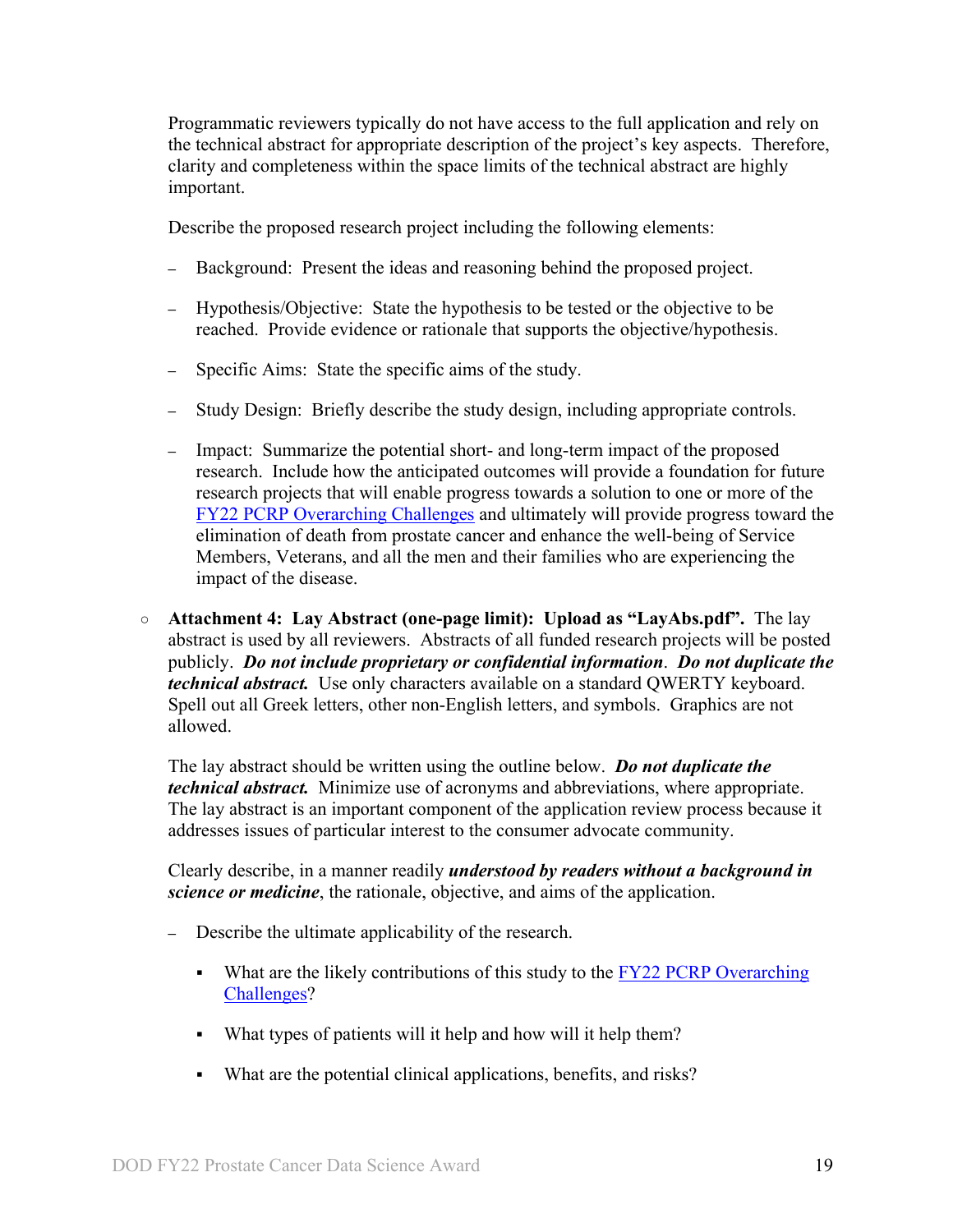- What is the projected time it may take to achieve a patient-related outcome?
- If the research is too basic for clinical applicability, describe the interim outcomes.
- **Attachment 5: Statement of Work (three-page limit): Upload as "SOW.pdf".** The suggested SOW format and examples specific to different types of research projects are available on the eBRAP "Funding Opportunities & Forms" web page [\(https://ebrap.org/eBRAP/public/Program.htm\)](https://ebrap.org/eBRAP/public/Program.htm). Recommended strategies for assembling the SOW can be found at [https://ebrap.org/eBRAP/public/Program.htm.](https://ebrap.org/eBRAP/public/Program.htm)

For the PCRP Data Science Award mechanism, refer to the "*Suggested SOW Strategy Generic Research*" document for guidance on preparing the SOW and use the blank SOW format titled "Suggested SOW Format". The SOW must be in PDF format prior to attaching.

### *Partnering PI Option: Each PI must submit an identical copy of a jointly created SOW. The contributions of the Initiating PI and the Partnering PI should be noted for each task.*

○ **Attachment 6: Impact Statement (one-page limit): Upload as "Impact.pdf".** 

Explain in detail why the proposed research project is important, as follows:

- **–** *Describe the short-term impact:* Detail the anticipated outcome(s)/product(s) that will be directly attributed to the results of the proposed research, including any clinically relevant results. Summarize how the anticipated outcome(s)/product(s) are distinct from existing research efforts in this area and/or how they will significantly outperform current approaches. Summarize how the anticipated outcome(s)/product(s) will provide a foundation for future research projects that will enable progress towards a solution to one or more of the [FY22 PCRP Overarching](#page-2-2)  [Challenges.](#page-2-2)
- **–** *Describe the long-term impact:* Explain the anticipated long-term gains from the proposed research. Describe how the anticipated long-term gains would make an impact on prostate cancer patient care and ultimately contribute to the goal of eliminating death from prostate cancer and enhancing the well-being of Service Members, Veterans, and all the men and their families who are experiencing the impact of the disease.
- **Attachment 7: Data and Research Resources Sharing Plan (one-page limit): Upload as "ResourceSharing.pdf".** Describe how data and resources generated during the performance of the project will be shared with the prostate cancer research community (which includes both scientific and/or patient communities) and the public at large to further inform and refine the data science tools, processes, and/or methods generated and/or used in this study. Refer to the General Application Instructions,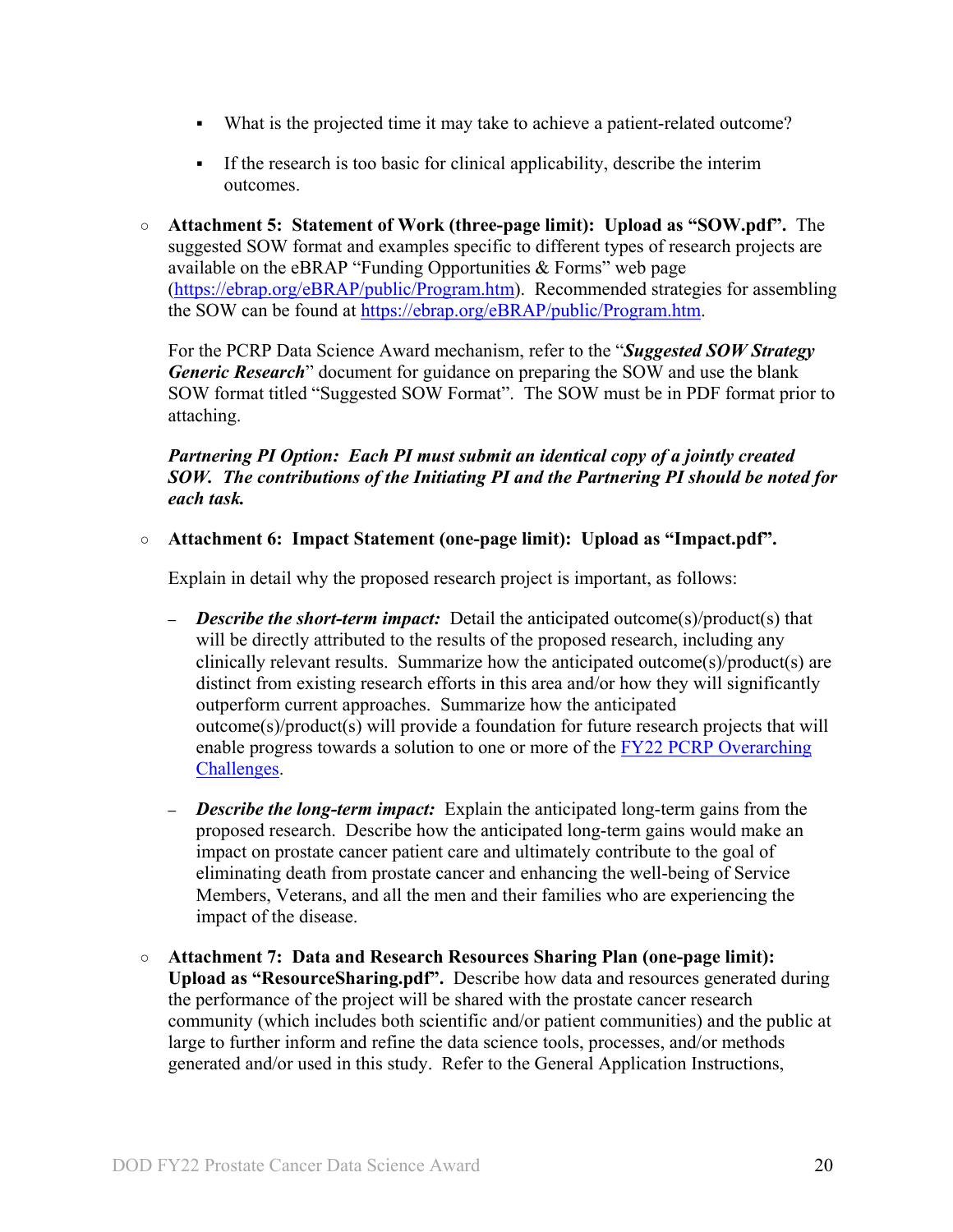Appendix 2, Section K, for more information about the CDMRP expectations for making data and research resources publicly available.

- **Attachment 8: Partnership Statement (one-page limit): Upload as "Partnership.pdf".** *(Attachment 8 is only applicable and required for applications submitted under the Partnering PI Option.)* Describe the expertise of the Initiating and Partnering PIs. Describe the contribution and the time commitment of each PI toward the proposed research project. Describe how the partners' combined expertise will better address the research question and explain why the work should be done together rather than through separate efforts.
- <span id="page-20-0"></span>○ **Attachment 9: Inclusion of Women and Minorities (four-page limit): Upload as "Inclusion.pdf".** *(Attachment 9 is only applicable and required for applications that propose [clinical research.](#page-6-0))* Describe the strategy for the inclusion of women and minorities appropriate to the objectives of the study, including a description of the composition of the proposed study population in terms of sex/gender, racial, and ethnic group and an accompanying rationale for the selection of subjects. Provide an anticipated enrollment table(s) for the inclusion of women and minorities appropriate to the objectives of the study with the proposed enrollment distributed on the basis of sex/gender, race, and ethnicity. The Public Health Service (PHS) Inclusion Enrollment Report format is a three-page fillable PDF form, which can be downloaded from eBRAP at [https://ebrap.org/eBRAP/public/Program.htm.](https://ebrap.org/eBRAP/public/Program.htm)
- **Attachment 10: Representations, if applicable (extramural submissions only): Upload as "RequiredReps.pdf".** All extramural applicants must complete and submit the Required Representations template available on eBRAP [\(https://ebrap.org/eBRAP/](https://ebrap.org/eBRAP/public/Program.htm) [public/Program.htm\)](https://ebrap.org/eBRAP/public/Program.htm). For more information, see the General Application Instructions, Appendix 5, Section B, Representations.
- <span id="page-20-1"></span>○ **Attachment 11: Suggested Collaborating DOD Military Facility Budget Format, if applicable: Upload as "MFBudget.pdf".** If a military facility (Military Health System facility, research laboratory, medical treatment facility, dental treatment facility, or DOD activity embedded with a civilian medical center) will be a collaborator in performance of the project, complete a separate budget, using "Suggested Collaborating DOD Military Facility Budget Format", available for download on the eBRAP "Funding Opportunities & Forms" web page [\(https://ebrap.org/eBRAP/public/Program.htm\)](https://ebrap.org/eBRAP/public/Program.htm), including a budget justification, for each military facility as instructed. The costs per year should be included on the Grants.gov Research & Related Budget Form under subaward costs. Refer to the General Application Instructions, Section III.A.8, for detailed information.

#### • **Extramural and Intramural Applications**

To evaluate compliance with Title IX of the Education Amendments of 1972 (20 USC 1681[a] et seq.), the DOD is collecting certain demographic and career information to be able to assess the success rates of women who are proposed for key roles in applications in science, technology, engineering, and/or mathematics (STEM) disciplines. To enable this assessment, each application must include the following forms completed as indicated.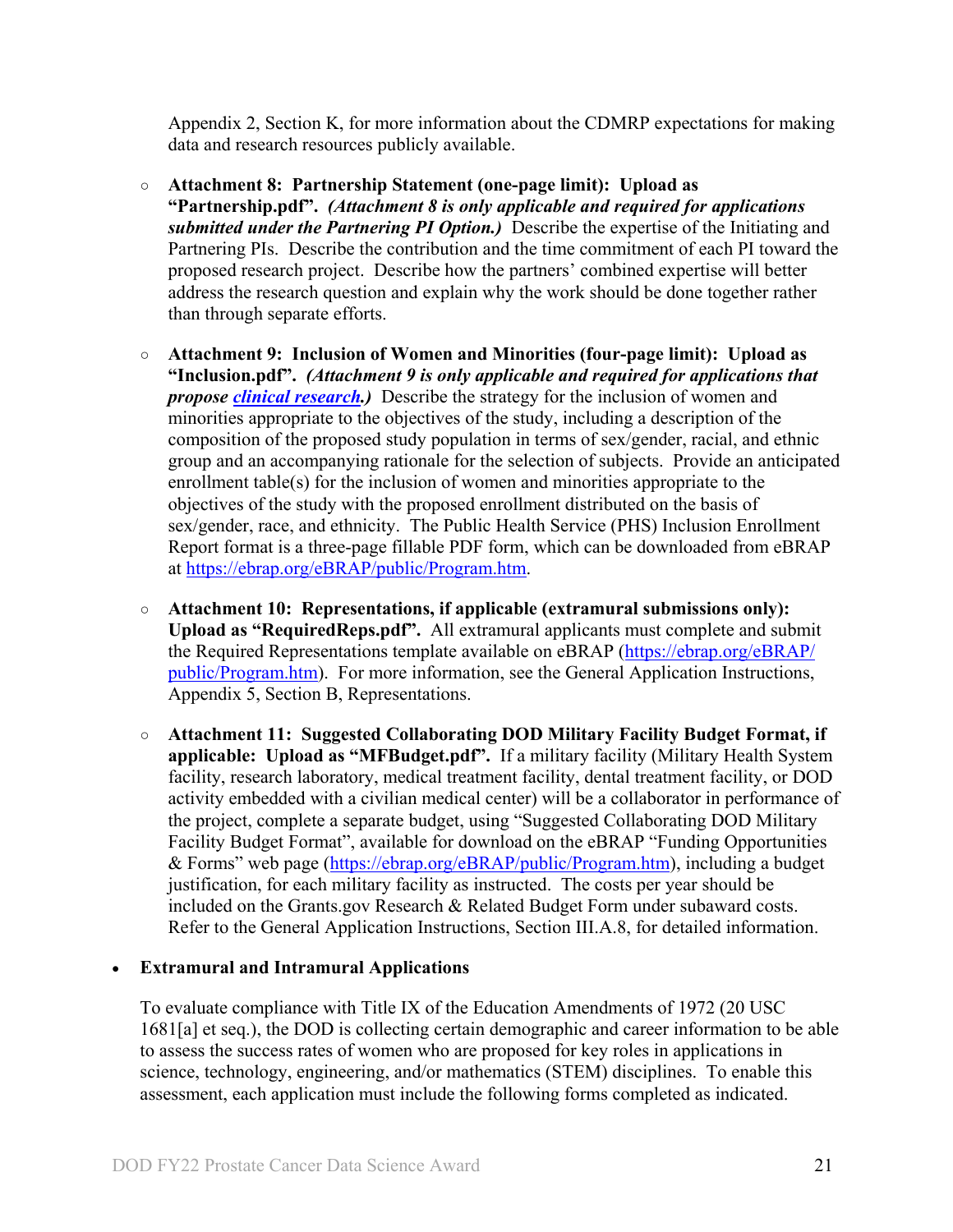<span id="page-21-0"></span>**Research & Related Personal Data:** For extramural submissions (via Grants.gov), refer to the General Application Instructions, Section III.A.3, and for intramural submissions (via eBRAP), refer to the General Application Instructions, Section IV.A.2, for detailed information.

<span id="page-21-1"></span>**Research & Related Senior/Key Person Profile (Expanded):** For extramural submissions (via Grants.gov), refer to the General Application Instructions, Section III.A.4, and for intramural submissions (via eBRAP), refer to the General Application Instructions, Section IV.A.3, for detailed information.

- PI Biographical Sketch (five-page limit): Upload as "Biosketch\_LastName.pdf". The suggested biographical sketch format is available on the "Funding Opportunities & Forms" web page [\(https://ebrap.org/eBRAP/public/Program.htm\)](https://ebrap.org/eBRAP/public/Program.htm) in eBRAP. The National Institutes of Health (NIH) Biographical Sketch may also be used. All biographical sketches should be submitted in uneditable PDF format.
- PI Previous/Current/Pending Support (no page limit): Upload as "Support\_LastName.pdf".
	- For extramural submissions, refer to the General Application Instructions, Section III.A.4, for detailed information.
	- For intramural submissions, refer to the General Application Instructions, Section IV.A.3, for detailed information.
- Key Personnel Biographical Sketches (five-page limit each): Upload as "Biosketch\_LastName.pdf".
- Key Personnel Previous/Current/Pending Support (no page limit): Upload as "Support\_LastName.pdf".
	- For extramural submissions, refer to the General Application Instructions, Section III.A.4, for detailed information.
	- For intramural submissions, refer to the General Application Instructions, Section IV.A.3, for detailed information.

<span id="page-21-2"></span>**Research & Related Budget:** For extramural submissions (via Grants.gov), refer to the General Application Instructions, Section III.A.5, and for intramural submissions (via eBRAP), refer to the General Application Instructions, Section IV.A.4, for detailed information.

**Budget Justification (no page limit): Upload as "BudgetJustification.pdf".** The budget justification for the entire period of performance must be uploaded to the Research & Related Budget after completion of the budget for Period 1.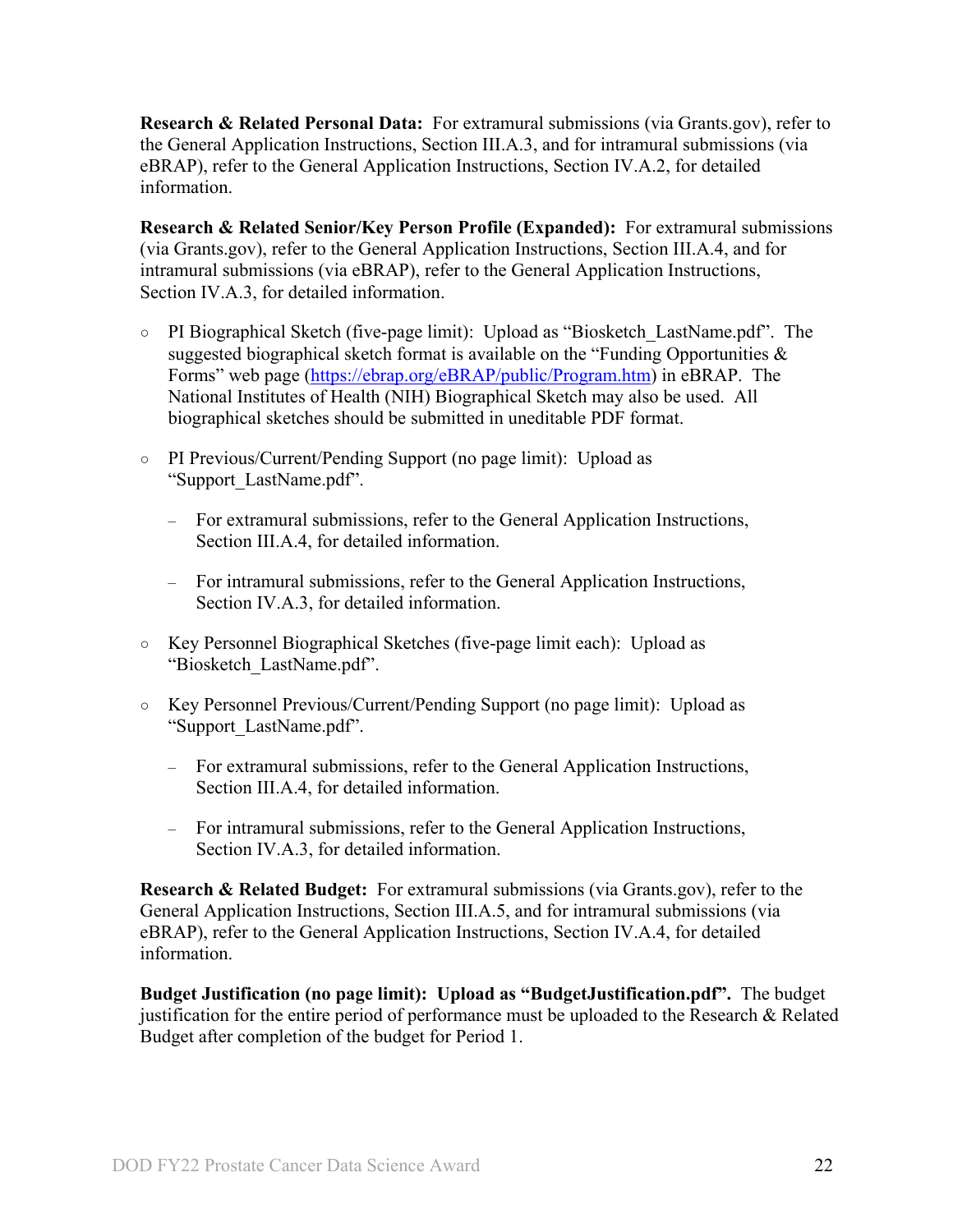*Partnering PI Option: Initiating and Partnering PIs must have a separate budget and justification specific to their distinct portions of the effort that the applicant organization will submit as separate Grants.gov or eBRAP application packages. The Initiating PI should not include budget information for Partnering PI(s), even if they are located within the same organization. Refer to Section [II.D.5, Funding Restrictions,](#page-26-0) for detailed information.*

**Project/Performance Site Location(s) Form:** For extramural submissions (via Grants.gov), refer to the General Application Instructions, Section III.A.6, and for intramural submissions (via eBRAP), refer to the General Application Instructions, Section IV.A.5, for detailed information.

### • **Extramural Applications Only**

<span id="page-22-0"></span>**Research & Related Subaward Budget Attachment(s) Form (if applicable):** Refer to the General Application Instructions, Section III.A.7, for detailed information.

- **Extramural Subaward:** Complete the Research & Related Subaward Budget Form through Grants.gov. (Refer to the General Application Instructions, Section III.A.7, for detailed information.) Verify subaward budget(s) and budget justification forms are present in eBRAP during the application verification period. If these components are missing, upload them to eBRAP before the end of the application verification period.
- **Intramural DOD Collaborator(s):** Complete the "Suggested Collaborating DOD Military Facility Budget Format" and upload to Grants.gov attachment form as [Attachment 11.](#page-20-1) (Refer to the General Application Instructions, Section IV.A.4, for detailed information.) Each Intramural DOD Collaborator should include costs per year on the Grants.gov Research & Related Budget Form under subaward costs.

**Suggested DOD Military Budget Format:** A military facility collaborating in the performance of the project (but not participating as a Partnering PI) should be treated as a subaward for budget purposes. *Note:*Applicants should complete a separate military budget using "Suggested Collaborating DOD Military Facility Budget Format" (available for download on the eBRAP "Funding Opportunities & Forms" web page [\[https://ebrap.org/eBRAP/public/Program.htm\]](https://ebrap.org/eBRAP/public/Program.htm)) (Attachment 11) to show all direct and indirect costs. The costs per year should be included on the Grants.gov Research & Related Budget Form under subaward costs. Refer to the General Application Instructions, Section III.A.8, for detailed information.

## *Partnering PI Option:* **Application Components for the Partnering PI**

The Partnering PI must follow the link in the email from eBRAP and, if not registered in eBRAP, complete the registration process prior to the application submission deadline in order to associate their full application package with that of the Initiating PI.

For the Partnering PI, the Initiating PI must identify if the Partnering PI will be named on an extramural or intramural application (in accordance with the guidelines in Section [II.C.1.a,](#page-7-2)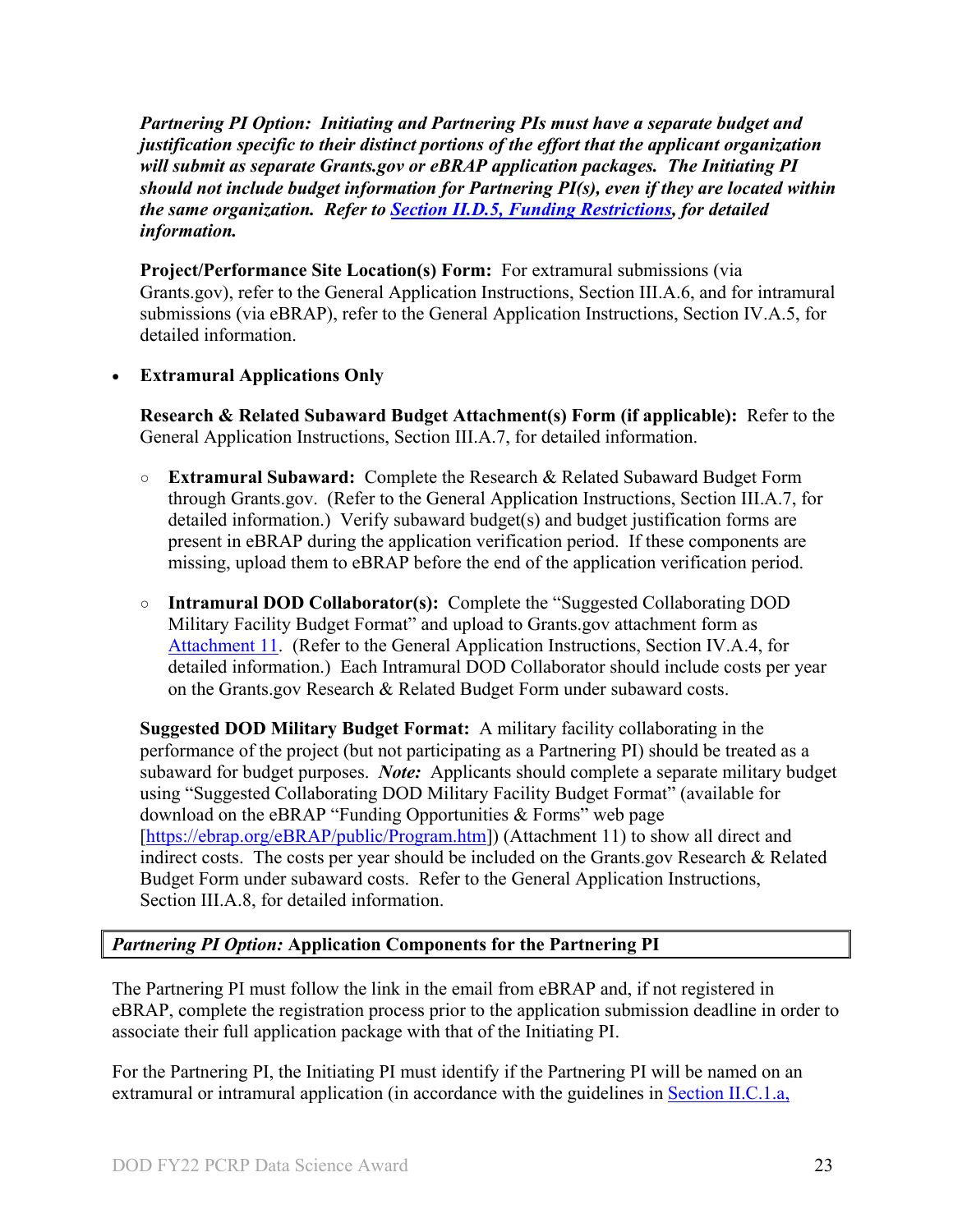[Organization\)](#page-7-2) and the appropriate mode of submission (Grants.gov for extramural and eBRAP for intramural). The Partnering PI must verify their contact information and mode of submission within eBRAP to ensure proper submission of their application.

The application submission process for the Partnering PI uses an abbreviated full application package that includes:

#### • **Extramural and Intramural Applications**

#### **Attachments:**

- **Attachment 5: Statement of Work (three-page limit): Upload as "SOW.pdf".** Refer to the General Application Instructions, Section III.A.2, for detailed information on completing the SOW. Each PI must submit an identical copy of a jointly created SOW. The contributions of the Initiating PI and the Partnering PI should be noted for each task.
- **Attachment 10: Representations (extramural submissions only): Upload as "RequiredReps.pdf".** All extramural applicants must complete and submit the Required Representations template available on eBRAP [\(https://ebrap.org/eBRAP/](https://ebrap.org/eBRAP/public/Program.htm) [public/Program.htm\)](https://ebrap.org/eBRAP/public/Program.htm). For more information, see the General Application Instructions, Appendix 5, Section B, Representations.
- **Attachment 11: Suggested Collaborating DOD Military Facility Budget Format: Upload as "MFBudget.pdf".** Refer to the General Application Instructions, Section IV.A.4, for detailed information. The costs per year should be included on the Grants.gov Research & Related Budget Form under subaward costs.

**Research & Related Personal Data:** For extramural submissions (via Grants.gov) refer to the General Application Instructions, Section III.A.3, and for intramural submissions (via eBRAP), refer to the General Application Instructions, Section IV.A.2, for detailed information.

**Research & Related Senior/Key Person Profile (Expanded):** For extramural submissions (via Grants.gov), refer to the General Application Instructions, Section III.A.4, and for intramural submissions (via eBRAP), refer to the General Application Instructions, Section IV.A.3, for detailed information.

- PI Biographical Sketch (five-page limit): Upload as "Biosketch\_LastName.pdf". The suggested biographical sketch format is available on the "Funding Opportunities  $\&$ Forms" web page [\(https://ebrap.org/eBRAP/public/Program.htm\)](https://ebrap.org/eBRAP/public/Program.htm) in eBRAP. The NIH Biographical Sketch may also be used. All biographical sketches should be submitted in the PDF format that is not editable.
- PI Previous/Current/Pending Support (no page limit): Upload as "Support\_LastName.pdf".
	- For extramural submissions, refer to the General Application Instructions, Section III.A.4, for detailed information.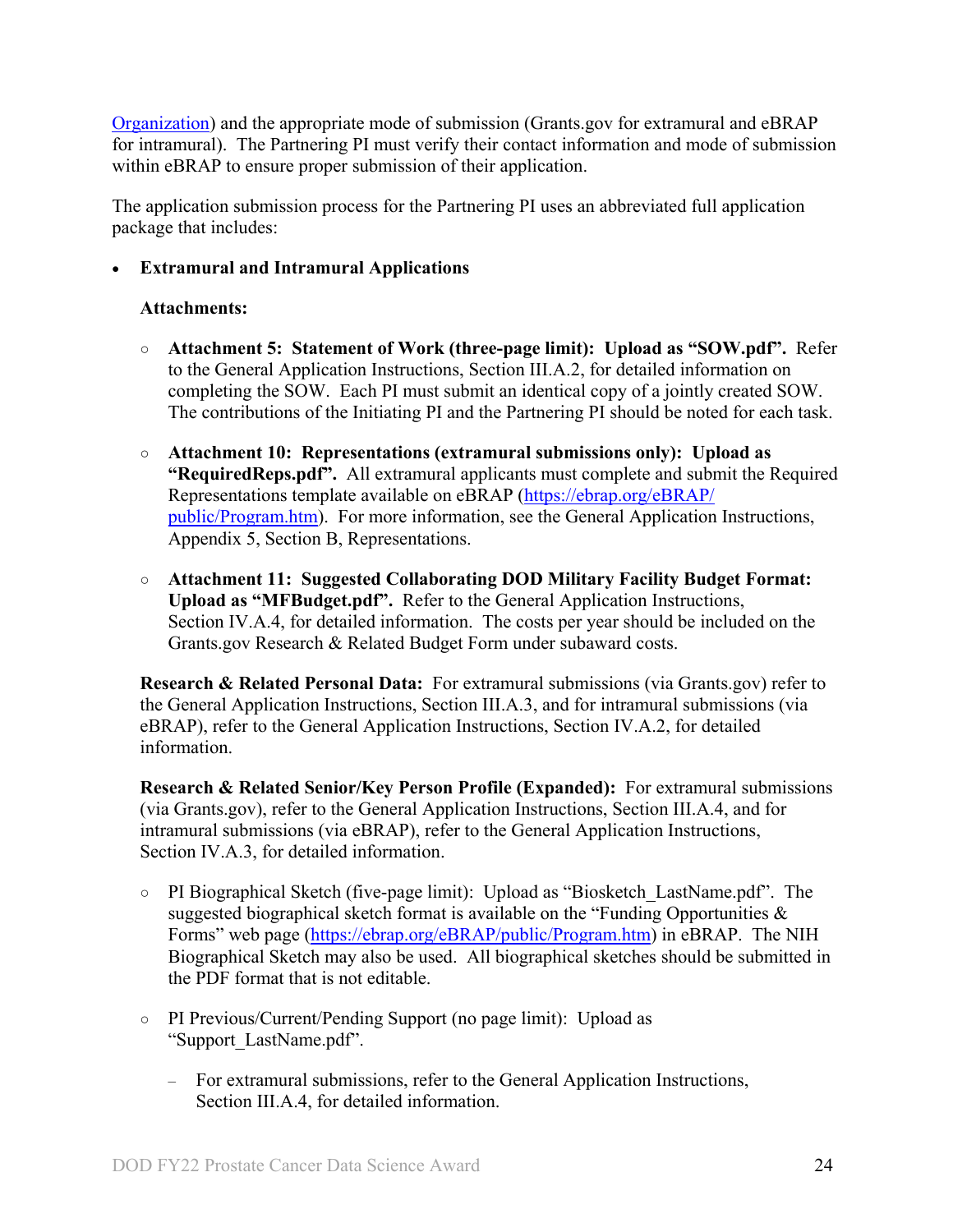- For intramural submissions, refer to the General Application Instructions, Section IV.A.3, for detailed information.
- Key Personnel Biographical Sketches (five-page limit each): Upload as "Biosketch\_LastName.pdf".
- Key Personnel Previous/Current/Pending Support (no page limit): Upload as "Support\_LastName.pdf".
	- For extramural submissions, refer to the General Application Instructions, Section III.A.4, for detailed information.
	- For intramural submissions, refer to the General Application Instructions, Section IV.A.3, for detailed information.

**Research & Related Budget:** For extramural submissions, refer to the General Application Instructions, Section III.A.5, and for intramural submissions, refer to the General Application Instructions, Section IV.A.4, for detailed information.

#### **Budget Justification (no page limit): Upload as "BudgetJustification.pdf".**

*Initiating and Partnering PIs must each submit a budget and justification specific to their own portion of the efforts as part of their separate Grants.gov or eBRAP application packages. The Research & Related Budget for the Partnering PI should not include budget information for the Initiating PI, even if they are located within the same organization. Refer to [Section II.D.5, Funding Restrictions,](#page-26-0) for detailed information.* 

<span id="page-24-0"></span>**Project/Performance Site Location(s) Form:** For extramural submissions (via Grants.gov), refer to the General Application Instructions, Section III.A.6, and for intramural submissions (via eBRAP), refer to General Application Instructions, Section IV.A.5, for detailed information.

• **Extramural Applications Only** 

#### **Research & Related Subaward Budget Attachment(s) Form:**

- **Extramural Subaward:** Complete the Research & Related Subaward Budget Form through Grants.gov. (Refer to the General Application Instructions, Section III.A.7, for detailed information.)
- **Intramural DOD Collaborator(s):** Complete a separate DOD military budget, using Suggested Collaborating DOD Military Facility Budget Format (available for download on the eBRAP "Funding Opportunities & Forms" web page [\[https://ebrap.org/eBRAP/public/Program.htm\]](https://ebrap.org/eBRAP/public/Program.htm)), and upload to Grants.gov attachment form as [Attachment 11.](#page-20-1) (Refer to the General Application Instructions, Section III.A.8, for detailed information.)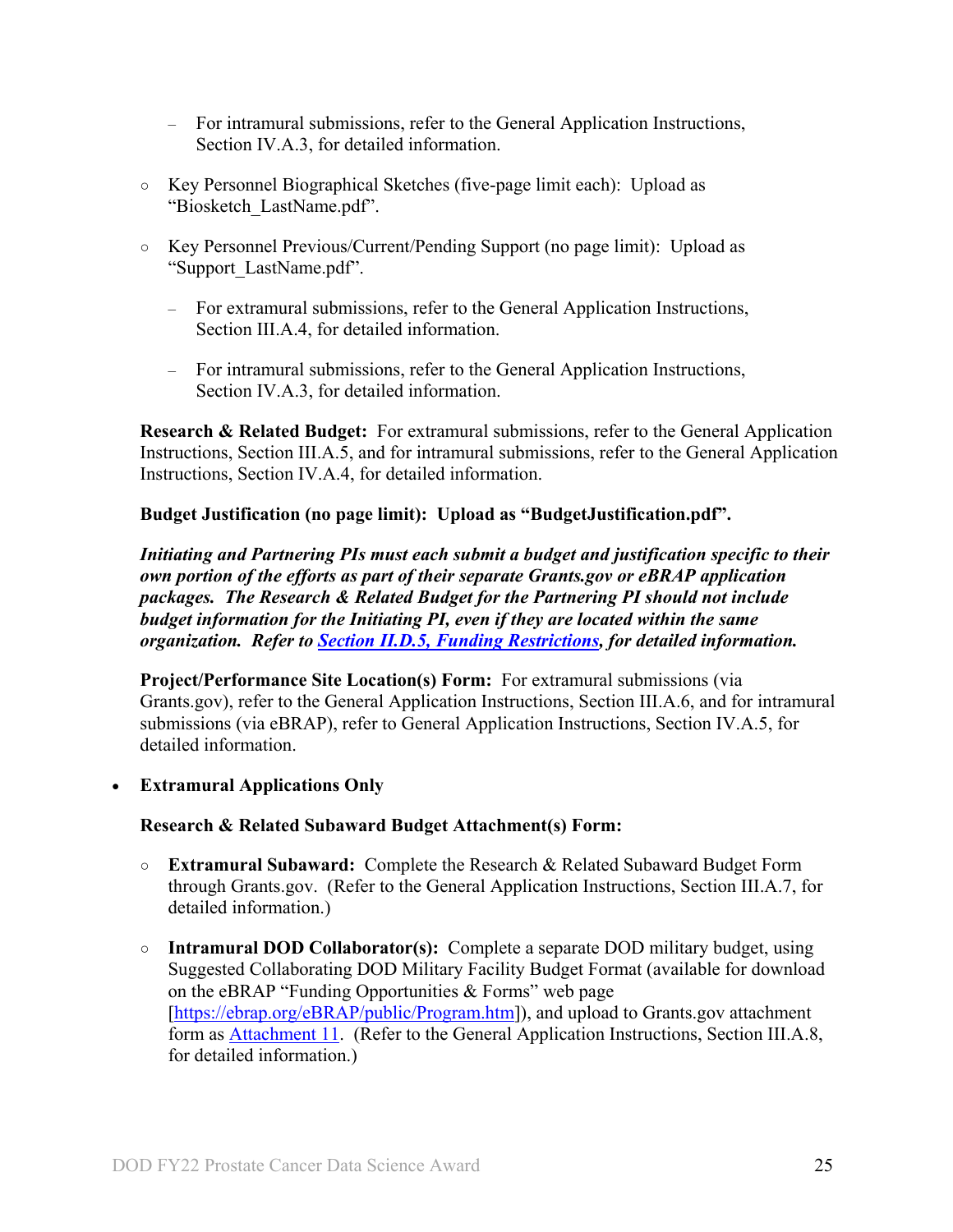### <span id="page-25-0"></span>**II.D.3. Unique Entity Identifier (UEI) and System for Award Management (SAM)**

The applicant organization must be registered as an entity in SAM [\(https://www.sam.gov/SAM/\)](https://www.sam.gov/SAM/) and receive confirmation of an "Active" status before submitting an application through Grants.gov. As published in the Federal Register, July 10, 2019, [\(https://www.federalregister.gov/documents/2019/07/10/2019-14665/unique-entity-id-standard](https://www.federalregister.gov/documents/2019/07/10/2019-14665/unique-entity-id-standard-for-awards-management)[for-awards-management\)](https://www.federalregister.gov/documents/2019/07/10/2019-14665/unique-entity-id-standard-for-awards-management), the UEI for awards management generated through SAM will be used instead of the Data Universal Numbering System (DUNS) number as of April 2022. *All federal awards including, but not limited to, contracts, grants, and cooperative agreements will use the UEI.* USAMRDC will transition to use of the UEI beginning with FY22 announcements and utilize the latest SF424, which includes the UEI. The DUNS will no longer be accepted. Applicant organizations will not go to a third-party website to obtain an identifier. During the transition, your SAM registration will automatically be assigned a new UEI displayed in SAM. (For more information, visit the General Services Administration: [https://www.gsa.gov/about](https://www.gsa.gov/about-us/organization/federal-acquisition-service/office-of-systems-management/integrated-award-environment-iae/iae-information-kit/unique-entity-identifier-update)[us/organization/federal-acquisition-service/office-of-systems-management/integrated-award](https://www.gsa.gov/about-us/organization/federal-acquisition-service/office-of-systems-management/integrated-award-environment-iae/iae-information-kit/unique-entity-identifier-update)[environment-iae/iae-information-kit/unique-entity-identifier-update.](https://www.gsa.gov/about-us/organization/federal-acquisition-service/office-of-systems-management/integrated-award-environment-iae/iae-information-kit/unique-entity-identifier-update)) Current SAM.gov registrants are assigned their UEI and can view it within SAM.gov. *Authorized Organizational Representatives with existing eBRAP accounts should update their organizational profile to include the UEI prior to submission of the full application to Grant.gov (see Section II.D.4, Submission Dates and Times below).* Refer to the General Application Instructions, Section III, for further information regarding Grants.gov requirements.

## <span id="page-25-1"></span>**II.D.4. Submission Dates and Times**

All submission dates and times are indicated in [Section I, Overview of the Funding Opportunity.](#page-0-1) Pre-application and application submissions are required. The pre-application and application submission process should be started early to avoid missing deadlines. There are no grace periods. Failure to meet either of these deadlines will result in submission rejection.

#### <span id="page-25-2"></span>**Applicant Verification of Full Application Submission in eBRAP**

*For Both Extramural and Intramural Applicants:* eBRAP allows an organization's representatives and PIs to view and modify the full application submissions associated with them. Following retrieval and processing of the full application, eBRAP will notify the organizational representatives and PI by email to log into eBRAP to review, modify, and verify the full application submission. eBRAP will validate full application files against the specific program announcement requirements, and discrepancies will be noted in an email to the PI and in the "Full Application Files" tab in eBRAP. eBRAP does not confirm the accuracy of file content. Application viewing, modification, and verification in eBRAP are strongly recommended, but not required. It is the applicant's responsibility to review all application components and ensure proper ordering as specified in the program announcement. *If either the Project Narrative or the budget fails eBRAP validation or needs to be modified, an updated full application package must be submitted prior to the application submission deadline. The Project Narrative and Research & Related Budget Form cannot be changed after the application submission deadline.* Other application components may be changed until the end of the [application verification period.](#page-0-0) Verify that subaward budget(s) and budget justification forms are present in eBRAP during the application verification period. If these components are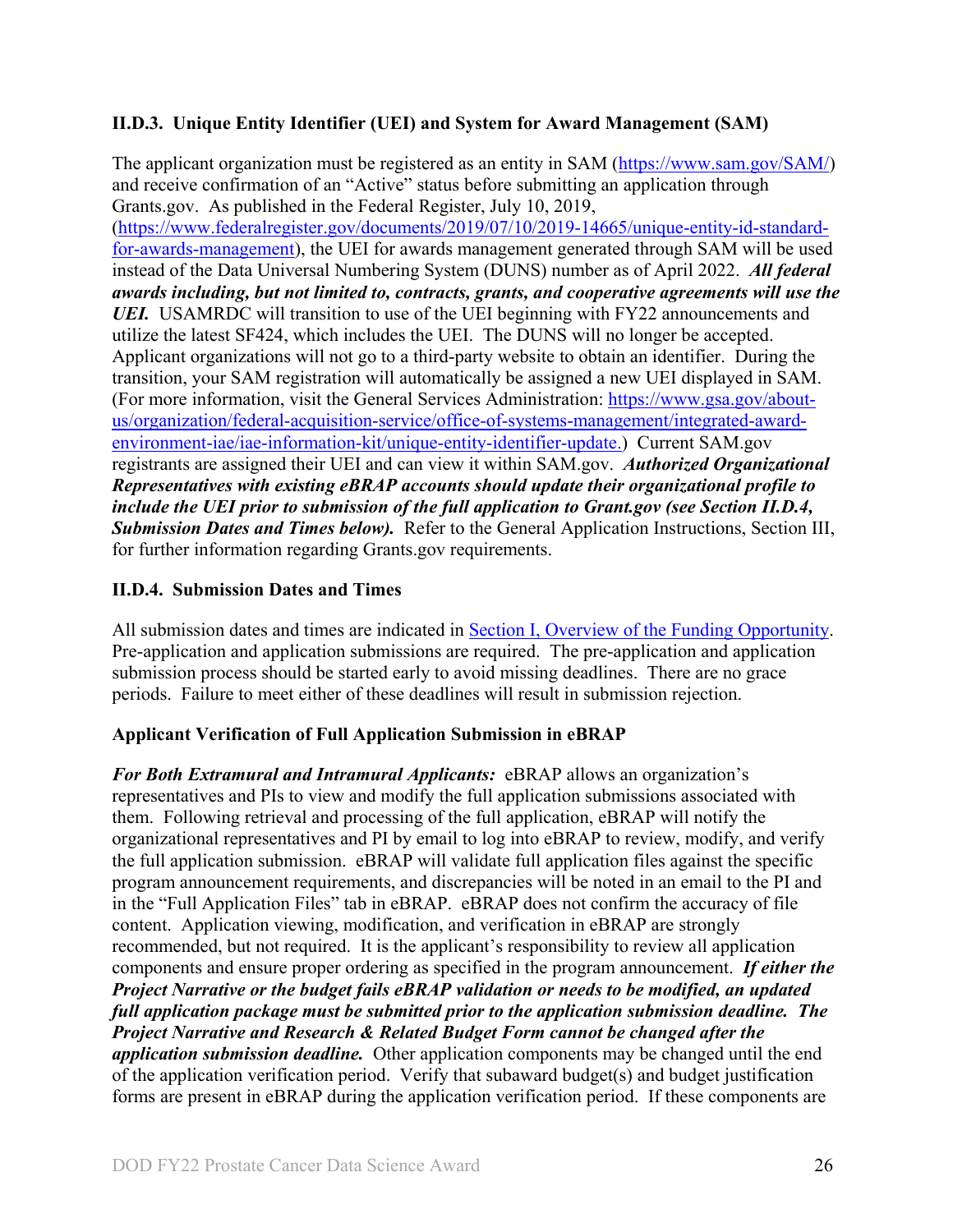missing, upload them to eBRAP before the end of the application verification period. After the end of the application verification period, the full application cannot be modified.

*Extramural Submission:* The full application package submitted to Grants.gov may be viewed and modified in eBRAP until the end of the application verification period. During the application verification period, the full application package, *with the exception of the Project Narrative and Budget Form,* may be modified.

*Intramural DOD Submission:* After eBRAP has processed the full application, the organizational Resource Manager/Comptroller/Task Area Manager or equivalent Business Official and PI(s) will receive email notification of the status and will be able to view and modify application components in eBRAP. During the application verification period, the full application package, *with the exception of the Project Narrative and Budget Form*, may be modified. The Resource Manager/Comptroller/Task Area Manager or equivalent Business Official should log into eBRAP to review and to approve the application package prior to the application verification deadline.

*For All Submissions:* Verify that subaward budget(s) with budget justification are present in eBRAP during the application verification period. If these components are missing, upload them to eBRAP before the end of the application verification period.

### <span id="page-26-0"></span>**II.D.5. Funding Restrictions**

**Single PI:** The anticipated direct costs budgeted for the entire period of performance will not exceed **\$1M**. If indirect cost rates have been negotiated, indirect costs are to be budgeted in accordance with the organization's negotiated rate. No budget will be approved by the government exceeding **\$1M** direct costs or using an indirect cost rate exceeding the organization's negotiated rate.

**Partnering PI Option:** The anticipated combined direct costs budgeted for the entire period of performance for the Initiating PI's and Partnering PI's applications will not exceed **\$1M**. If indirect cost rates have been negotiated, indirect costs are to be budgeted in accordance with the organization's negotiated rate. Collaborating organizations should budget associated indirect costs in accordance with each organization's negotiated rate. The combined budgeted direct costs approved by the government will not exceed **\$1M** or use an indirect cost rate exceeding each organization's negotiated rate. The PIs are expected to be partners in the research, and direct cost funding should be divided accordingly unless otherwise warranted and clearly justified.

The maximum period of performance is 3 years.

All direct and indirect costs of any subaward or contract must be included in the total direct costs of the primary award.

The applicant may request the entire maximum funding amount for a project that may have a period of performance less than the maximum **3** years.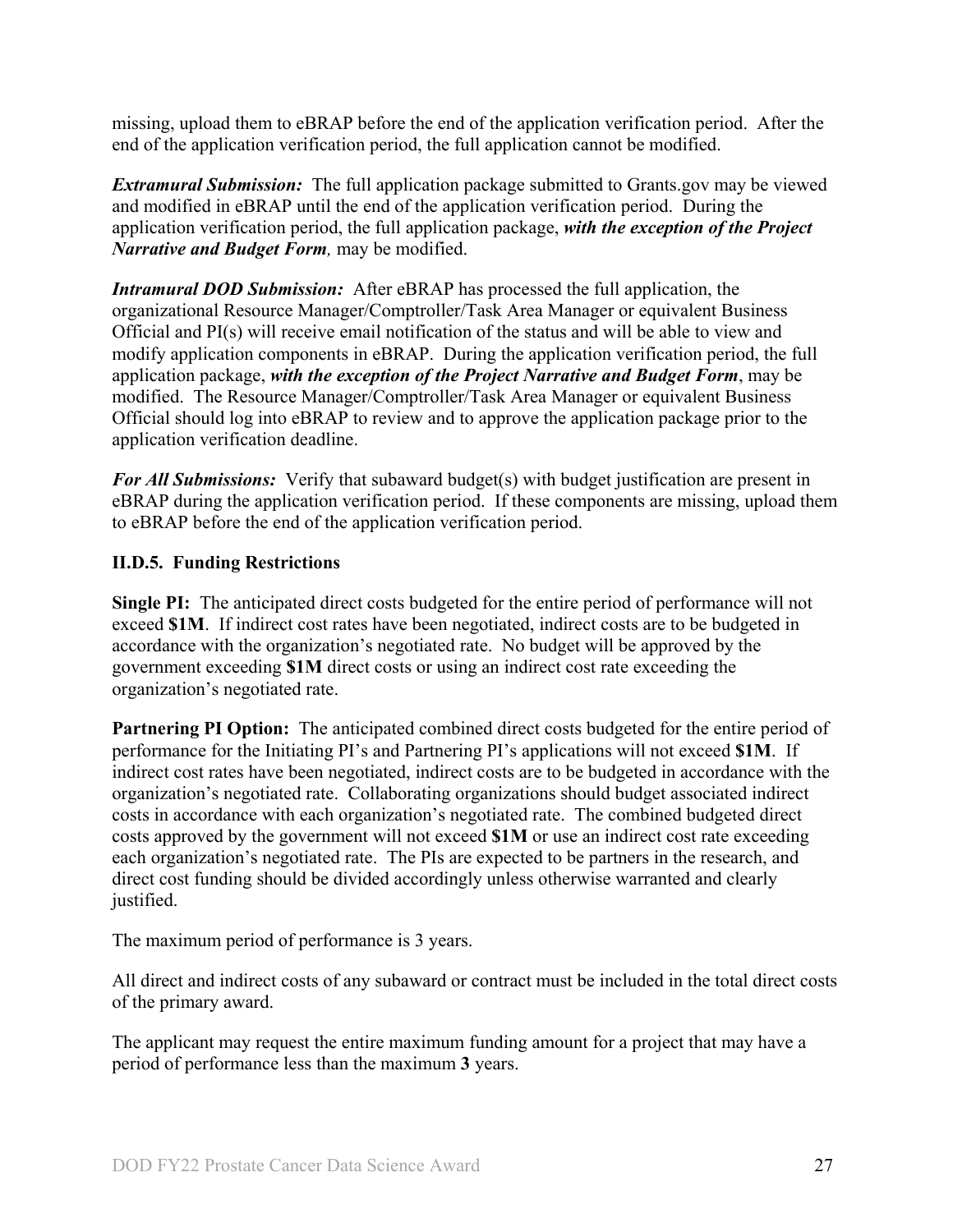For this award mechanism, direct may be requested for (not all-inclusive):

- Costs for one investigator to travel to one scientific/technical meeting per year. The intent of travel costs to scientific/technical meetings is to present project information or disseminate project of the PCRP Data Science Award
- Costs associated with purchase, access, and/or utilization of datasets and/or databases
- Supports for multidisciplinary collaborations, including travel

Must not be requested for:

- Clinical trial costs
- **Equipment**

For extramural awards with an intragovernmental component, direct transfer of funds from an extramural award recipient to a DOD or other federal agency is not allowed except under very limited circumstances. Funding to intramural DOD and other federal agencies will be managed through a direct funds transfer. Intramural applicants are responsible for coordinating through their agency's procedures the use of contractual or assistance funding awards or other appropriate agreements to support extramural collaborators.

Refer to the General Application Instructions, Section III.A.5, for budget regulations and instructions for the Research & Related Budget. *For federal agencies or organizations collaborating with federal agencies, budget restrictions apply as are noted in the General Application Instructions, Section III.A.5***.**

#### <span id="page-27-0"></span>**II.D.6. Other Submission Requirements**

Refer to the General Application Instructions, Appendix 4, for detailed formatting guidelines.

## <span id="page-27-1"></span>**II.E. Application Review Information**

#### <span id="page-27-2"></span>**II.E.1. Criteria**

#### **II.E.1.a. Peer Review**

To determine technical merit, all applications will be evaluated according to the following **scored criteria**, which are of *equal importance:*

- **Impact**
	- *Assuming the objectives/goals of the proposed research project are realized, to what degree:*
		- The anticipated outcome(s)/product(s) of the project will be used as the foundation for future research projects that will enable progress towards providing a solution to one or more of the [FY22 PCRP Overarching Challenges](#page-2-2)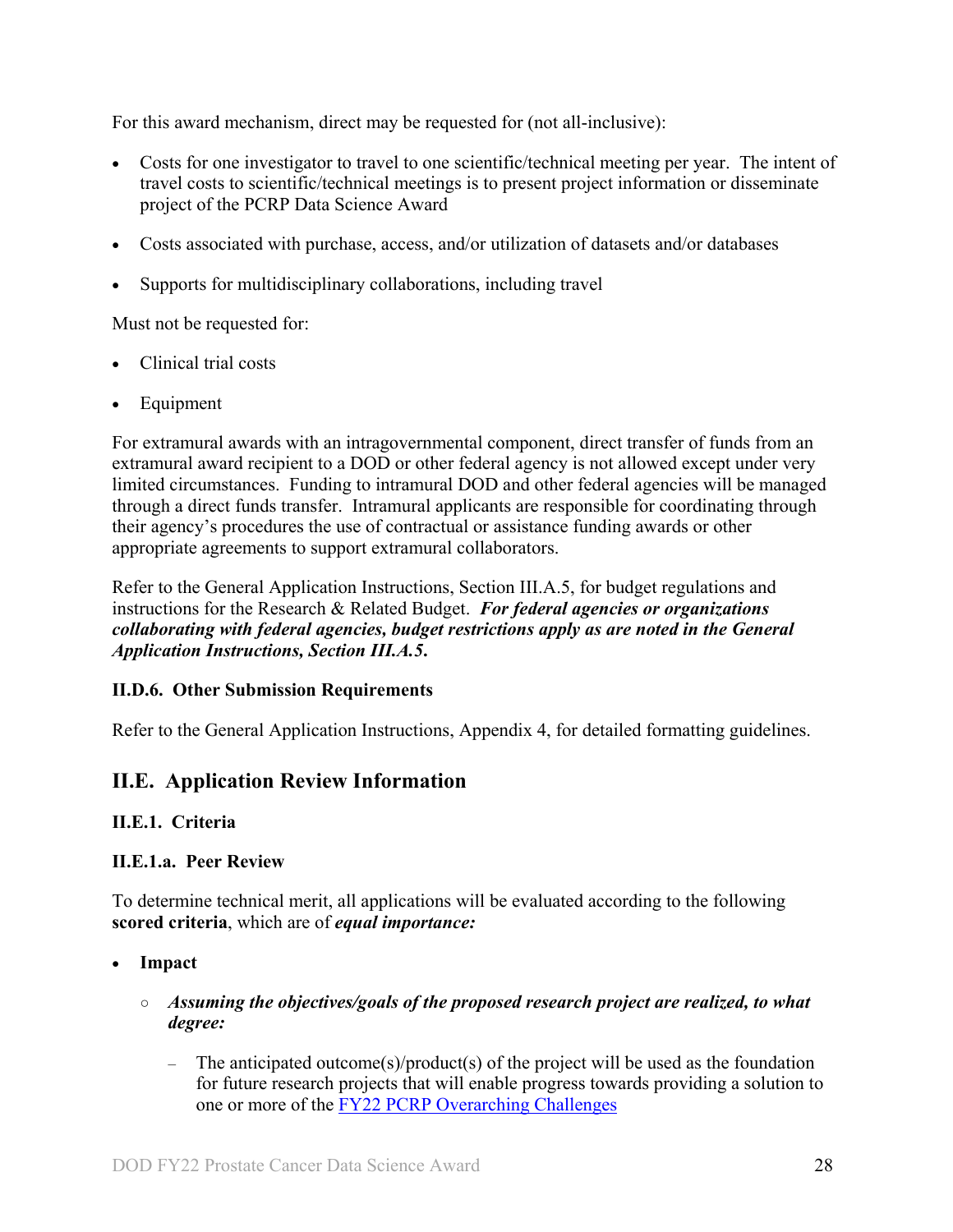- The anticipated outcome(s)/product(s) will significantly outperform current approaches, if applicable
- The proposed research would, in the long term, make an impact on prostate cancer patient care and ultimately contribute to the goal of eliminating of death from prostate cancer and enhancing the well-being of Service Members, Veterans, and all the men and their families who are experiencing the impact of the disease

#### • **Research Strategy and Feasibility**

- How well the scientific rationale supports the research and its feasibility, as demonstrated by logical reasoning, a critical review and analysis of the published literature, and the presentation of preliminary data (if applicable) to support the research hypotheses and research approaches
- How well the hypotheses or objectives, aims, experimental design, methods, and analyses are developed
- How well the plans for rigorous validation, benchmarking, comparison, and/or evaluation will assess the quality or utility of the proposed tool(s) and/or approach(es) (if applicable)
- How well the application acknowledges potential problems and addresses alternative methods and approaches
- Whether the application provides sufficient evidence to support the availability of and access to the resources, databases, and/or samples required for the study and whether the plan for the acquisition of samples is sufficient for the proposed research project (if applicable)
- For studies proposing clinical research, whether the strategy for the inclusion of women and minorities and distribution of proposed enrollment are appropriate for the proposed research
- If applicable, whether data will be appropriately reported and documented to support a regulatory filing with the FDA

#### • **Statistical Plan**

○ Whether the statistical plan, including sample size projections and power analysis, is adequate for the study (if applicable)

#### • **Personnel**

- To what degree the research team's background is appropriate with respect to its ability to perform the proposed work, including whether there is evidence of sufficient clinical and/or biostatistical expertise (if applicable)
- How appropriate the levels of effort are for successful conduct of the proposed work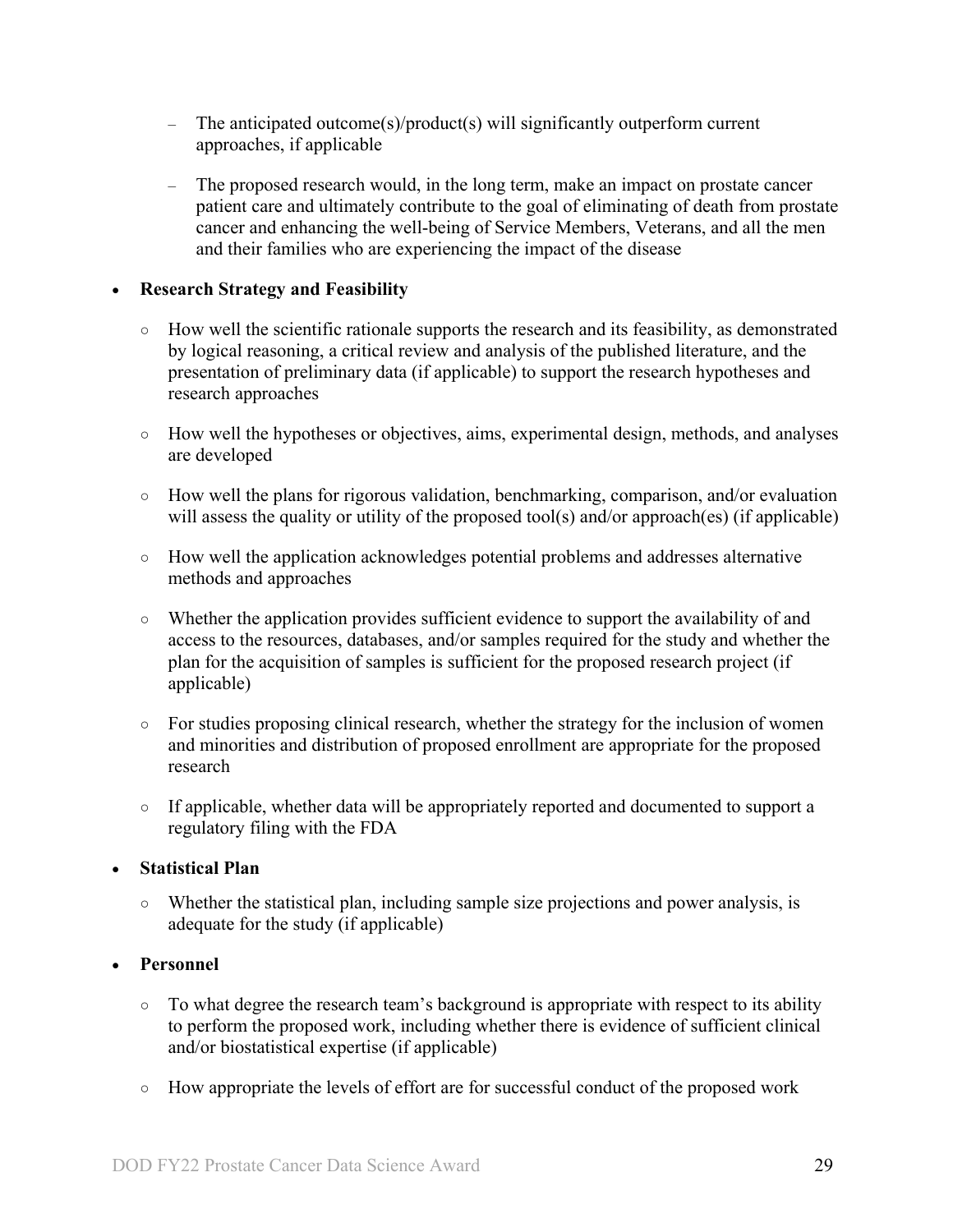○ **Partnering PI Option:** How the partners' combined expertise will better address the research question and support why the work should be done together rather than through separate efforts

In addition, the following **unscored criteria** will also contribute to the overall evaluation of the application:

#### • **Environment**

- To what degree the scientific environment is appropriate for the proposed research
- How well the research requirements are supported by the availability of and access to facilities and resources (including patient populations, samples, and collaborative arrangements)
- To what degree the quality and extent of institutional support are appropriate for the proposed research
- If applicable, to what degree the intellectual and material property plan is appropriate

## • **Data and Research Resources Sharing Plan**

○ To what degree the plan for sharing of project data and research resources is appropriate and reasonable to facilitate use by the wider prostate cancer research community to further inform and refine the data science tools, processes, and/or methods generated and/or used in this study

#### • **Budget**

- Whether the **direct** costs exceed the allowable direct costs as published in the program announcement
- Whether the budget is appropriate for the proposed research

## • **Application Presentation**

○ To what extent the writing, clarity, and presentation of the application components influence the review

#### <span id="page-29-0"></span>**II.E.1.b. Programmatic Review**

To make funding recommendations and select the application(s) that, individually or collectively, will best achieve the program objectives, the following criteria are used by programmatic reviewers:

Ratings and evaluations of the peer reviewers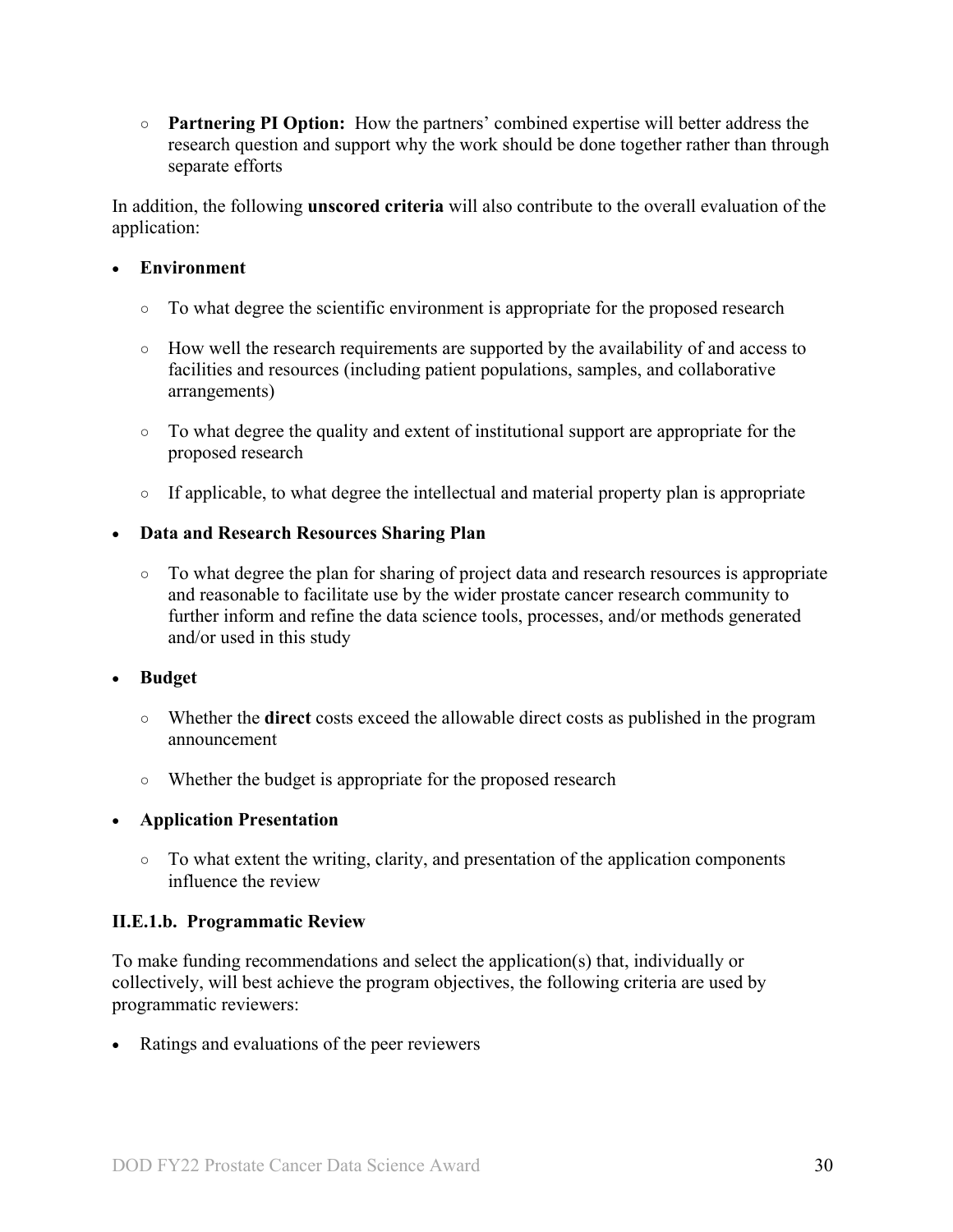- Relevance to the mission of the Defense Health Program and FY22 PCRP, as evidenced by the following:
	- Adherence to the intent of the award mechanism
	- Program portfolio composition
	- Programmatic relevance to FY22 PCRP Overarching Challenges
	- Relative impact

#### <span id="page-30-0"></span>**II.E.2. Application Review and Selection Process**

All applications are evaluated by scientists, clinicians, and consumers in a two-tier review process. The first tier is **peer review**, the evaluation of applications against established criteria to determine technical merit, where each application is assessed for its own merit, independent of other applications. The second tier is **programmatic review**, a comparison-based process in which applications with high scientific and technical merit are further evaluated for programmatic relevance. Final recommendations for funding are made to the Commanding General, USAMRDC. *The highest-scoring applications from the first tier of review are not automatically recommended for funding. Funding recommendations depend on various factors as described in Section [II.E.1.b, Programmatic Review.](#page-29-0)* Additional information about the two-tier process used by the CDMRP can be found at [https://cdmrp.army.mil/](https://cdmrp.army.mil/about/2tierRevProcess) [about/2tierRevProcess.](https://cdmrp.army.mil/about/2tierRevProcess) An information paper describing the funding recommendations and review process for the award mechanisms for the PCRP will be provided to the PI(s) and posted on the CDMRP website.

All CDMRP review processes are conducted confidentially to maintain the integrity of the meritbased selection process. Panel members sign a statement declaring that application and evaluation information will not be disclosed outside the panel. Violations of confidentiality can result in the dissolving of a panel(s) and other corrective actions. In addition, personnel at the applicant or collaborating organizations are prohibited from contacting persons involved in the review and approval process to gain protected evaluation information or to influence the evaluation process. Violations of these prohibitions will result in the administrative withdrawal of the organization's application. Violations by panel members or applicants that compromise the confidentiality of the review and approval process may also result in suspension or debarment from federal awards. Furthermore, the unauthorized disclosure of confidential information of one party to another third party is a crime in accordance with 18 USC 1905.

#### <span id="page-30-1"></span>**II.E.3. Integrity and Performance Information**

Prior to making an assistance agreement award where the federal share is expected to exceed the simplified acquisition threshold, as defined in 2 CFR 200.1, over the period of performance, the federal awarding agency is required to review and consider any information about the applicant that is available in the Federal Awardee Performance and Integrity Information System (FAPIIS).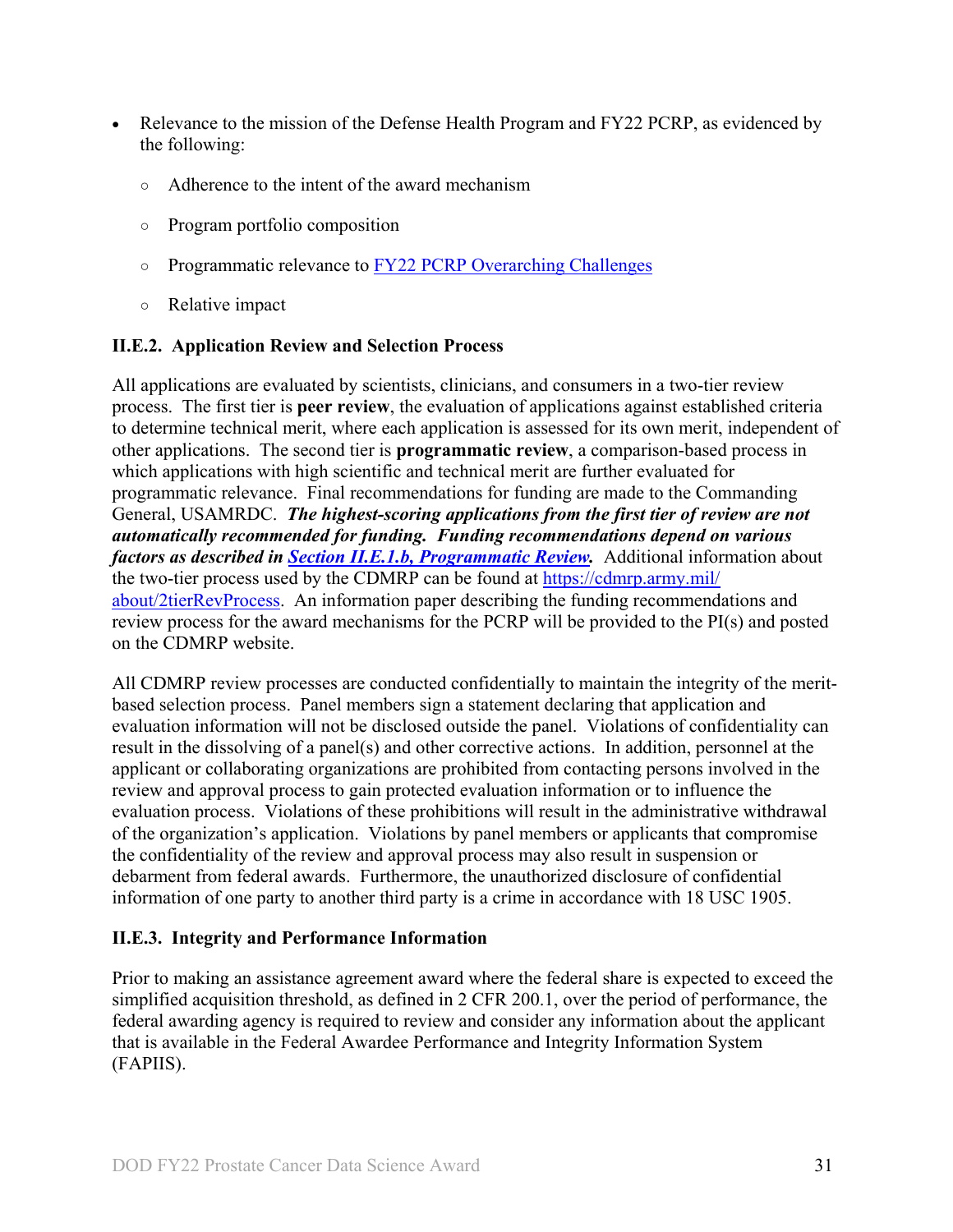An applicant organization may review FAPIIS, accessible through SAM, and submit comments to FAPIIS on any information about the organization that a federal awarding agency previously entered and is currently available in FAPIIS.

The federal awarding agency will consider any comments by the applicant, in addition to other information in the designated integrity and performance system, in making a judgment about the applicant's integrity, business ethics, and record of performance under federal awards when determining a recipient's qualification prior to award, according to the qualification standards of the Department of Defense Grant and Agreement Regulations (DoDGARs), Section 22.415.

## <span id="page-31-0"></span>**II.E.4. Anticipated Announcement and Federal Award Dates**

All application review dates and times are indicated in [Section I, Overview of the Funding](#page-0-1)  [Opportunity.](#page-0-1)

Each PI and organization will receive email notification of posting of the funding recommendation in eBRAP. Each PI will receive a peer review summary statement on the strengths and weaknesses of the application.

## <span id="page-31-1"></span>**II.F. Federal Award Administration Information**

## <span id="page-31-2"></span>**II.F.1. Federal Award Notices**

Awards supported with FY22 funds are anticipated to be made no later than September 30, 2023. Refer to the General Application Instructions, Appendix 2, for additional award administration information.

After email notification of application review results through eBRAP, and if selected for funding, a representative from the USAMRAA will contact the Business Official authorized to negotiate on behalf of the PI's organization.

**Pre-Award Costs:** An institution of higher education, hospital, or non-profit organization may, at its own risk and without the government's prior approval, incur obligations and expenditures to cover costs up to 90 days before the beginning date of the initial budget period of a new award. Refer to the General Application Instructions, Section III.A.5.

*Only an appointed USAMRAA Grants Officer may obligate the government to the expenditure of funds.* No commitment on the part of the government should be inferred from discussions with any other individual. **The award document signed by the Grants Officer is the official authorizing document.**

**Federal Government Organizations:**Funding made to federal government organizations (to include intramural DOD organizations) will be executed through the Military Interdepartmental Purchase Request (MIPR) or Funding Authorization Document (FAD) process. Transfer of funds is contingent upon appropriate safety and administrative approvals. Intramural applicants and collaborators are reminded to coordinate receipt and commitment of funds through their respective Resource Manager/Task Area Manager/Comptroller or equivalent Business Official(s).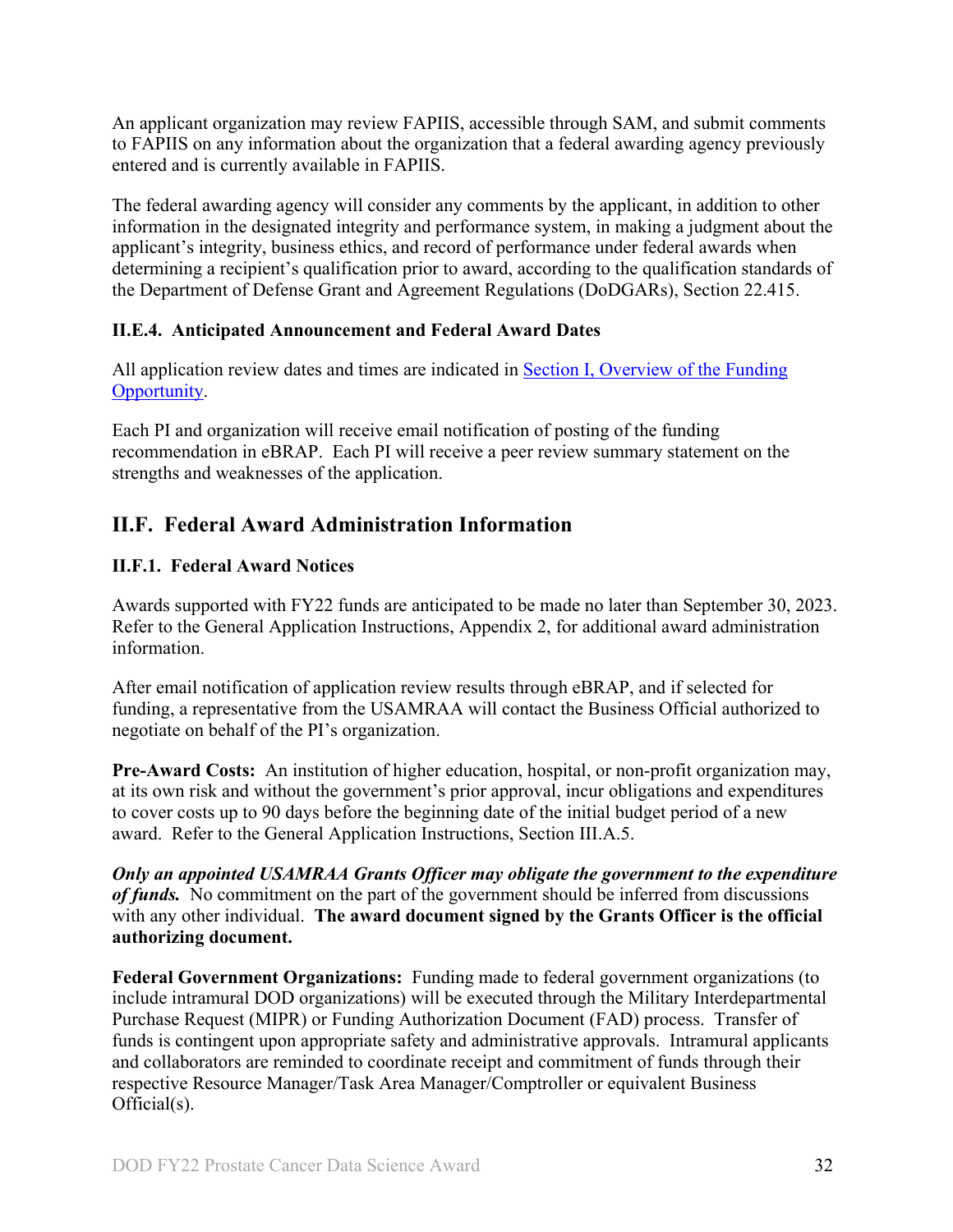### **II.F.1.a. PI Changes and Award Transfers**

Changes in PI are not allowed, except under extenuating circumstances that will be evaluated on a case-by-case basis and at the discretion of the Grants Officer.

*Partnering PI Option:* An organizational transfer of an award supporting the Initiating PI or Partnering PI is discouraged and will be evaluated on a case-by-case basis and only allowed at the discretion of the Grants Officer.

An organizational transfer of an award will not be allowed in the last year of the (original) period of performance or any extension thereof.

Refer to the General Application Instructions, Appendix 2, Section B, for general information on organization or PI changes.

#### <span id="page-32-0"></span>**II.F.2. Administrative and National Policy Requirements**

Applicable requirements in the DoDGARs found in 32 CFR, Chapter I, Subchapter C, and 2 CFR, Chapter XI, apply to grants and cooperative agreements resulting from this program announcement.

Refer to the General Application Instructions, Appendix 2, for general information regarding administrative requirements.

Refer to the General Application Instructions, Appendix 5, for general information regarding national policy requirements.

Refer to full text of the latest DoD [R&D General Terms and Conditions;](https://www.onr.navy.mil/work-with-us/manage-your-award/manage-grant-award/grants-terms-conditions) the [USAMRAA](https://www.usamraa.army.mil/Pages/Resources.aspx)  [General Research Terms and Conditions with Institutions of Higher Education, Hospitals, and](https://www.usamraa.army.mil/Pages/Resources.aspx)  [Non-Profit Organizations: Addendum to the DoD](https://www.usamraa.army.mil/Pages/Resources.aspx) R&D General Terms and Conditions; and the [USAMRAA General Research Terms and Conditions with For-Profit Organizations,](https://www.usamraa.army.mil/Pages/Resources.aspx) for further information.

*New Requirement:* Certification Regarding Disclosure of Funding Sources. The proposing entity must comply with Section 223(a) of the William M. (Mac) Thornberry National Defense Authorization Act for Fiscal Year 2021, which requires that the PI, Partnering PIs (if applicable), and all key personnel:

- Certify that the current and pending support provided on the application is current, accurate, and complete;
- Agree to update such disclosure at the request of the agency prior to the award of support and at any subsequent time the agency determines appropriate during the term of the award; and
- Have been made aware of the requirements under Section  $223(a)(1)$  of this Act.

False, fictitious, or fraudulent statements or claims may result in criminal, civil, or administrative penalties (18 USC 1001).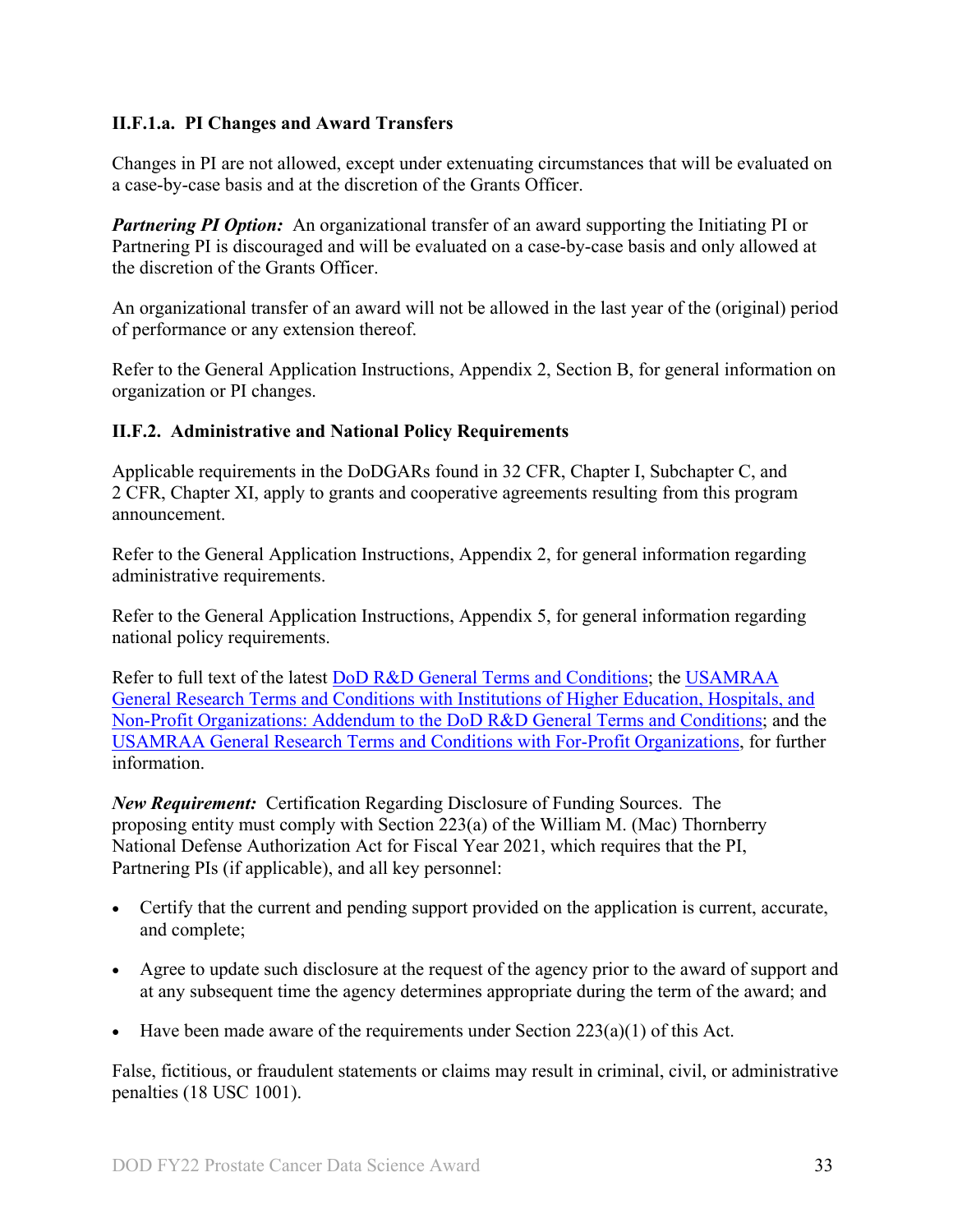#### <span id="page-33-0"></span>**II.F.3. Reporting**

Refer to the General Application Instructions, Appendix 2, Section A, for general information on reporting requirements. *If there are technical reporting requirement delinquencies for any existing USAMRAA-sponsored awards at the applicant organization, no new awards will be issued to the applicant organization until all delinquent reports have been submitted.*

Annual progress reports as well as a final progress report will be required.

The Award Terms and Conditions will specify if more frequent reporting is required.

Award Expiration Transition Plan: An Award Expiration Transition Plan must be submitted with the final progress report. Use the one-page template "Award Expiration Transition Plan," available on the eBRAP "Funding Opportunities  $&$  Forms" web page [\(https://ebrap.org/eBRAP/public/Program.htm\)](https://ebrap.org/eBRAP/public/Program.htm) under the "Progress Report Formats" section. The Award Expiration Transition Plan must outline whether and how the research supported by this award will progress and must include source(s) of funding, either known or pending.

PHS Inclusion Enrollment Reporting Requirement *(only required for clinical research studies)*: Enrollment reporting on the basis of sex/gender, race, and/or ethnicity will be required with each annual and final progress report. The PHS Inclusion Enrollment Report is available on the "Funding Opportunities & Forms" web page [\(https://ebrap.org/eBRAP/public/Program.htm\)](https://ebrap.org/eBRAP/public/Program.htm) in eBRAP.

Awards resulting from this program announcement may entail additional reporting requirements related to recipient integrity and performance matters. Recipient organizations that have federal contract, grant, and cooperative agreement awards with a cumulative total value greater than \$10M are required to provide information to FAPIIS about certain civil, criminal, and administrative proceedings that reached final disposition within the most recent 5-year period and that were connected with performance of a federal award. These recipients are required to disclose, semiannually, information about criminal, civil, and administrative proceedings as specified in the applicable Representations (see General Application Instructions, Appendix 5, Section B).

## <span id="page-33-1"></span>**II.G. Federal Awarding Agency Contacts**

#### <span id="page-33-2"></span>**II.G.1. eBRAP Help Desk**

Questions related to program announcement content or submission requirements as well as questions related to the pre-application or intramural application submission through eBRAP should be directed to the eBRAP Help Desk, which is available Monday through Friday from 8:00 a.m. to 5:00 p.m. ET. Response times may vary depending upon the volume of inquiries.

Phone: 301-682-5507

Email: [help@eBRAP.org](mailto:help@eBRAP.org)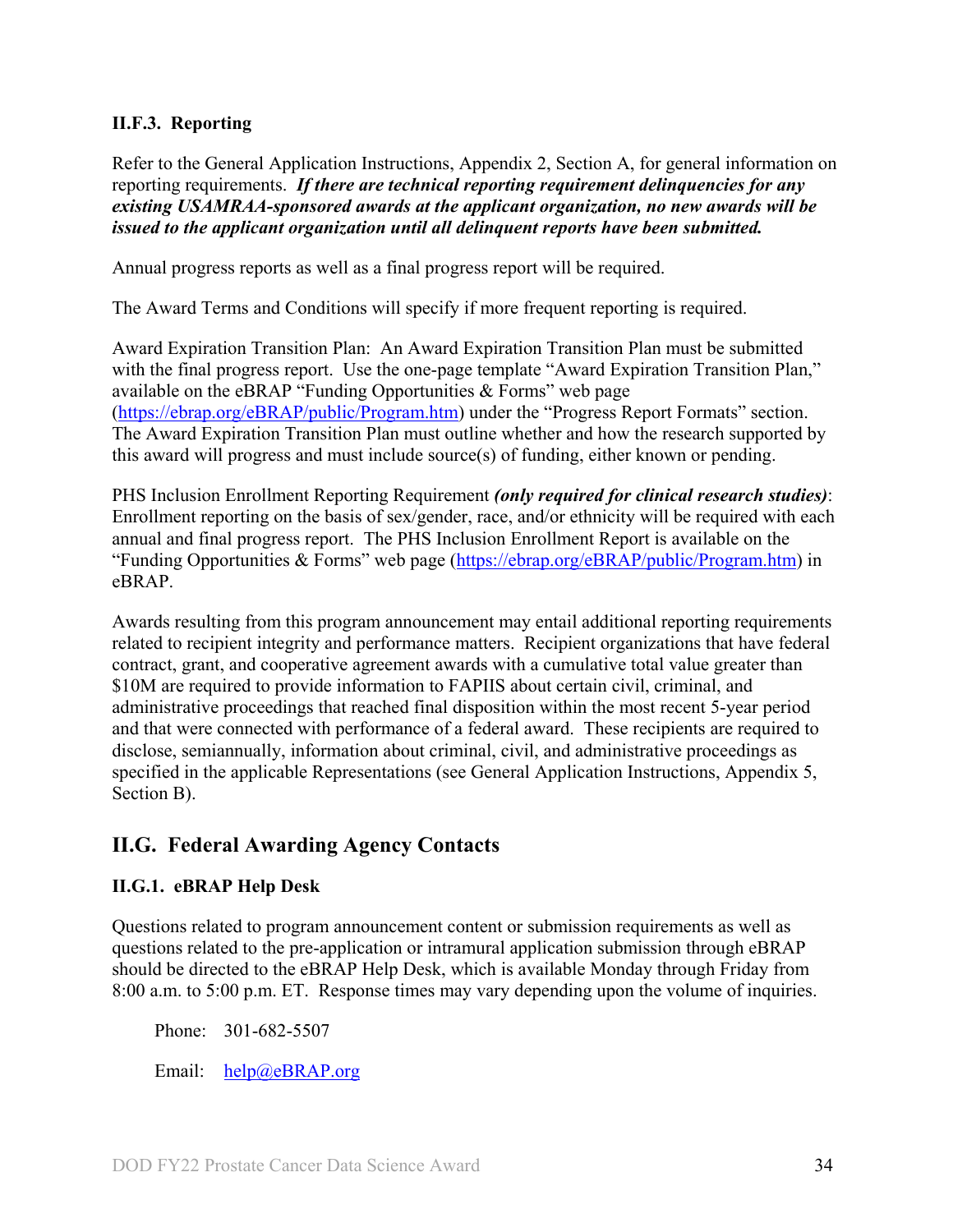#### <span id="page-34-0"></span>**II.G.2. Grants.gov Contact Center**

Questions related to extramural application submission through Grants.gov portal should be directed to the Grants.gov Contact Center, which is available 24 hours a day, 7 days a week (closed on U.S. federal holidays). Note that the eBRAP Help Desk is unable to provide technical assistance with Grants.gov submission.

Phone: 800-518-4726; International 1-606-545-5035

Email: [support@grants.gov](mailto:support@grants.gov)

Sign up on Grants.gov for "send me change notification emails" by following the link on the "Synopsis" page for the program announcement or by responding to the prompt provided by Grants.gov when first downloading the Grants.gov application package. If the Grants.gov application package is updated or changed, the original version of the application package may not be accepted by Grants.gov.

## <span id="page-34-1"></span>**II.H. Other Information**

#### <span id="page-34-2"></span>**II.H.1. Program Announcement and General Application Instructions Versions**

Questions related to this program announcement should refer to the program name, the program announcement name, and the program announcement version code 702a. The program announcement numeric version code will match the General Application Instructions version code 702.

#### <span id="page-34-3"></span>**II.H.2. Administrative Actions**

After receipt of applications, the following administrative actions may occur:

#### **II.H.2.a. Rejection**

The following will result in administrative rejection of the application:

- Pre-application was not submitted.
- Project Narrative exceeds page limit.
- Project Narrative is missing.
- Budget is missing.
- More than one application is received naming the same investigator as PI, Initiating PI, or Partnering PI. Only the first application received will be accepted; additional applications will be administratively rejected.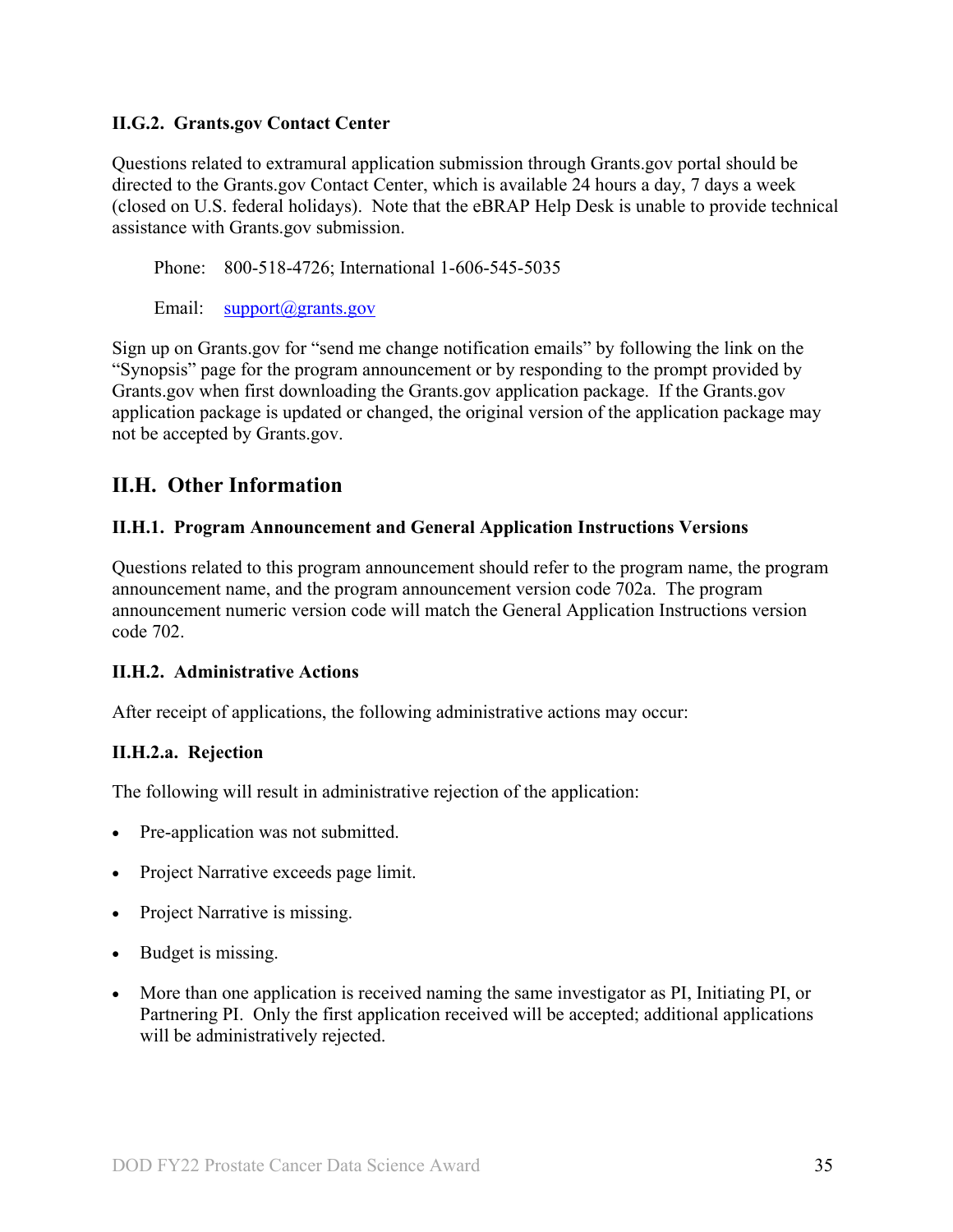#### **II.H.2.b. Modification**

- Pages exceeding the specific limits will be removed prior to review for all documents other than the Project Narrative.
- Documents not requested will be removed.

#### <span id="page-35-0"></span>**II.H.2.c. Withdrawal**

The following may result in administrative withdrawal of the pre-application or application:

- An FY22 PCRP Programmatic Panel member is named as being involved in the research proposed or is found to have assisted in the pre-application or application processes including, but not limited to, concept design, application development, budget preparation, and the development of any supporting documentation. *A list of the FY22 PCRP Programmatic Panel members can be found at<https://cdmrp.army.mil/pcrp/panels/panel22>.*
- The application fails to conform to this program announcement description.
- Inclusion of URLs, with the exception of links in References Cited and Publication and/or Patent Abstract sections.
- Page size is larger than 8.5 inches x 11.0 inches (approximately 21.59 cm x 27.94 cm).
- To preserve the integrity of its peer and programmatic review processes, the CDMRP discourages inclusion of any employee of its review contractors having any role in the preparation, research or other duties for submitted applications. For FY22, the identities of the peer review contractor and the programmatic review contractor may be found at the CDMRP website [\(https://cdmrp.army.mil/about/2tierRevProcess\)](https://cdmrp.army.mil/about/2tierRevProcess). Applications that include names of personnel from either of these companies may be administratively withdrawn.
- Personnel from applicant or collaborating organizations are found to have contacted persons involved in the review or approval process to gain protected evaluation information or to influence the evaluation process.
- Applications from extramural organizations, including non-DOD federal agencies, received through eBRAP may be withdrawn.
- Applications submitted by an intramural DOD organization may be withdrawn if the intramural organization cannot coordinate the use of contractual, assistance, or other appropriate agreements to provide funds to extramural collaborators.
- Submission of the same research project to different funding opportunities within the same program and fiscal year.
- The application does not address at least one of the [FY22 Overarching Challenges.](#page-2-2)
- A clinical trial is proposed.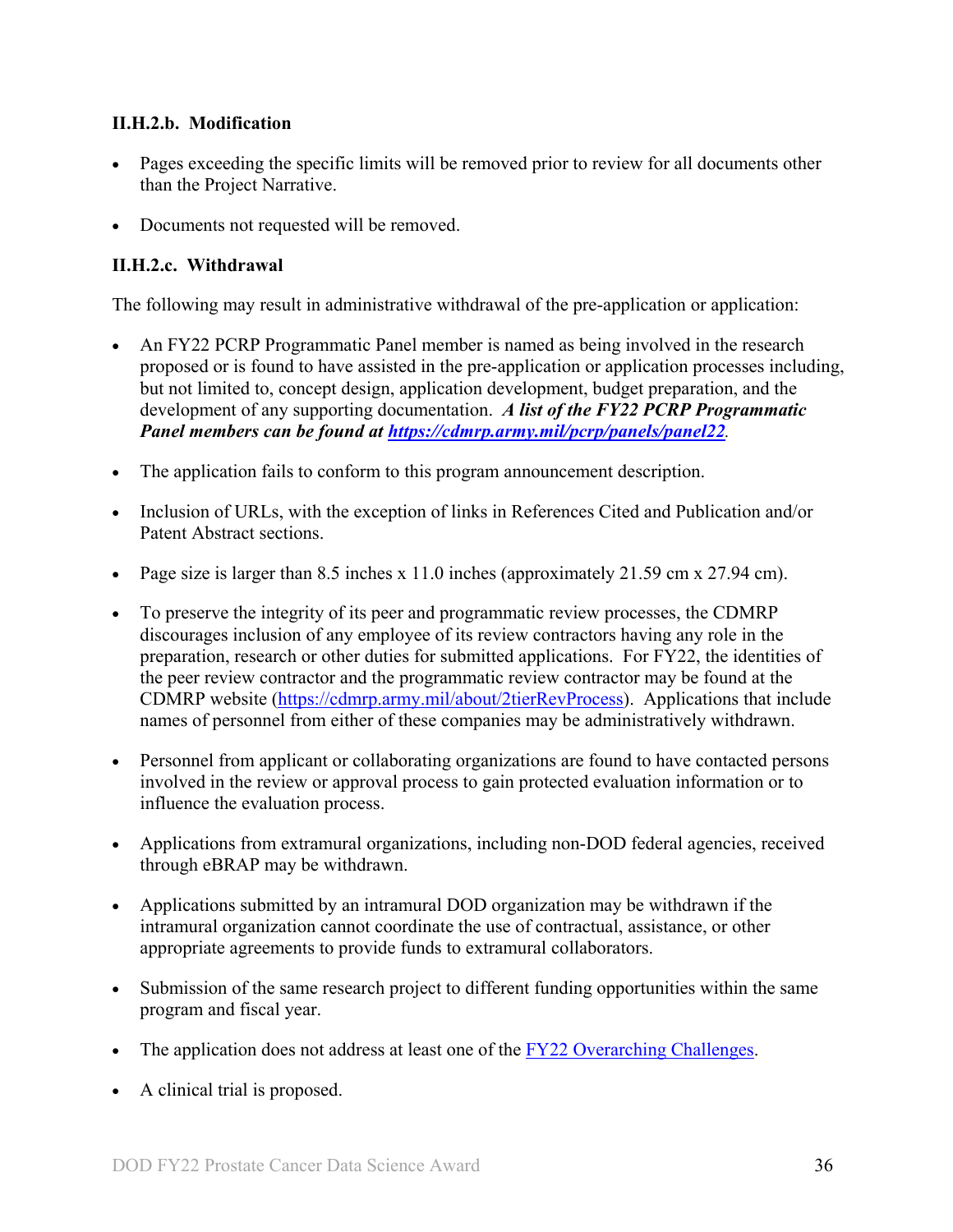- The PI does not meet the eligibility criteria.
- *Partnering PI Option:* Failure to submit all associated (Initiating and Partnering PI) applications by the deadline.

### **II.H.2.d. Withhold**

Applications that appear to involve research misconduct will be administratively withheld from further consideration pending organizational investigation. The organization will be required to provide the findings of the investigation to the USAMRAA Grants Officer for a determination of the final disposition of the application.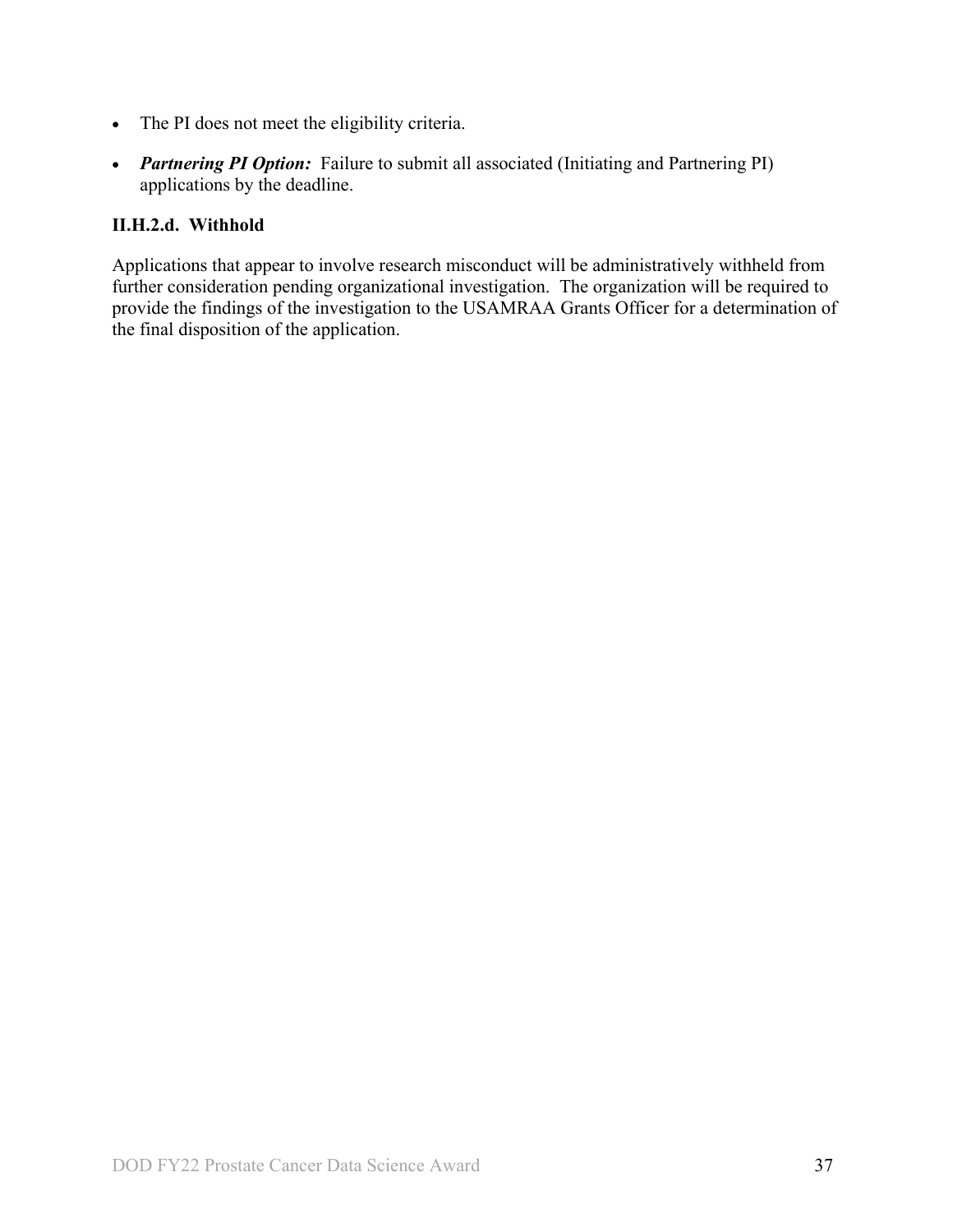<span id="page-37-0"></span>

| <b>II.H.3. Application Submission Checklist</b> |  |  |  |  |  |
|-------------------------------------------------|--|--|--|--|--|
|-------------------------------------------------|--|--|--|--|--|

| <b>Application</b><br><b>Components</b>                                                                  | <b>Action</b>                                                                                                                                                                                                                                                                                                                                                                                                                                                                                                                                                                                                                                                                                                                                                                                                                                                                                                                                                                                                                                                                                          | Single or<br><b>Initiating PI</b><br>Completed | Partnering<br>PI<br>Completed<br>(Optional) |
|----------------------------------------------------------------------------------------------------------|--------------------------------------------------------------------------------------------------------------------------------------------------------------------------------------------------------------------------------------------------------------------------------------------------------------------------------------------------------------------------------------------------------------------------------------------------------------------------------------------------------------------------------------------------------------------------------------------------------------------------------------------------------------------------------------------------------------------------------------------------------------------------------------------------------------------------------------------------------------------------------------------------------------------------------------------------------------------------------------------------------------------------------------------------------------------------------------------------------|------------------------------------------------|---------------------------------------------|
| SF424 Research $\&$<br>Related Application<br>for Federal Assistance<br>(extramural<br>submissions only) | Complete form as instructed                                                                                                                                                                                                                                                                                                                                                                                                                                                                                                                                                                                                                                                                                                                                                                                                                                                                                                                                                                                                                                                                            |                                                |                                             |
| Summary (Tab 1) and<br><b>Application Contacts</b><br>(Tab 2) (intramural<br>submissions only)           | Complete tabs as instructed                                                                                                                                                                                                                                                                                                                                                                                                                                                                                                                                                                                                                                                                                                                                                                                                                                                                                                                                                                                                                                                                            |                                                |                                             |
| Attachments                                                                                              | Project Narrative: Upload as Attachment<br>1 with file name "ProjectNarrative.pdf"<br>Supporting Documentation: Upload as<br>Attachment 2 with file name<br>"Support.pdf"<br>Technical Abstract: Upload as<br>Attachment 3 with file name<br>"TechAbs.pdf"<br>Lay Abstract: Upload as Attachment 4<br>with file name "LayAbs.pdf"<br>Statement of Work: Upload as<br>Attachment 5 with file name "SOW.pdf"<br>Impact Statement: Upload as<br>Attachment 6 with file name<br>"Impact.pdf"<br>Data and Research Resources Sharing<br>Plan: Upload as Attachment 7 with file<br>name "ResourceSharing.pdf"<br>Partnership Statement: Upload as<br>Attachment 8 with file name<br>"Partnership.pdf"<br>Inclusion of Women and Minorities:<br>Upload as Attachment 9 with file name<br>"Inclusion.pdf" if applicable<br>Representations (extramural submissions<br>only): Upload as Attachment 10 with<br>file name "RequiredReps.pdf" if<br>applicable<br><b>Suggested Collaborating DOD Military</b><br>Facility Budget Format: Upload as<br>Attachment 11 with file name<br>"MFBudget.pdf" if applicable |                                                |                                             |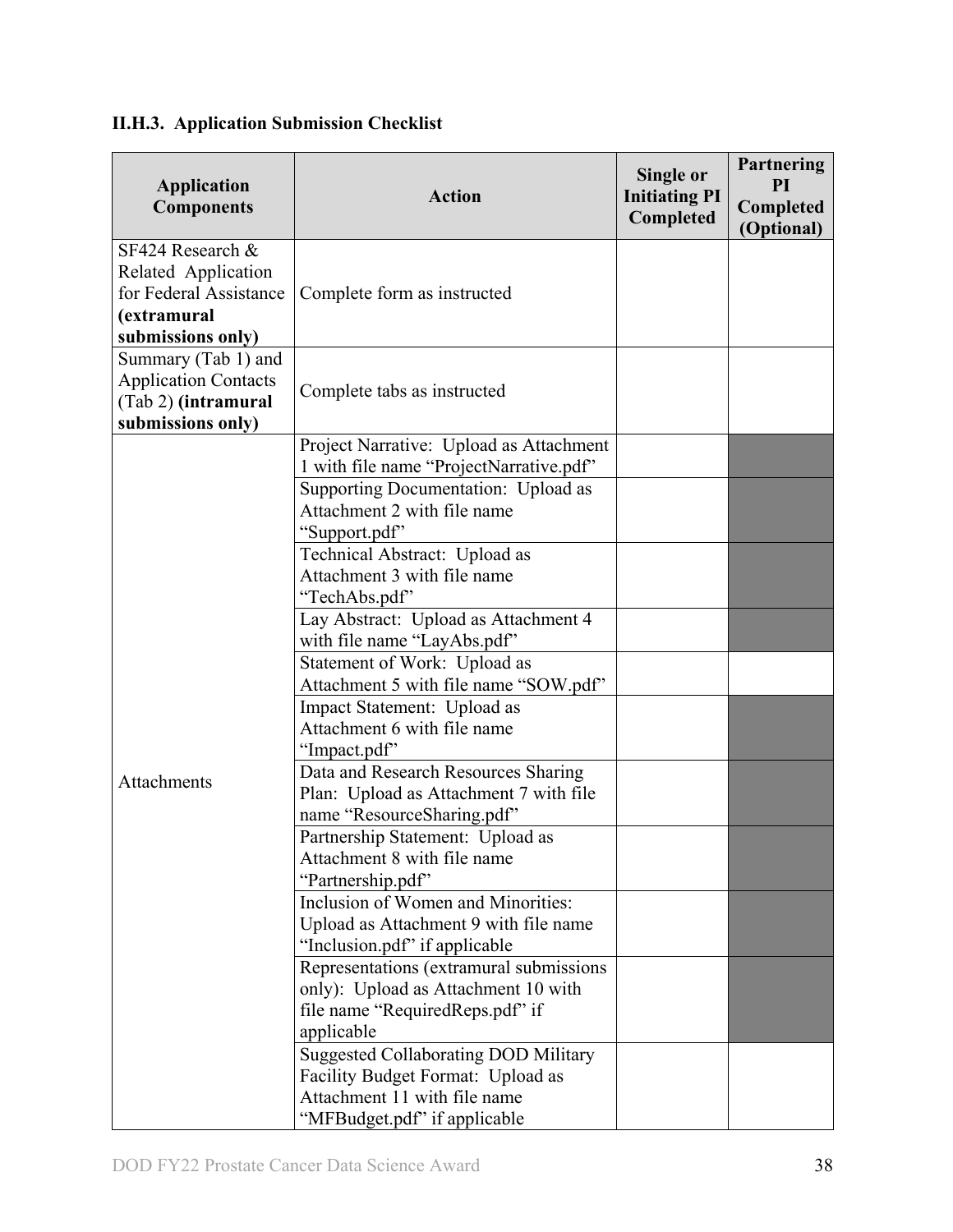| <b>Application</b><br><b>Components</b>                            | <b>Action</b>                                                                                                           | Single or<br><b>Initiating PI</b><br>Completed | Partnering<br><b>PI</b><br>Completed<br>(Optional) |
|--------------------------------------------------------------------|-------------------------------------------------------------------------------------------------------------------------|------------------------------------------------|----------------------------------------------------|
| Research & Related<br>Personal Data                                | Complete form as instructed                                                                                             |                                                |                                                    |
|                                                                    | Attach PI Biographical Sketch<br>(Biosketch LastName.pdf) to the<br>appropriate field                                   |                                                |                                                    |
| Research & Related                                                 | Attach PI Previous/Current/Pending<br>Support (Support LastName.pdf) to the<br>appropriate field                        |                                                |                                                    |
| Senior/Key Person<br>Profile (Expanded)                            | <b>Attach Biographical Sketch</b><br>(Biosketch LastName.pdf) for each<br>senior/key person to the appropriate field    |                                                |                                                    |
|                                                                    | <b>Attach Previous/Current/Pending</b><br>(Support LastName.pdf) for each<br>senior/key person to the appropriate field |                                                |                                                    |
| Research & Related                                                 | Complete as instructed. Attach Budget                                                                                   |                                                |                                                    |
| Budget (extramural                                                 | Justification (BudgetJustification.pdf) to                                                                              |                                                |                                                    |
| submissions only)                                                  | the appropriate field                                                                                                   |                                                |                                                    |
| Budget (intramural                                                 | Complete the Suggested DOD Military                                                                                     |                                                |                                                    |
| submissions only)                                                  | Budget Format, including justification                                                                                  |                                                |                                                    |
| Project/Performance<br>Site Location(s) Form                       | Complete form as instructed                                                                                             |                                                |                                                    |
| Research & Related<br><b>Subaward Budget</b><br>Attachment(s) Form | Complete form as instructed                                                                                             |                                                |                                                    |